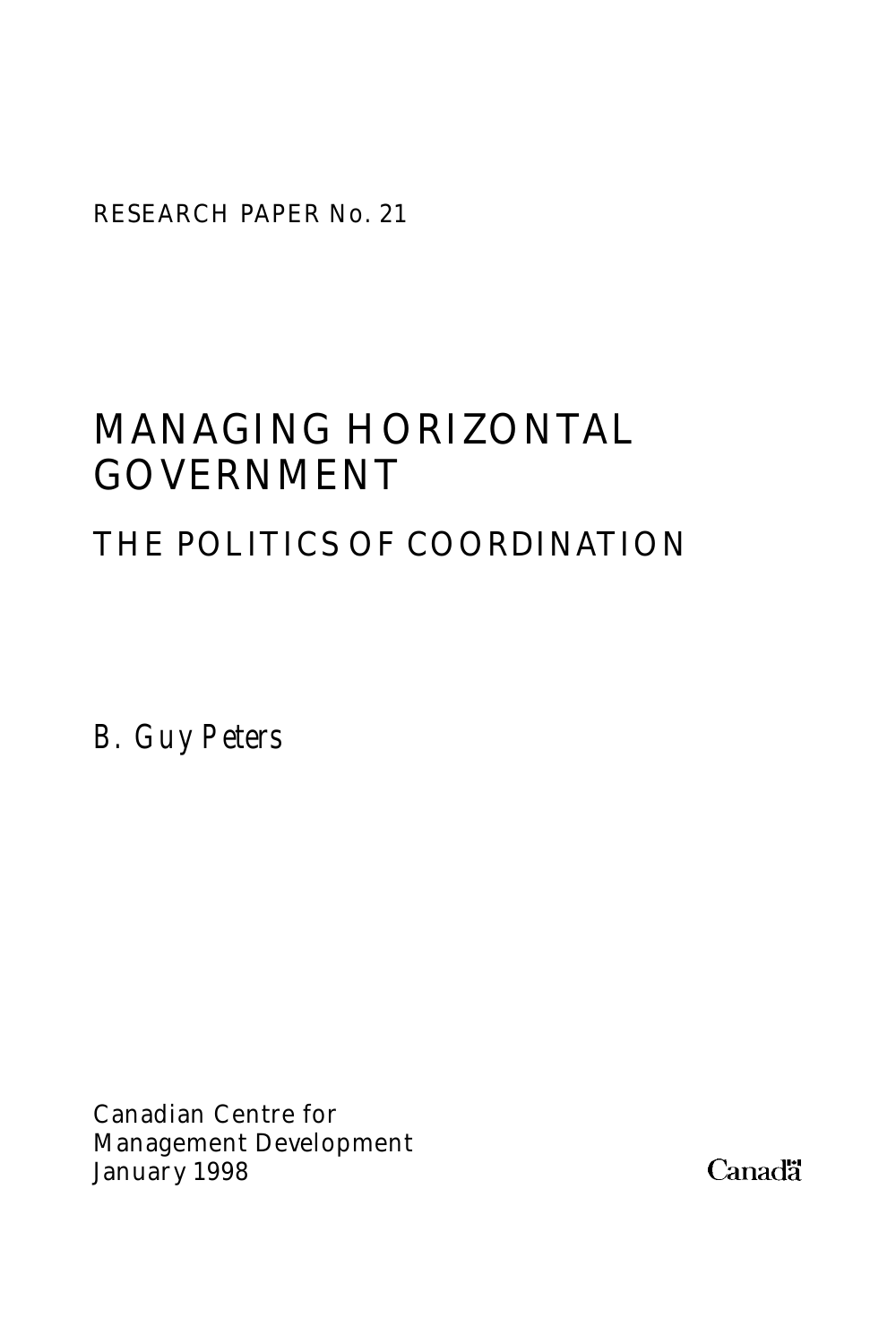*For more information or copies, please contact the Research Group of the Canadian Centre for Management Development*

*Phone: (613) 943-8370 Fax: (613) 995-0286*

*The opinions expressed are those of the author and do not necessarily reflect the views of the Canadian Centre for Management Development*

© Minister of Supply and Services Canada 1998 Catalogue Number SC94-61/21-1998 ISBN 0-662-62990-6

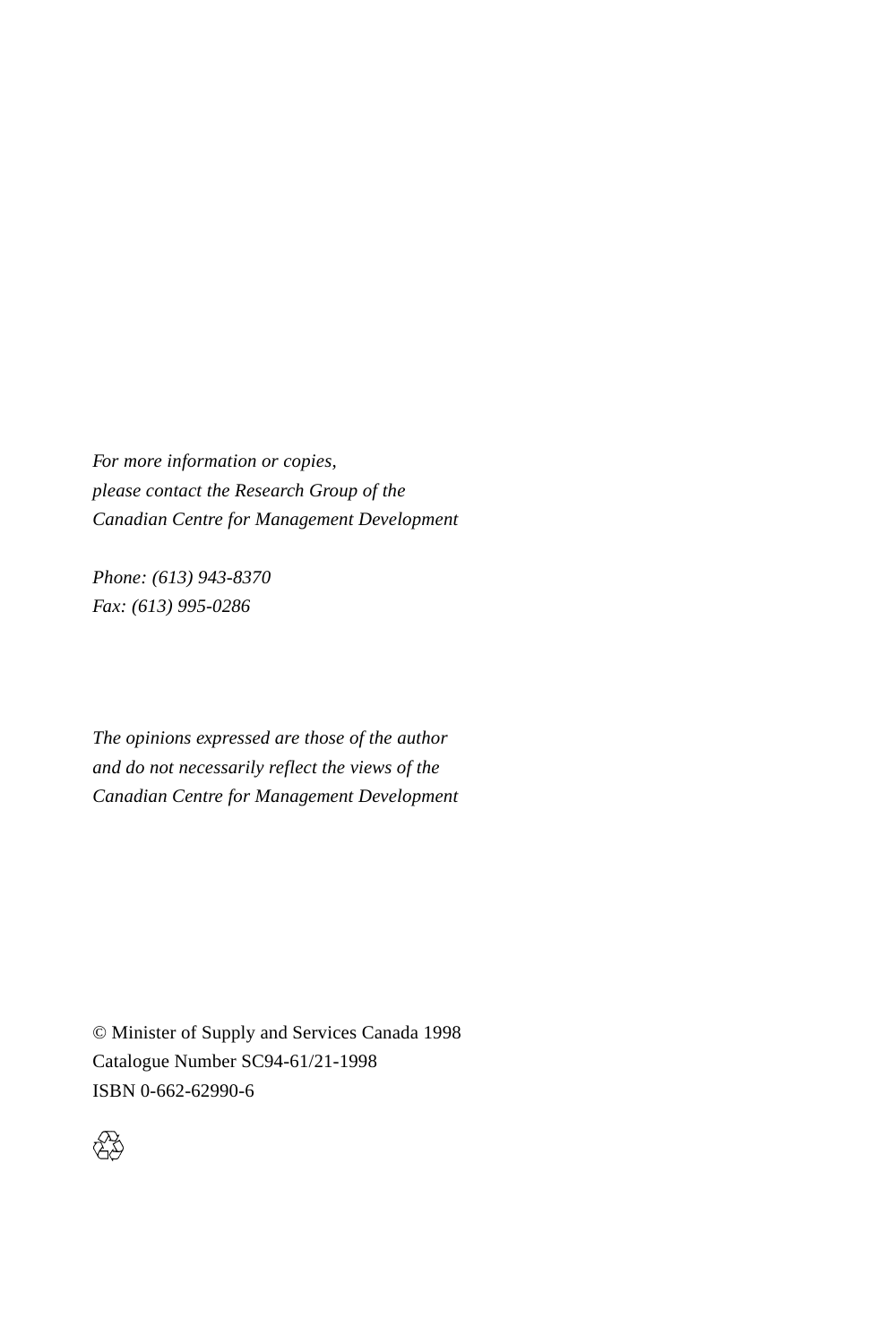# A WORD FROM CCMD

It is frequently suggested that one of the major problems facing contemporary governments is a lack of coordination and coherence across government departments or programs. This often results in increased costs and reduced efficiency in the delivery of services to citizens. At a time of shrinking budgets, many dedicated public servants are searching for better ways to work horizontally with their colleagues in order to eliminate redundant and contradictory programs. They are also seeking ways of developing comprehensive, integrated policies and services structured around specific client groups such as the elderly, women, and children.

This study, prepared for CCMD by Guy Peters, Maurice Falk Professor of American Government at the University of Pittsburgh, a Senior Fellow of CCMD, and an internationally recognized scholar of public management, is based on a series of interviews with senior public service executives in Canada and Great Britain. Through these interviews and a thorough review of the scholarly literature, he explores the many challenges presented by the pursuit of more "horizontal" government, and reminds us that it is one of the most constant and recurring themes in public administration. His study spans the range covered by both the Task Force on Service Delivery Models and the Task Force on the Management of Horizontal Policy Issues and sets both in a wider international and governance perspective. Dr. Peters believes that lack of coordination can be attributed in large measure to fundamental differences in the policy premises and legal requirements governing departments or ministries — that the failure to work horizontally is as much at the policy level as at the level of management or implementation.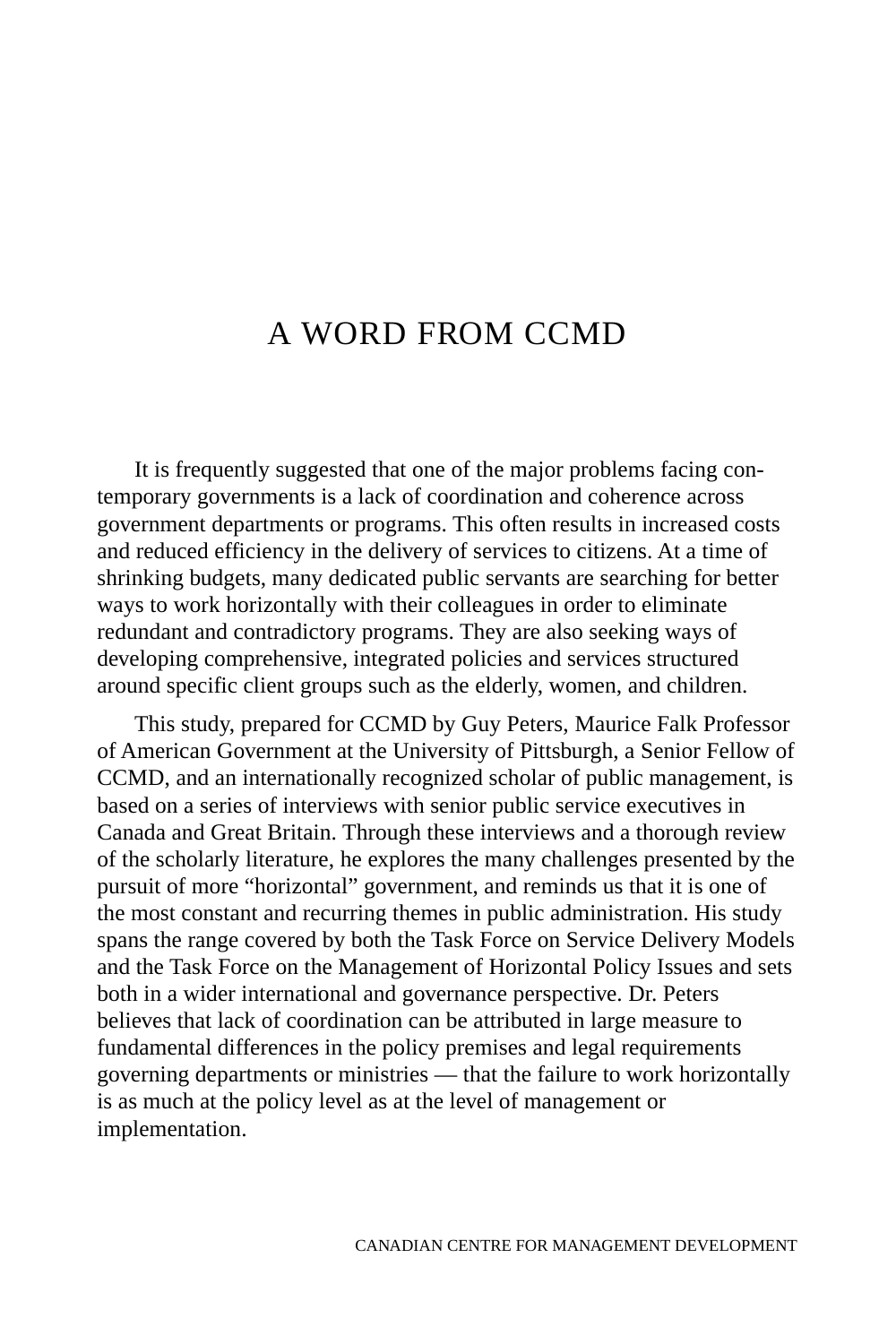Dr. Peters points out that current efforts to achieve greater coordination arise not only from the pressing need to reduce government expenditures but from other factors, including the increasingly international dimension of policy — the need for governments to ensure internal coherence in order to establish their place in the international community — and the current wave of government reorganization and reform, including privatization measures, which can lead to competition rather than cooperation among public organizations.

Dr. Peters analyses the strengths and weaknesses of different approaches to coordination — through hiercharchy, the market or networks, for example — and warns of some of the dangers to accountability that can arise through efforts to achieve greater horizontality in the management of government programs. He then assesses a variety of possible mechanisms and techniques for addressing the issue of coordination and concludes with a series of "lessons for the would-be coordinator." He also argues that many new approaches in public administration today — such as executive or service agencies, greater "participation" of citizens and partners in decision making, or the pursuit of alignment through strong organizational cultures — all increase the challenge and difficulty of coordination or horizontality. He believes that while structural changes may help achieve coordination across government programs, these alone cannot produce the changes in behaviour that are essential if the effort to coordinate programs is to be successful. What may be needed, in his view, is the active intervention of political leaders, including those at the very top of government.

CCMD takes pleasure in publishing Dr. Peters' thoughtful analysis of one of the key challenges facing governments today and welcomes this substantial addition to its ongoing series of publications on governance and public management.

*Janet R. Smith*  $R$ *alph Heintzman Principal Vice-Principal, Research*

CANADIAN CENTRE FOR MANAGEMENT DEVELOPMENT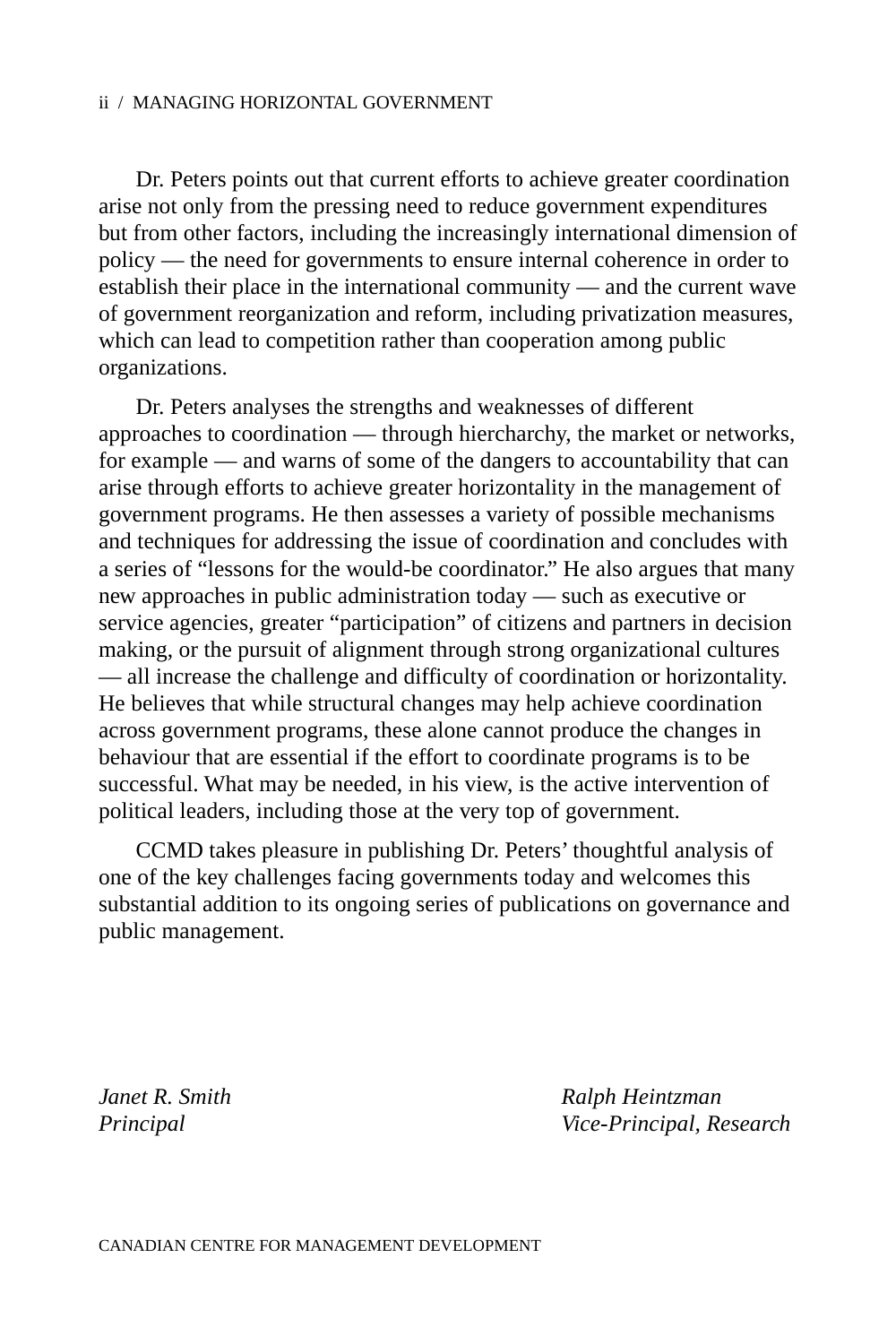# TABLE OF CONTENTS

| IV. THINKING ABOUT COORDINATION  15          |
|----------------------------------------------|
| V. HOW DO WE ACHIEVE COORDINATION?  27       |
| VI. LESSONS FOR THE WOULD-BE COORDINATOR  47 |
|                                              |
|                                              |
|                                              |
|                                              |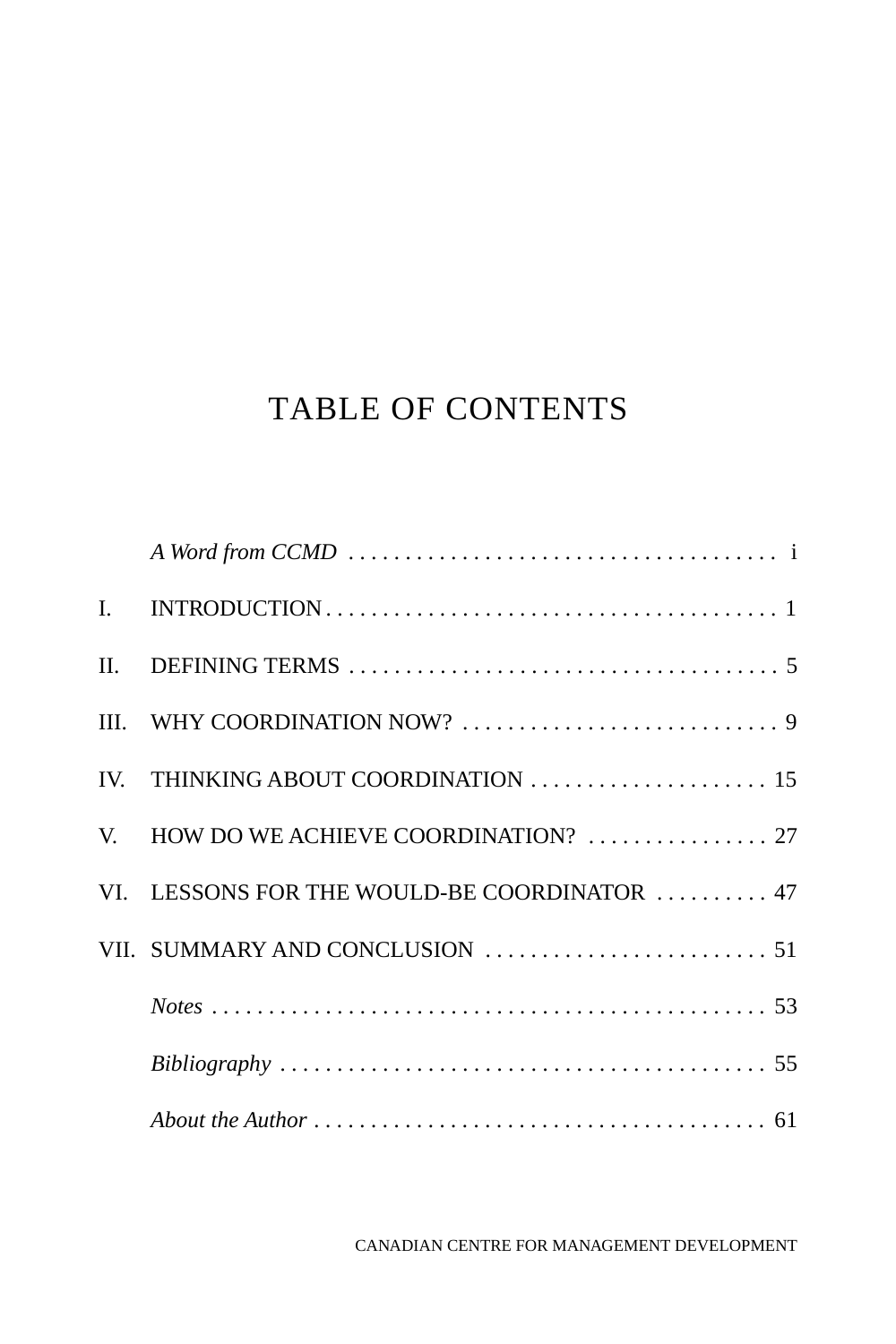# I

# INTRODUCTION

No phrase expresses as frequent a complaint about the federal bureaucracy as does "lack of coordination." No suggestion for reform is more common than "what we need is more coordination."

*Pressman and Wildavsky (1984:133)*

The administrative Holy Grail of coordination and "horizontality" is one of the perennial quests for the practitioners of government (Jennings and Crane 1994). From the time of the separation of governing structures into departments, ministries, and analogous organizations there have been complaints that one organization does not know what another is doing, and that their programs are contradictory, redundant or both. The fundamental problems of coordination have been exacerbated by the growth and structural elaboration of modern governments, but the coordination problem appears endemic to all large organizations, or collections of organizations, whether public or private.

This report is based on personal interviews with a number of public servants in Canada, the United Kingdom and Australia. The public servants contacted were not a representative sample but rather occupied positions that had clearly defined coordination responsibilities, or were individuals identified by other respondents as particularly concerned with policy coordination.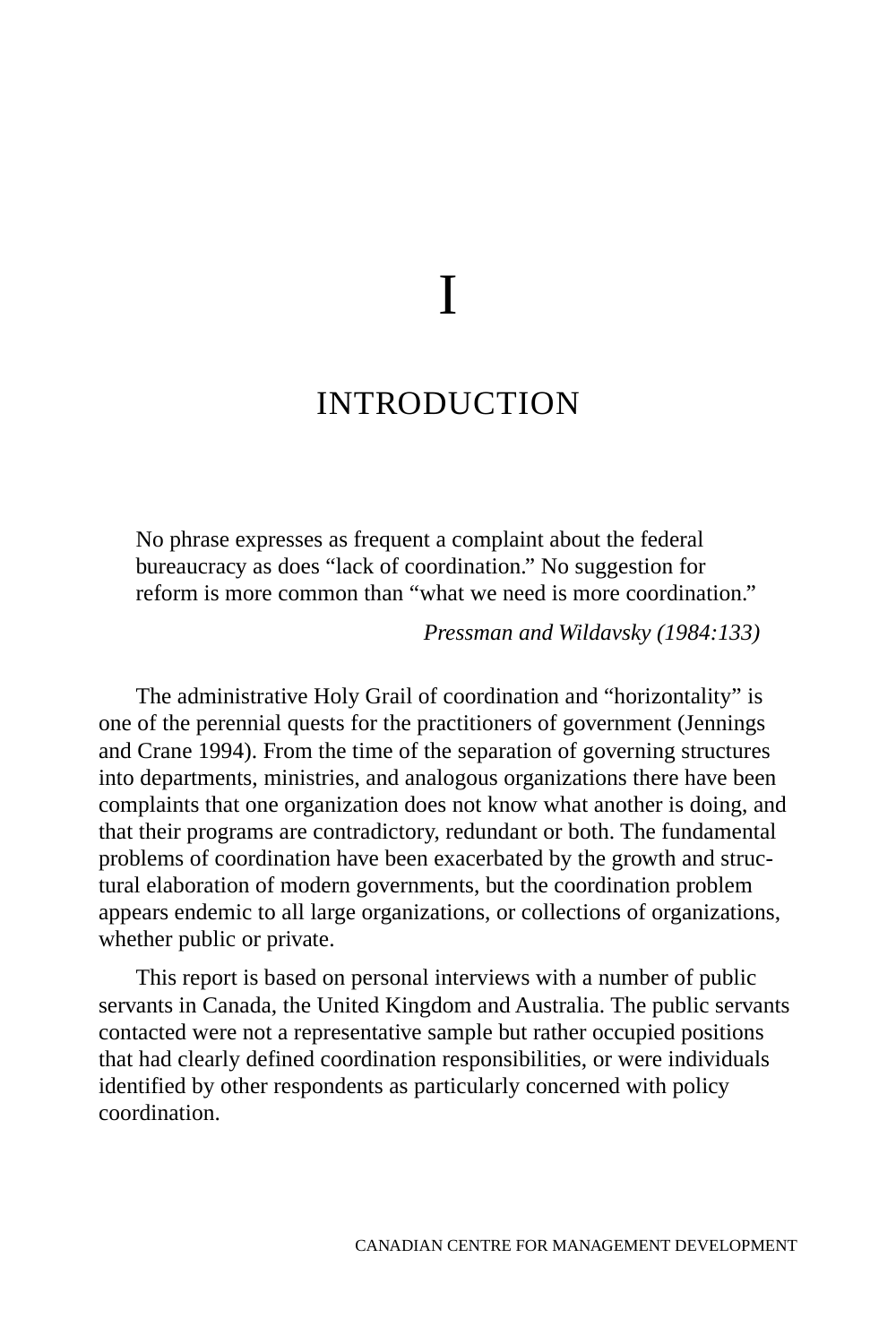Canadian and British public servants echoed the sentiment of Pressman and Wildavsky cited above. They said that during their careers (long ones, given that I spoke primarily with senior officials) there had been a continual search for means of enhancing the coordination and integration of public services. For example, as one Canadian respondent noted:

Most efforts at coordination have attacked only the superficial problems of coordination without addressing the underlying issues. The "solutions" have relied on simply manipulating structures rather than changing behaviour.

Saying that coordination problems are long-standing and perhaps inevitable does not make them any more desirable. Both citizens and public servants tend to be distressed when programs are not adequately coordinated. Citizens feel the effects of inadequate coordination in a number of ways, such as when, as clients of programs that do not work horizontally as well as they might, they find themselves confronted with difficulties in obtaining the full range of services they need from government. Social service clients, for example, may have to go to a number of different offices in order to obtain help with employment, housing, child care, income support and all the other services they need (Bardach 1996). It is not just recipients of social benefits who face these difficulties; businesses also want "one-stop shopping" for permits and regulatory clearances (Pildes and Sunstein 1995), and middle-class citizens complain about multiple tax forms.

In other instances the client may be confronted with inadequately coordinated programs that interact to produce negative, unintended consequences. For example, the "poverty trap" resulting from inadequate coordination of taxes and social benefits creates a situation in which at some income levels, and in several countries, earning the additional pound or dollar in the market results in a net loss of disposable income. Even when no "trap" exists, programs for moving from dependence on welfare to independence through work are poorly coordinated (Commission on Social Justice 1994), so that remaining on the social program may be easier than coping with the mechanisms for moving into the private economy. Similarly, programs in the United States that force recipients off welfare are not coordinated with programs for training and child care.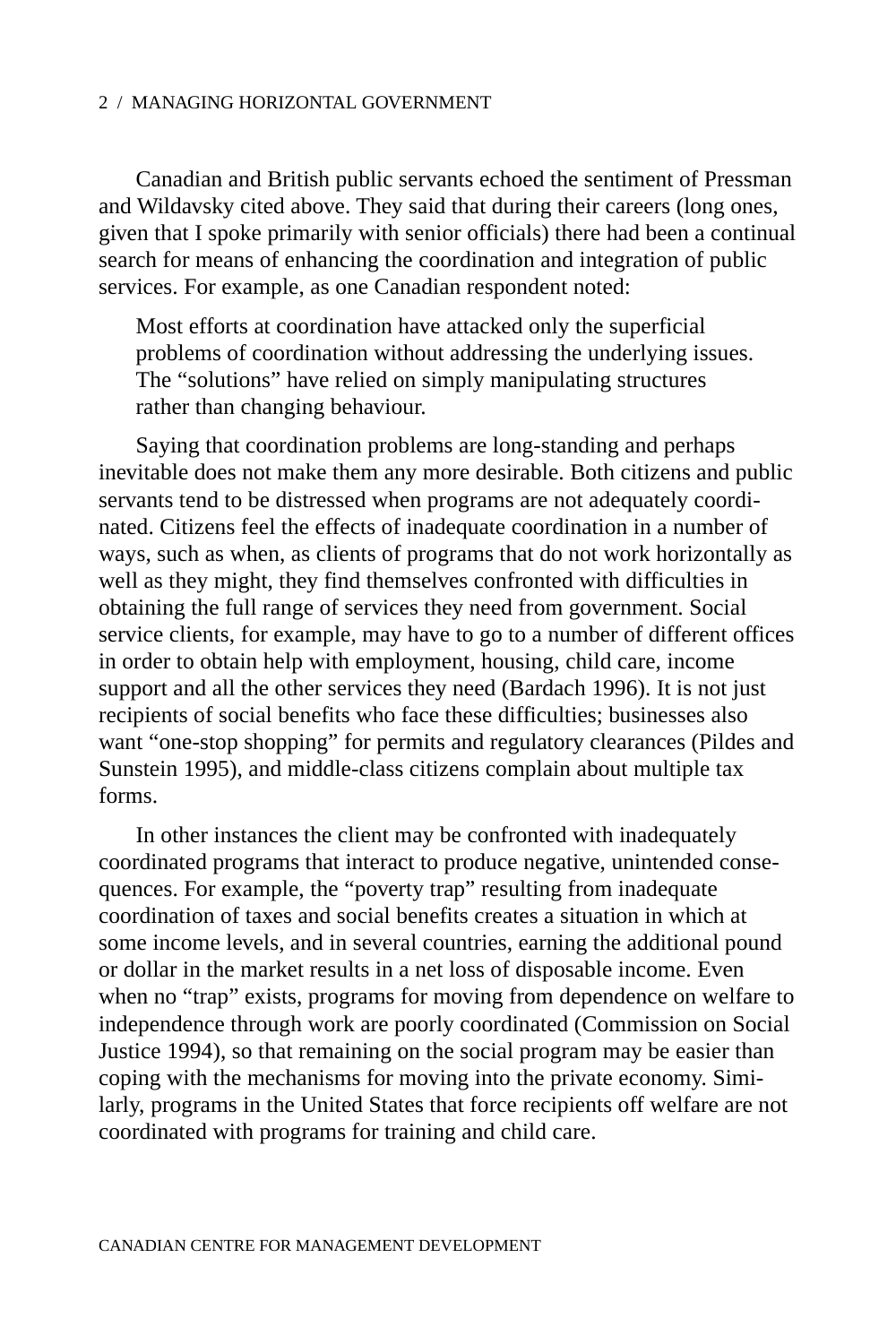Businesses also find that they face contradictory or incompatible requirements for regulatory compliance. Even the information demanded on simple forms from different departments is inconsistent, and sometimes firms are required to submit exactly the same information to multiple agencies.<sup>1</sup> While businesses may be able to comply with all these regulations, to do so adds to their costs and also serves to perpetuate the conventional image that government agencies do not know what they are doing — singly, or especially, collectively. Several Canadian respondents pointed out that government organizations may be aware of these contradictory requirements yet are often wedded to their own visions of the policy world and expect the other organizations to be the ones to change.

Citizens also feel the impact of these failures to coordinate in their role as taxpayers. Running programs that are incompatible and contradictory requires extra money. In the United States, the (in)famous example is that of several government organizations pleading with citizens not to smoke or to use "smokeless" tobacco, while at the same time another organization disperses millions of dollars to support tobacco farming and others spend public money to promote the export of tobacco to other countries.<sup>2</sup> The political reasons for this inconsistency in policies may be obvious, but they do not make the resulting policy regimen any more efficient or desirable.3 Inadequate coordination also extends well below the level of major policy decisions into the day-to-day management of programs, with the same street being torn up and then repaired by different agencies within a few days of each other (Hood 1971). All these coordination failures cost public money and also reduce public respect for the managerial capacity of the public sector.

Finally, the absence of effective organizational coordination can impose costs on public organizations themselves (Considine 1992). In addition to reducing efficiency in delivering services, the absence of adequate coordination will tend to generate internal conflict and reduce policy creativity. The resulting conflicts may be hierarchical, for example, when lowerechelon workers need to coordinate their activities with those of other service providers but independent action of this sort is not supported by their superiors. Similarly, an excessively hierarchical pattern of management and the absence of cross-fertilization with ideas from other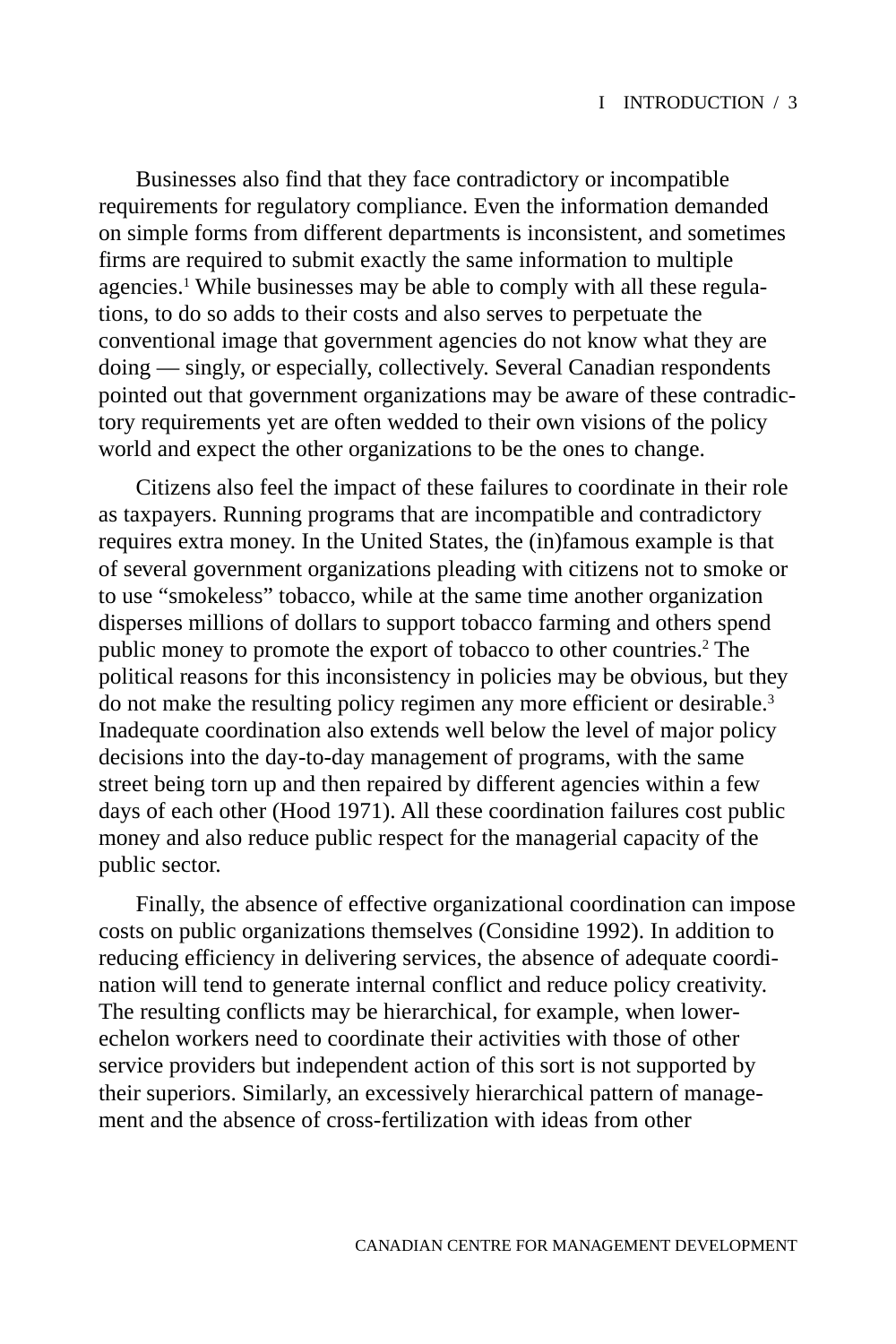organizations will reduce the adaptive and innovative capacity of any one organization.

Several Canadian respondents noted that those organizations that were closest together ideologically and provided similar types of service were the most difficult to coordinate. While this argument may appear illogical, such organizations tend to fight over the same policy (and budgetary) turf, while more diverse organizations have found cooperation somewhat easier and less threatening. Further, turf-fighting among similar organizations tends to solidify positions on the relative importance of their services and the associated desirability of delivering them in the familiar ways, rather than fostering new ideas and creative approaches. The respondents argued that interactions among the more diverse organizations produced more real creativity.

The above discussion should make it clear that much of the failure to work horizontally in government is at the policy level as opposed to the management or implementation level. While there are certainly instances in which one ministry or agency did not choose to coordinate its service delivery activities with those of other organizations, many of the problems arise because the fundamental policy premises (and legal requirements) with which these organizations must function are different. The task for managers, then, often becomes one of finding ways of making the activities of their own department or agency compatible with those of other organizations that have similar responsibilities. These managers must do this while complying with the legal rules and policy guidelines governing their own agency. This is no simple task.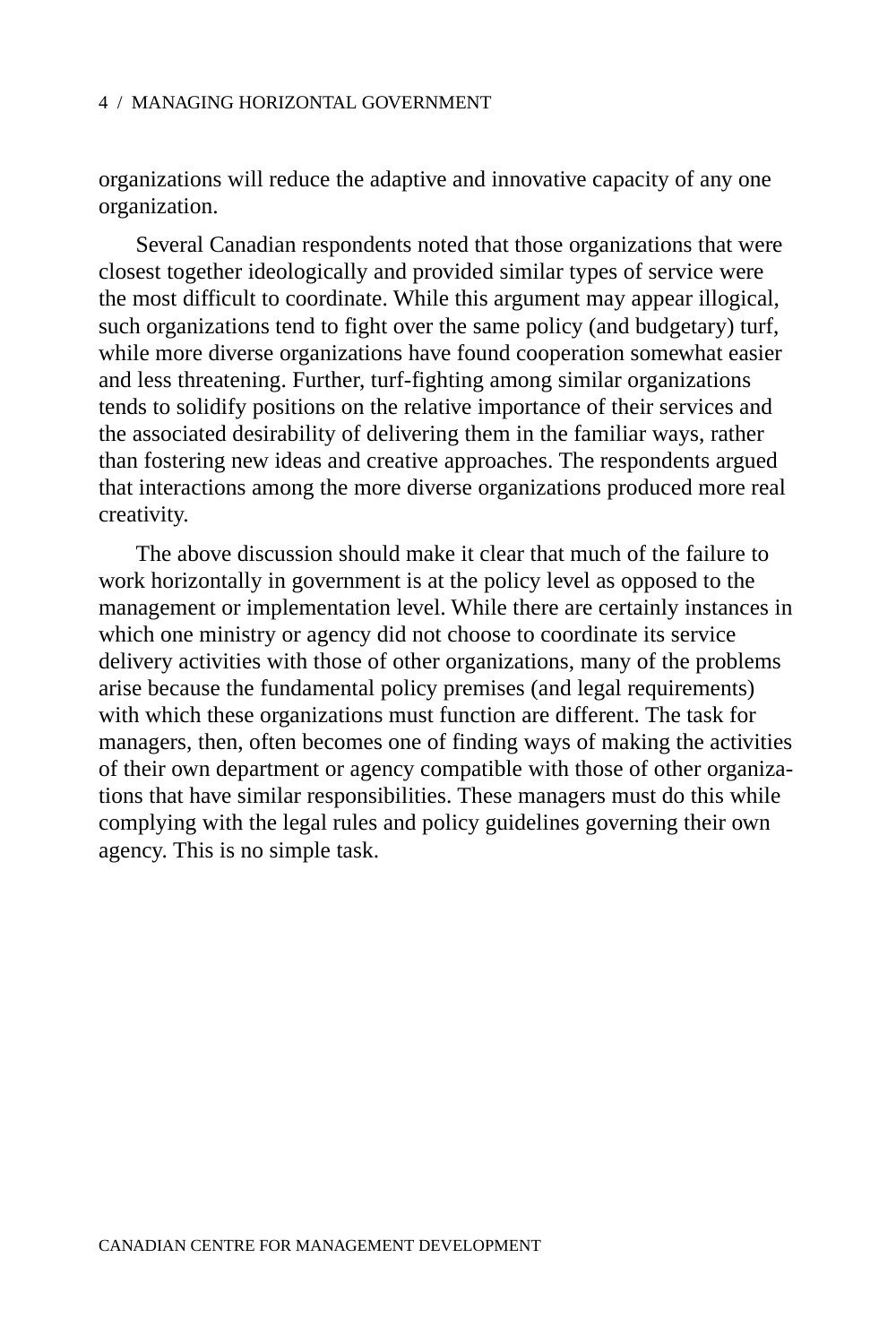# II

# DEFINING TERMS

To this point we have been writing as if we were clear about what "coordination" and "horizontal government" mean. Although these terms, especially "coordination," are used frequently, their exact meaning is sometimes vague. These terms refer to the need to ensure that the various organizations — public and private — charged with delivering public policy work together and do not produce either redundancy<sup>4</sup> or gaps in services. We should think about minimalist and maximalist levels of coordination. The minimal level might be that at which organizations simply are cognizant of each other's activities and make an honest effort not to duplicate or interfere. This certainly would be a desirable pattern of behaviour, but seems unlikely to address most of the serious problems in the public sector. Still, the majority of the respondents pointed out that this would be an improvement over much existing behaviour in the public sector.

A maximalist definition might be too severe for most scholars and practitioners since it could require much tighter controls over the activities of organizations and some means of enforcing jurisdictional controls over disputed turf, or of demanding that the gaps in services be remedied. A maximalist definition might also require developing substantial uniformity in the standards of treatment across a country, even one as large and diverse as Canada. This amount of coordination might also require a level of omniscience and omnipotence that few public sectors possess. Who, for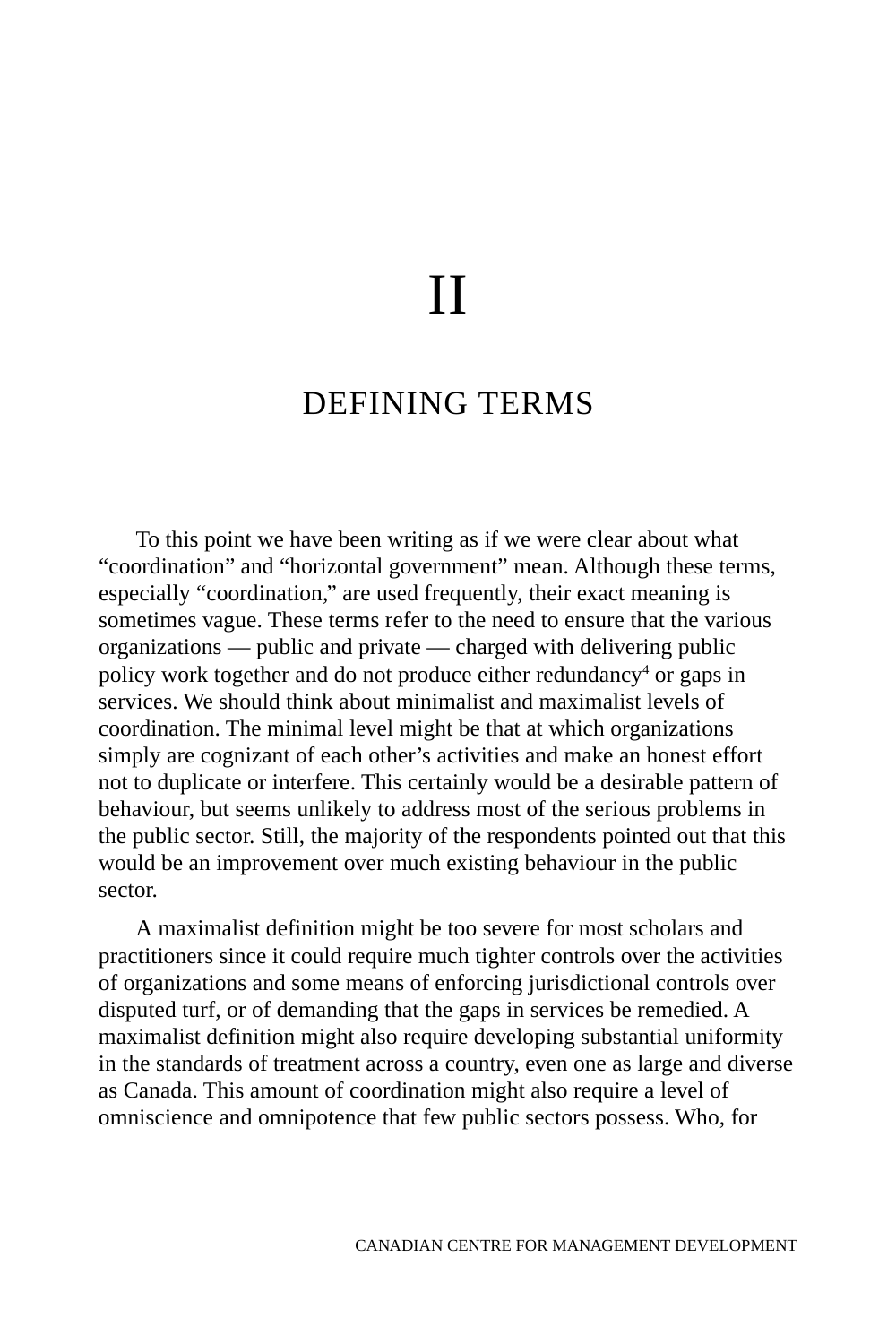example, could enforce such a system, even if it were acceptable to the actors involved? This would become especially difficult given the general mood of empowerment, decentralization and entrepreneurship that is current in the public sector.

Table 1 provides one listing of the coordination options available to governments involved in intergovernmental negotiations on policy. These options range from minimalist schemes involving, at best, information exchange among ministries, to the creation of an integrated policy strategy for government as a whole. As noted already, such a scheme might be too demanding for most governments yet could remain the goal toward which committed coordinators would strive. Further, the internationalized context presumed in Table 1 might place even greater demands on coordination than would ordinary domestic politics, so that lower levels of coordination could be quite effective at the domestic level. Pressures from the international environment will make internal coordination more difficult, but more necessary.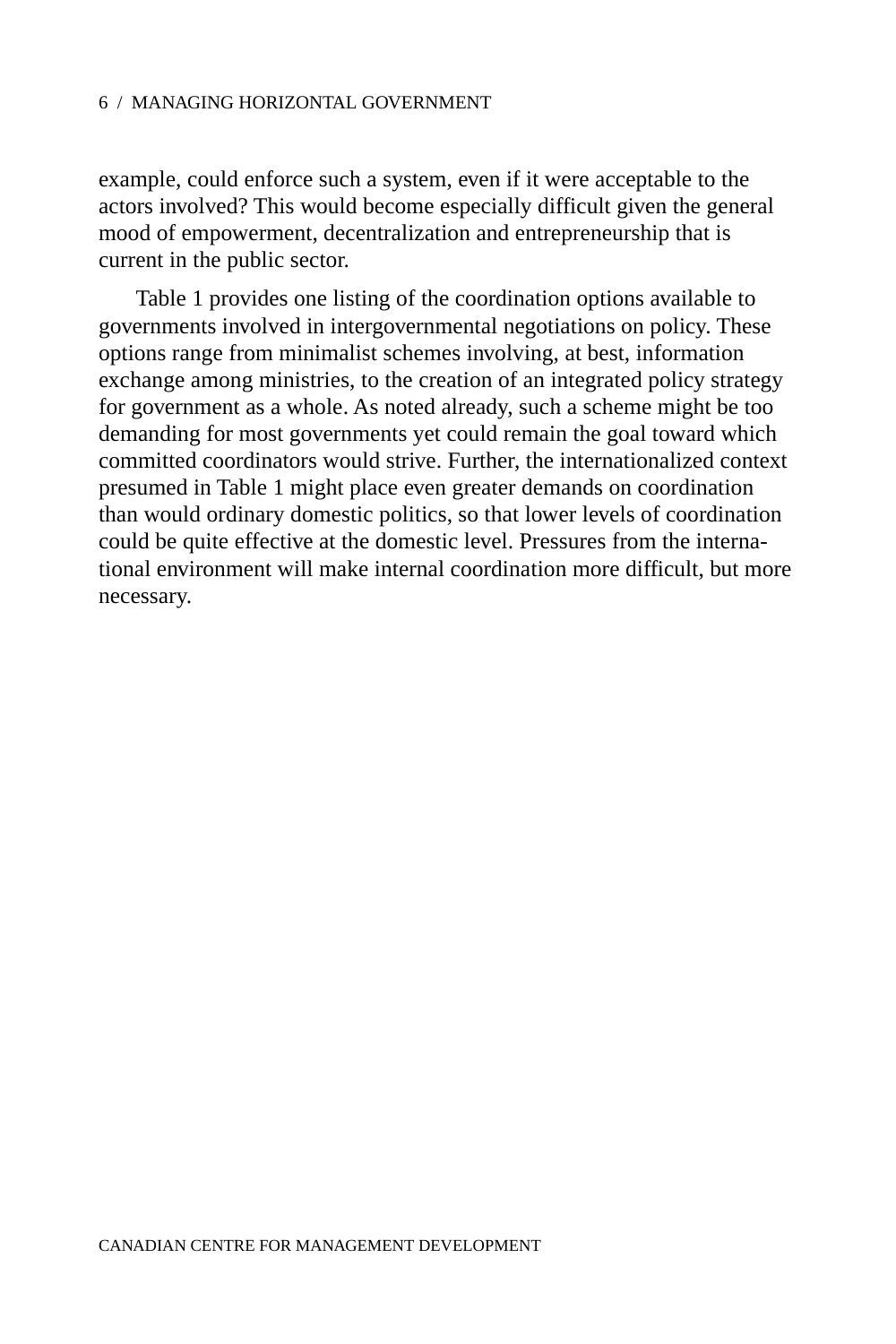# **TABLE 1**

# *The Internal Management of External Relations: Policy Coordination Scale*

- Step 1: *Independent decision making by ministries*. Each ministry retains autonomy within its own policy domain.
- Step 2: *Communication to other ministries (information exchange).* Ministries keep each other up to date about what issues are arising and how they propose to act in their own areas. Reliable and accepted channels of regular communication must exist.
- Step 3: *Consultation with other ministries*. A two-way process. As well as informing other ministries of what they are doing, individual ministries consult other ministries in the process of formulating their own policies, or position.
- Step 4: *Avoiding divergences among ministries*. Ensuring that ministries do not take divergent negotiating positions and that government speaks with one voice.
- Step 5: *Interministerial search for agreement (seeking consensus)*. Beyond negative co-ordination to hide differences, ministries work together, through, for example, joint committees and project teams, because they recognise their interdependence and their mutual interest in resolving policy differences.
- Step 6: *Arbitration of inter-organisational differences*. Where inter-organisational difference of view cannot be resolved by the horizontal coordination processes defined in levels 2 to 5, central machinery for arbitration is needed.
- Step 7: *Setting parameters for organisations*. A central organisation of interorganisational decision-making body may play a more active role by setting parameters on the discretion of individual organisations. These parameters define what organisations must not do, rather than prescribing what they should do.
- Step 8: *Establishing government priorities.* The centre of government may play a more positive role by laying down main lines of policy and establishing priorities.
- Step 9: *Overall governmental strategy.* This case is added for the sake of completeness, but is unlikely to be attainable in practice.
- *Source:* Organisation for Economic Cooperation and Development, PUMA Group*, Globalisation: What Challenges and What Opportunities for Government?* (Paris: OECD, 1996). Paper OCDE/GD(96)64.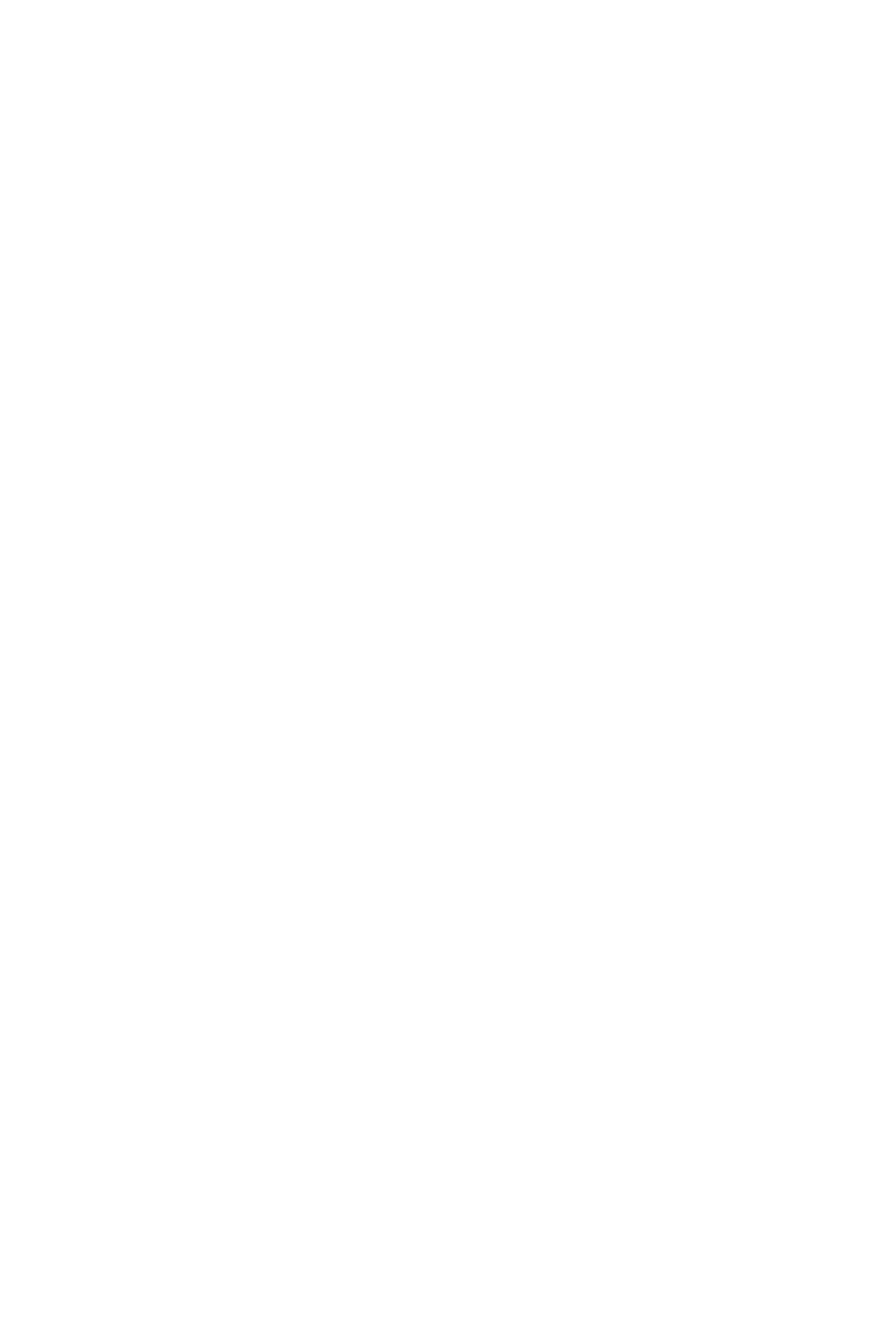# III

# WHY COORDINATION NOW?

If coordination is an enduring problem of government, it now appears more central to the concerns of many people in government than it has been in the recent past. There are few banner headlines in the newspapers of any national capital about the absence of good horizontal government, and they would be unlikely to arouse much public interest if they did appear. If, however, one asks the people working in the public sector about their problems, coordination is mentioned frequently, and appears to be mentioned even more frequently than in the past. For example, as one Canadian respondent reported:

The important issues now all cut across traditional departments and lines of authority. Ministers don't yet understand that, so public servants have to take up the slack to try to cope with the changes.

This respondent and other dedicated public servants all appear to be searching for better ways to "work horizontally" with their colleagues. One indication of this search was the Task Force of deputy ministers in Canada on the "Management of Horizontal Policy Issues" (Canada 1996a) that produced an extensive analysis of coordination issues in Canadian government. For them, achieving better horizontal government is central to achieving their organizational goals as well as the comprehensive goals of government. Why is this of such great concern — and, particularly, why now? There appear to be several reasons for this resurgence of interest.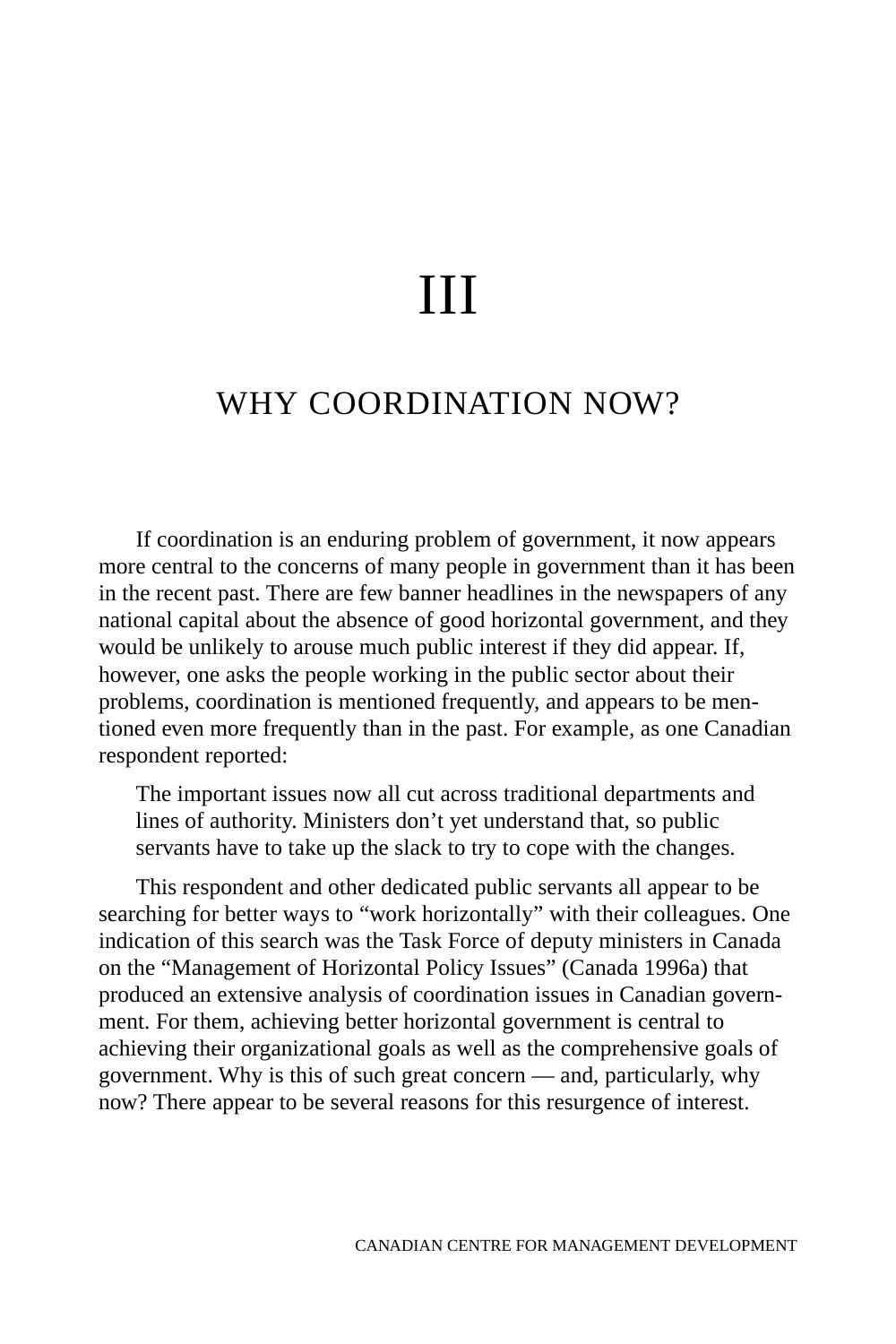The first is simply that public money is now less plentiful than it was in the past. Governments have been facing pressures to reduce expenditures, and appear likely to face the same or even greater pressures for the foreseeable future. This is especially true given the contemporary public mood demanding lower taxes and greater accountability for expenditures. A number of the respondents in both Canada and Britain argued that perhaps the most fundamental issue motivating contemporary efforts towards coordination is the need to reduce expenditures and therefore to find more efficient ways to provide services. It would be an added benefit if services were improved along the way, but this would not be nearly as significant a goal of reform as that of reducing costs.

One way to save money and appear more efficient to the public is to eliminate redundant and contradictory programs, and to establish priorities more clearly within the public sector. In the past, any number of people in and out of government have advocated goal clarification and planning; now, fiscal pressures appear to have made greater coherence possible, and even necessary. This may not make the politics any easier, however, given that the beneficiaries of a program, no matter how redundant objectively the program may be, will not want it eliminated.

Although fiscal stress may make eliminating redundancy and promoting better coordination desirable for government as a whole, it is less likely that this will be the case for each individual organization. As money becomes tighter, there is a tendency for organizations to focus on their core functions and activities and attempt to defend themselves against all perceived outside threats. For example, they may not be anxious to cooperate with other organizations providing similar or even complementary services since these may fall into the category of "threat."<sup>5</sup> Even without the real or imagined adversarial relationship among organizations, coordination activities almost certainly will receive a lower priority than activities that contribute directly to the mission of the organization, with the probability of even less investment in cooperation than in "normal" times.

In addition to the financial constraints on the public sector, it also appears that greater attention to coordination is required because of the very nature of the issues now arising in government. There are an increasing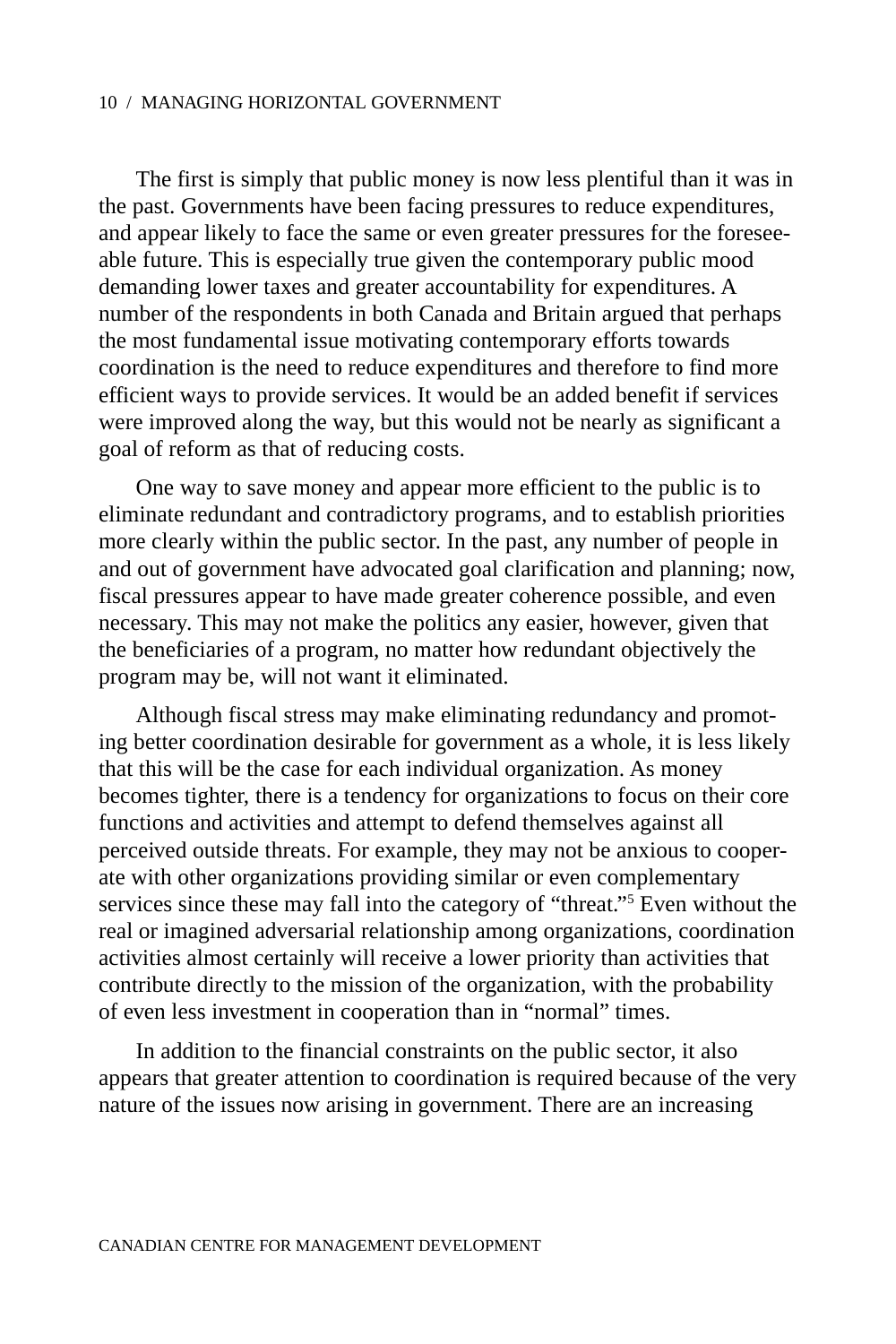number of "cross-cutting issues," especially those that are conceived of as being structured around client groups rather than around functional policy areas. Groups such as the elderly, women, children, Aboriginal peoples and a host of others increasingly are seen as meriting comprehensive, integrated services and programs. The perceived need to serve these client groups is in part a recognition of their increasing political mobilization, and also in part a result of changes in the political values of most democratic societies the growing "customer orientation" (Pierre 1995). Again, the Canadian government organized a Task Force of deputy ministers to examine the issue of service delivery and possible alternative models for serving the public (Canada 1996b). Governments generally do not want to create separate departments for specific client groups that would duplicate and rival functional programs — social services or education, for example but they also recognize the need for creating better patterns of service delivery.

Even for policies formulated on the basis of function as opposed to client groups there appears to be a greater need for coordination. The increasing international dimension of policy places more pressure on each government to coordinate its policies and present a coherent policy picture to the external world (Savoie 1995a). For example, it is now difficult to conceptualize education and training programs as being purely domestic. Rather, they must be seen as crucial components of international competitiveness policy in information-based economies. Again, one respondent in Canada pointed out that:

...programs that once were purely domestic and that could ignore international issues and influences now are crucial to Canada's place in the international community and crucial to trade and competitiveness.

It is increasingly difficult for any policy area to function in isolation from others if it wants to be effective, and it is also less likely that ministers will find it tolerable for any policy area to function independently. As one Canadian public servant noted, the public is now better informed, and more rights oriented, and tends to see how one policy affects another more than in the past. $6$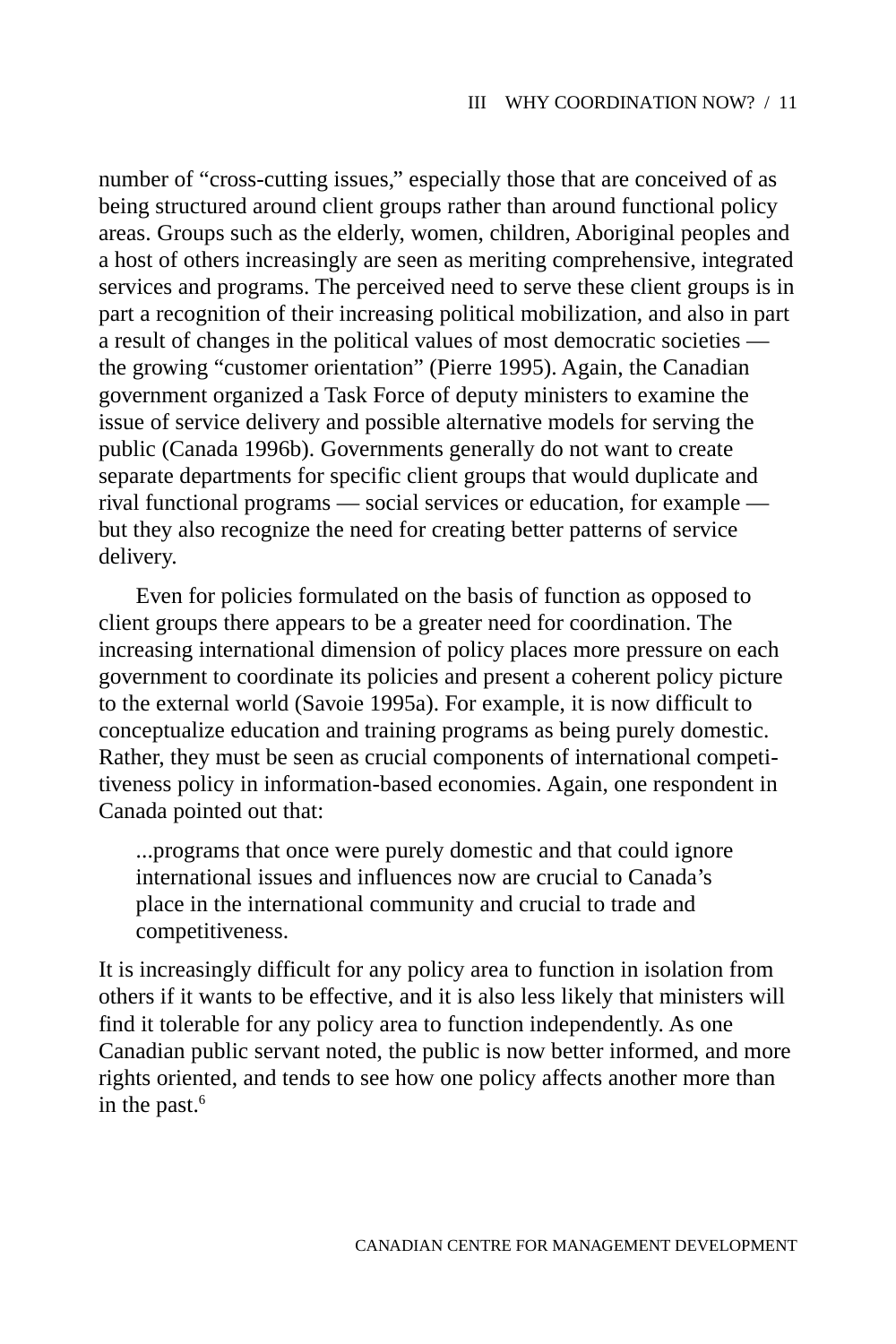Leaving aside the competitive pressures on government for better coordination, the increased importance of membership in supranational organizations is requiring greater internal coherence in government. For the governments of most European countries, having to present a united front in Brussels is a major coordination task, but one that is necessary. One British civil servant whom I interviewed, for example, pointed to the problems that several countries had when a social services minister in one meeting agreed to spend millions of pesetas, or lire or whatever, while in the next room their finance minister was saying that this level of expenditure was impossible. The respondent was quite proud that the British government had developed elaborate and effective mechanisms for ensuring a more unified stance, but even then minor embarrassments could occur.

Government reorganizations and reforms in a number of countries are also contributing to the increased need for coordination. Reforms such as "Next Steps" in the United Kingdom (Greer 1994), "corporatization" in New Zealand (Boston 1991), and similar reforms in other countries (Kickert 1995) have divided large cabinet departments into a number of smaller, specialized entities. These specialized organizations are now required to develop their own "business plans" and to begin to act as if they were functioning in a competitive marketplace, rather than within a unified public sector. In the extreme case, public organizations may find themselves in direct competition with one another, rather than as potential cooperative partners.7 As the "ship of state" becomes a flotilla, producing effective coordination and cooperation becomes even more difficult than in the past.

Finally, government is less popular than in the past, so that anything that can be done to make the public sector look more efficient and effective is valuable. The ever-increasing demands to be efficient and effective are producing pressures for improved coordination. These external pressures, however, only reinforce the long-standing commitment of most public managers to the tasks of producing greater coherence in government programs. Thus, for many public managers the growing demands for coordination and coherence are welcomed rather than being seen as intrusions into their insulated world. This response is, of course, very different than many popular (and academic) perceptions of public servants and their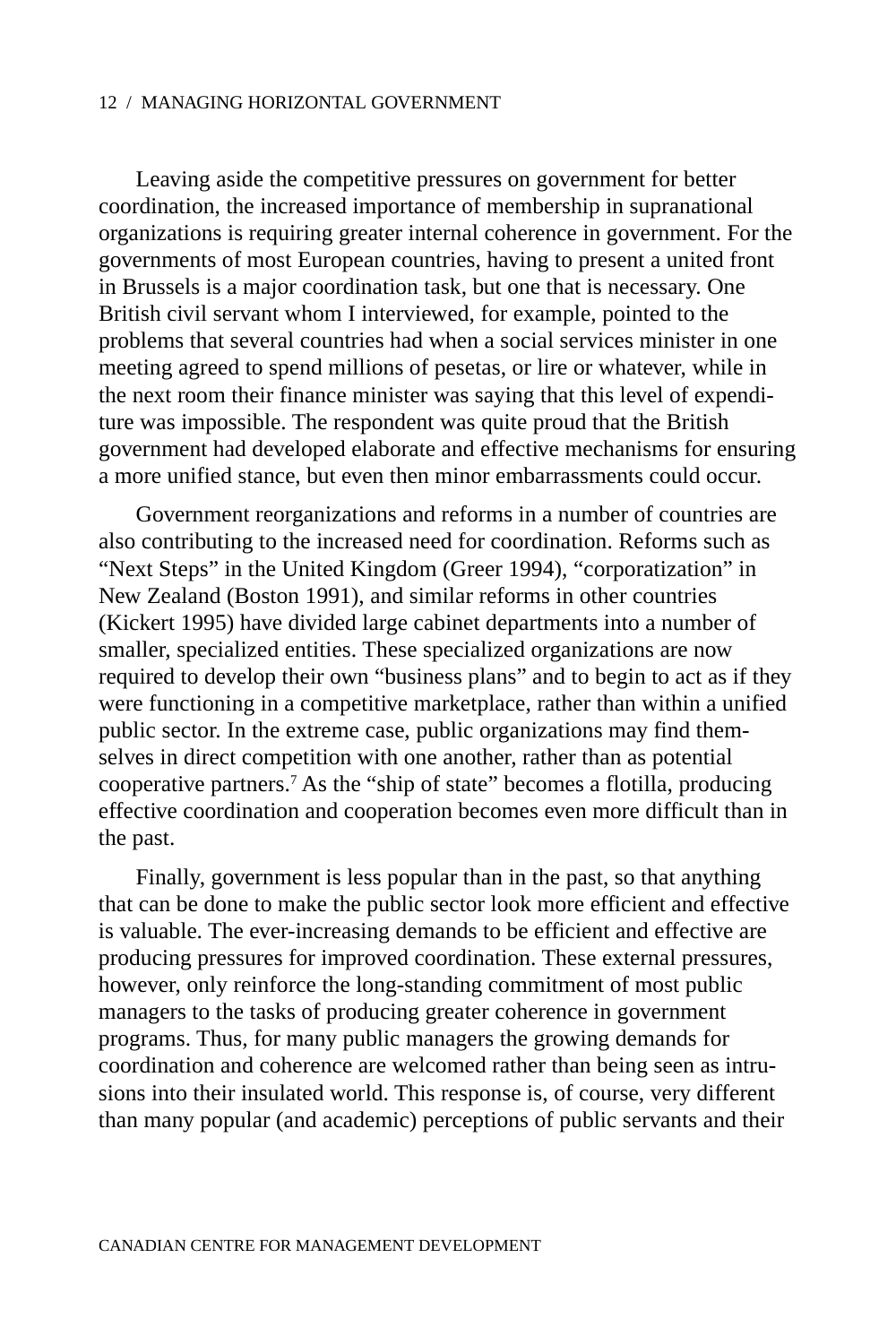presumed desires to maximize their own budgets and perquisites (Niskanen 1994).

Thus, a number of forces appear to be driving governments to search for better ways to coordinate their activities in order to create better, more efficient, and more "user friendly" public services. Governments have wanted to achieve these same goals for some time but have encountered a number of obstacles to achieving what might appear to outsiders to be common-sense improvements in governance. There is perhaps little reason to be sanguine about the contemporary efforts to achieve these coordinative goals when other attempts have failed. Still, if some improvements can be made, even if they fall short of a perfectly coordinated and coherent government, then the effort may yet be worth it. It is hoped that this paper can contribute to solving some of these problems of coordination; to this end, some lessons for would-be coordinators in government are developed at the conclusion of the paper.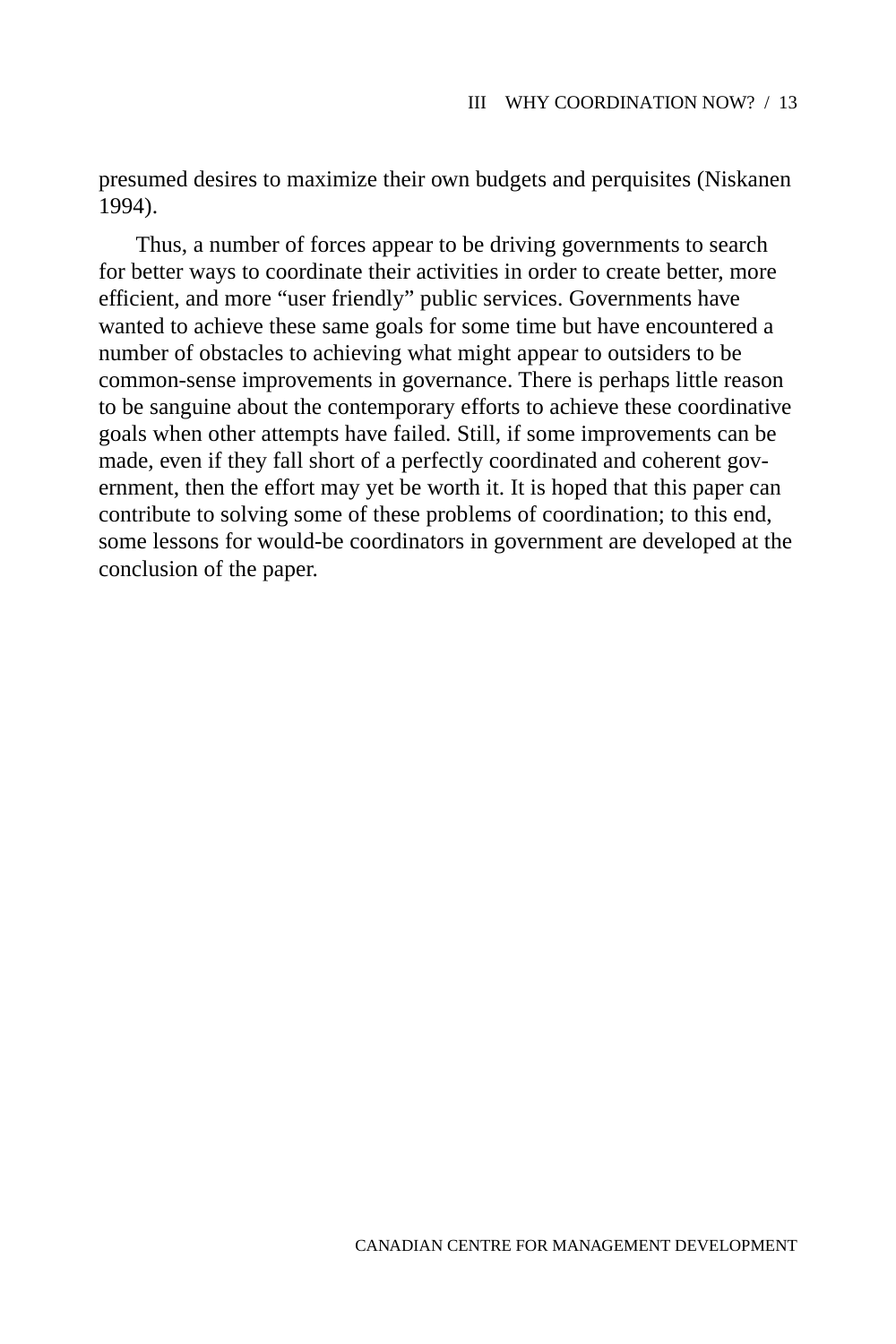# IV

# THINKING ABOUT COORDINATION

We have so far been talking about coordination as if we were confident about just what it is, as if we believe that it is a simple undifferentiated characteristic of organizational populations. In reality, there are a number of different issues that arise when we think about coordination. Some of these issues are intellectual and theoretical; how do we situate the problems associated with coordination within the broader context of new approaches to and ways of thinking about the public sector and its management? Other issues arise when we attempt to isolate different dimensions of coordination and to differentiate coordination issues from other closely related questions of policy and administration. How do we translate this theorizing about coordination into effective management in the public sector? What instruments are available to promote coordination and what are their relative strengths and weaknesses?

# POLICY OR ADMINISTRATION?

The first question is whether we should focus more attention on policy coordination or on the coordination of administration (Regens 1988:138). These two issues are certainly related, but they also have important differences; addressing one issue without the other can solve only a portion of the coordination problems usually identified in public service delivery.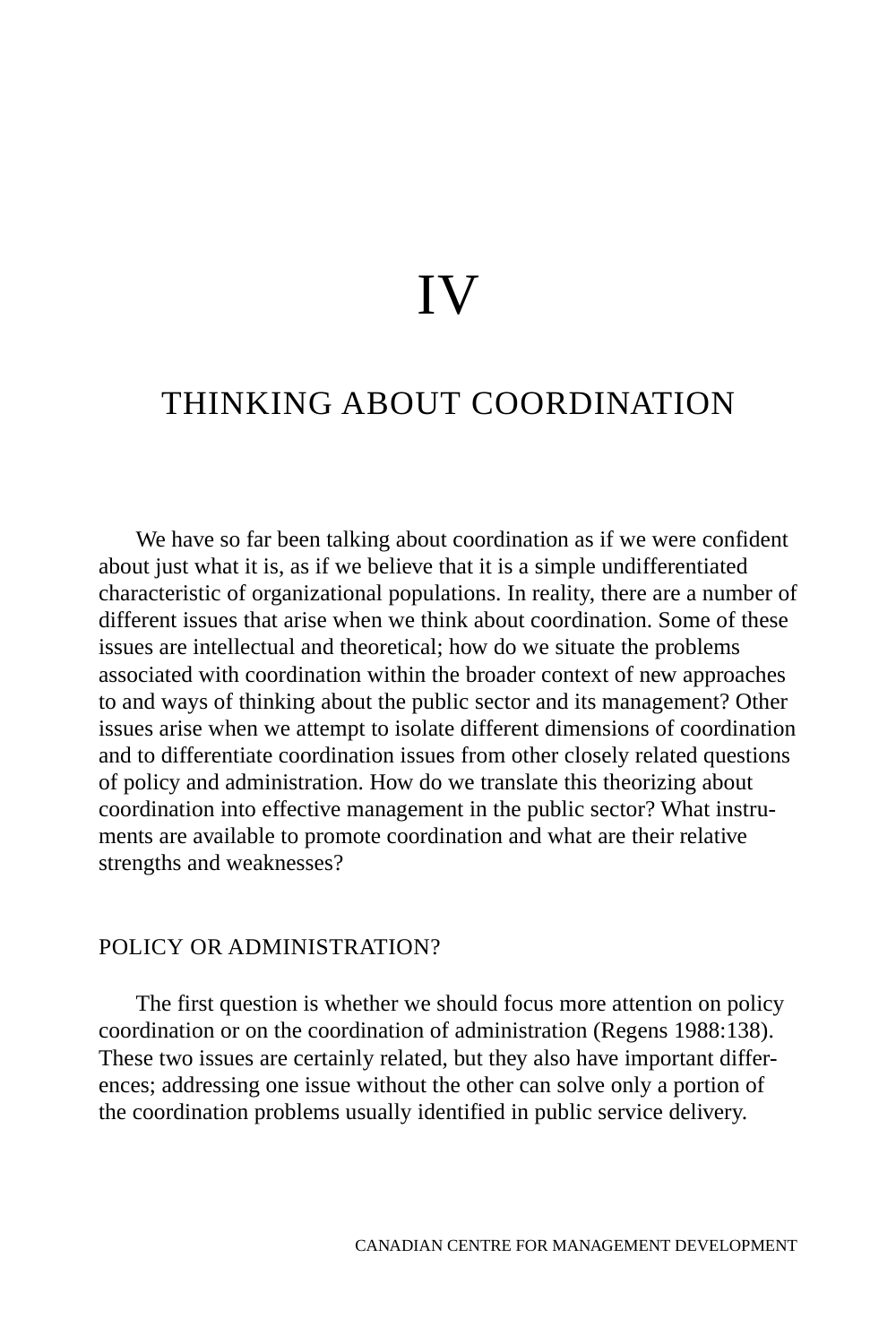Administrative coordination is in essence coordination from the bottom up, and is focused on service delivery issues. This "bottom-up" orientation toward making government more effective assumes that the important questions about governing are implementation questions. A policy orientation to coordination assumes, on the other hand, that if policies are well formulated initially, then there will be few (or at least fewer) problems in putting them into effect. This is a more "top-down," politically centred conception about how to make government perform better than is administrative coordination. Another of the Canadian government task forces, that on "Public Service Values and Ethics,"(Canada 1996c) looked at these alternative conceptions of coordination and governing from the perspective of their normative implications and the impacts they might have on ordinary citizens.

The choice between administrative and policy coordination is to some degree a false dilemma; to be truly effective, governments require both forms of coordination. The question then becomes one of balance between coordinating the two elements of formulation and implementation. Some scholars (Elmore 1979; Barrett and Fudge 1981) have argued, for example, that policies should be designed "from the bottom up," using coordination — and implementation more generally — to design programs. Others have argued (Linder and Peters 1987; Hogwood and Gunn 1984) that although implementation is important, it should not be so dominant in initial policy formulation. Governments should first decide what they want to do and then decide how those goals can be achieved efficiently and effectively (Bogason 1991). To achieve better coordination, governments will need to decide on the priorities of the governing system as a whole as opposed to the multiple priorities that bubble up from each individual program and organization.

# BARGAINED OR IMPOSED?

Related to the choice between policy and administration as the locus of activity for coordinative activity is the question of whether the best means of producing coordination is through imposition, or through bargaining. If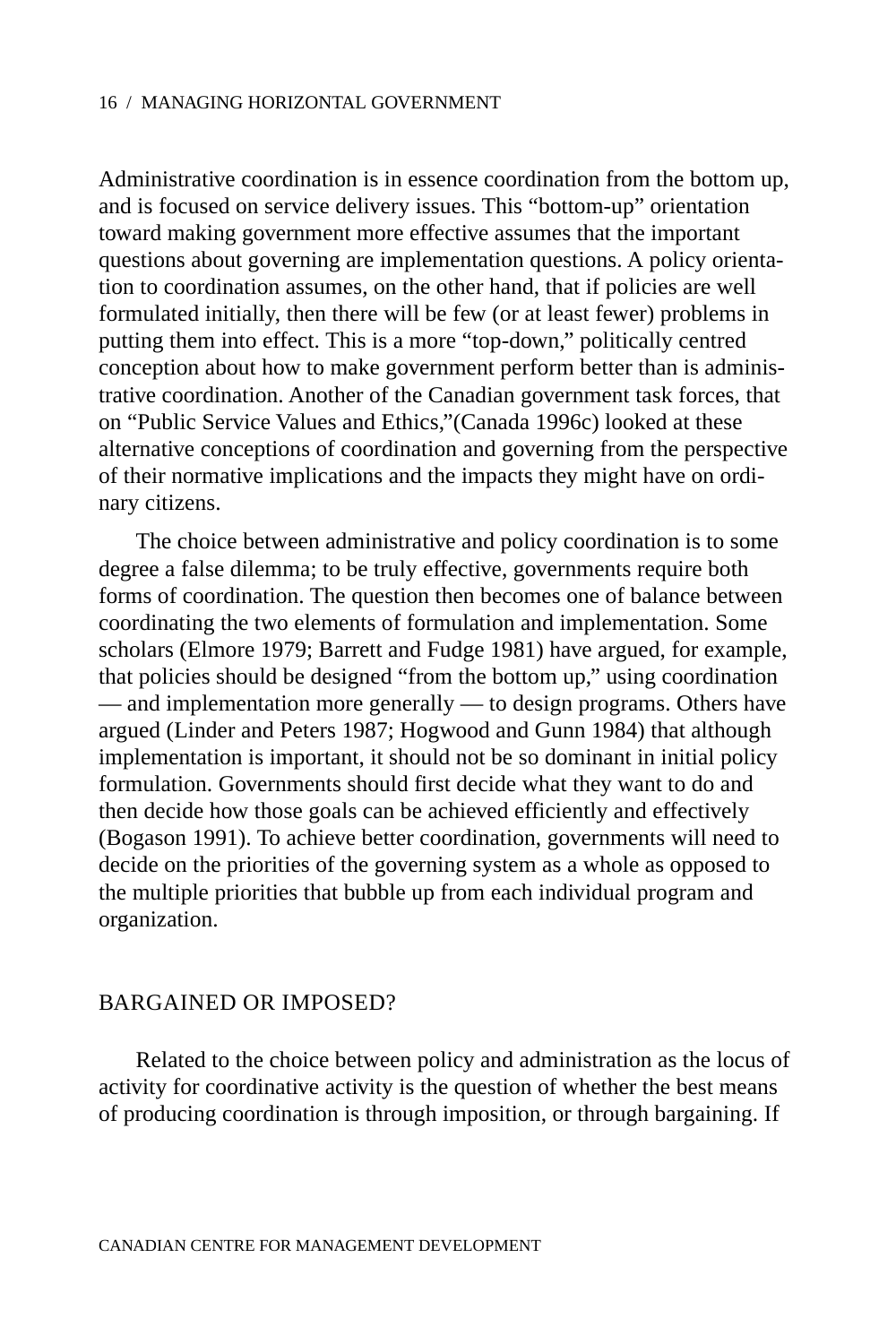coordination is important for government, why do the leaders of government not invest more time and effort in imposing greater coherence in policy and administration on their governments? While it appears somewhat old-fashioned to say so, governments do have hierarchies that can be employed to produce more effective government (Jacques 1990). On the other hand, if coordination is to be truly successful, then perhaps it must be "owned" by the participants. If that premise is true, then bargaining may be the only way to produce enduring and effective coordination.

Interestingly, several respondents wanted the centre of government to make the fundamental decisions about priorities, rather than having to bargain among themselves. One Canadian respondent pointed out that it is the role of the political level of government, not the public service, to make decisions about the relative priorities of government. The respondents expressed general frustration over the tendency to let issues go down to the public service for coordination, and then to be blamed when public servants "could not read the minds" of the political leaders.

The choice between bargaining and imposition reflects some fundamental issues in the theoretical literature on coordination among organizations, whether public or private. We can identify three dominant strands of literature that address coordination: hierarchy, markets, and networks (Thompson, Frances, Levacic and Mitchell 1991).

## *Hierarchy*

Hierarchy represents the imposition alternative, as well as the traditional public administration conception of how to manage within the public sector (Walsh and Stewart 1992). The assumption of this approach is that if there is a need for coordination then the impetus will come from the top down, with central administrative and political figures taking the lead in generating the necessary cooperation among organizations. Indeed, good will and commitment on the part of the organizations involved is not so important as the authority relationships that exist within the formal hierarchy.

The hierarchical approach to coordination often is a highly centralizing way of solving the problem. This strategy implies that each individual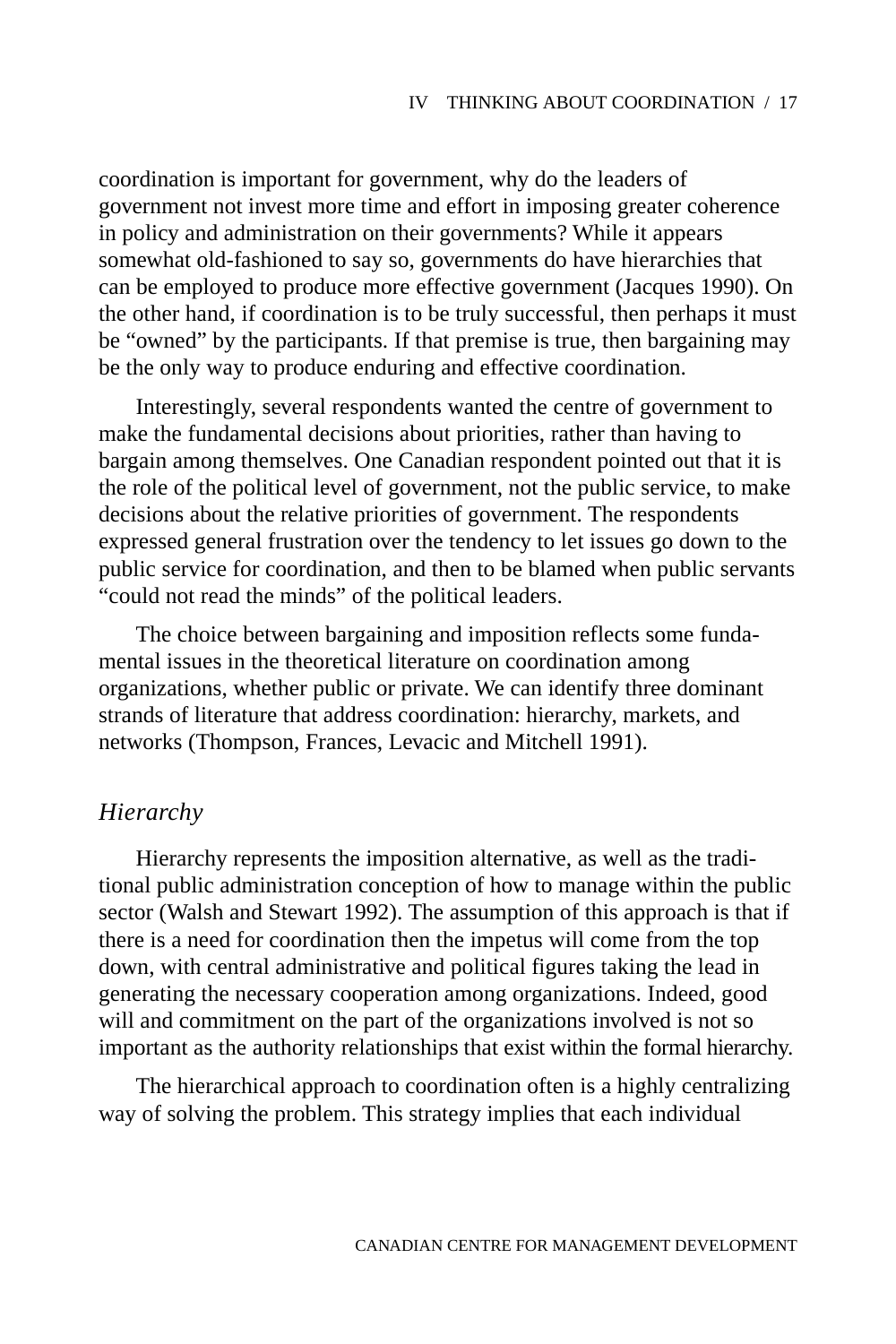hierarchy in the public sector will have little difficulty in visualizing its own duties and how it can achieve those separate goals. On the other hand, each single organization often encounters substantial difficulty in recognizing the need for coordination with other organizations and their programs. Moreover, an individual organization may have little incentive to cooperate, since to do so may detract from the attainment of its own goals. Therefore, in practice the hierarchy must be extended upward to include central agencies and even the Cabinet (Campbell 1988) if there is to be effective coordination.

The hierarchical approach to coordination, as well as being centralizing, is also at times difficult to implement. Since much of the contemporary ethos of governing stresses participation and decentralization rather than imposition from the centre of the system, many employees would not be pleased with attempts to reinforce central control. Furthermore, this approach to coordination must assume that the central decision makers have sufficient information to make decisions that cut across multiple organizations and groups within society. Such an assumption, however, is often invalid. Even those organizations, such as the military, which presumably should be able to coordinate effectively through hierarchy, appear to have difficulty (Allard 1990; Smith, Marsh and Richards 1993).

All that having been said, coordination through hierarchy does have some advantages. For example, from an institutional perspective, one of the principal reasons for creating hierarchies is to lower the transaction costs of coordination (Alexander 1993). Even if smaller, specialized organizations may be more efficient in some ways, having to coordinate them imposes transaction costs that may outweigh the efficiency gains from specialization. This logic undergirds the creation of large firms in the private sector as well as the creation of large executive departments in the public sector (Miller 1992). The use of a hierarchical approach utilizes authority and command within the organization to reduce those costs, and should minimize the degree of conflict and competition within the public sector.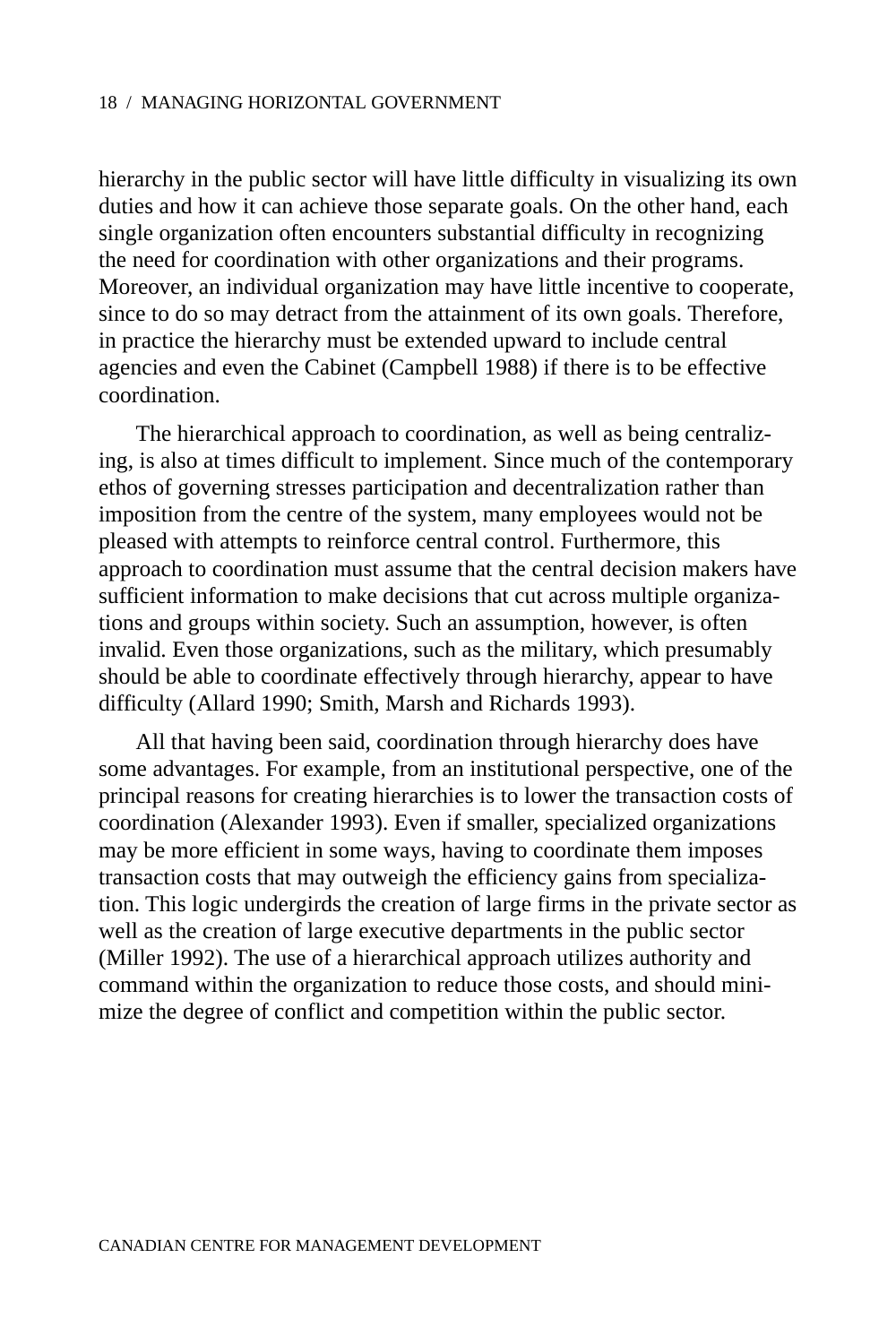# *Markets*

The first alternative to coordination through hierarchy is the market. While the hierarchical approach assumes that coordination results from authority and that it is demanded in law and regulation, the market approach assumes that coordination results from exchange and bargaining. The market is, however, only one version of coordination resulting from voluntary exchange and bargaining, the other being networks (see below). Markets assume that there are "buyers" and "sellers" who each have something to gain by engaging in an exchange, but who enter the exchange with somewhat opposing interests. Their relationships are largely impersonal and episodic, and depend only upon the possibilities of making an exchange that is perceived by both to be advantageous.

In the case of coordination by markets within the public sector, the necessary bargaining may come about with money as the medium of exchange. One clear example is the creation of internal markets (Jerome-Forget, White and Wiener 1995; OECD 1993) as a means of coordinating actions and imposing market discipline on organizations that otherwise would be governed strictly through hierarchy. Similarly, contracts are increasingly being employed among public organizations as a means of coordinating their activities, replacing previous coordination through hierarchy with mutually acceptable "deals." Indeed, to some extent the budgetary process has always been a type of coordination process based on money, but the increasing reliance on internal markets has made that role more explicit.

It is more common that some medium other than money is used for exchange within the public sector. Thus, the markets implied in this model are very much quasi-markets, or other forms of generalized exchange relationships (Marin 1990). There are, for example, "virtual markets," with clients as the commodity of exchange. In a population of social service organizations, clients constitute a major resource that can be used to influence the behaviour of other organizations (Hall et al. 1978). The apparent difficulty, however, is that most organizations still tend to have their own professional blinders on when they attempt to coordinate. Organizations can also be involved in other types of exchange, such as an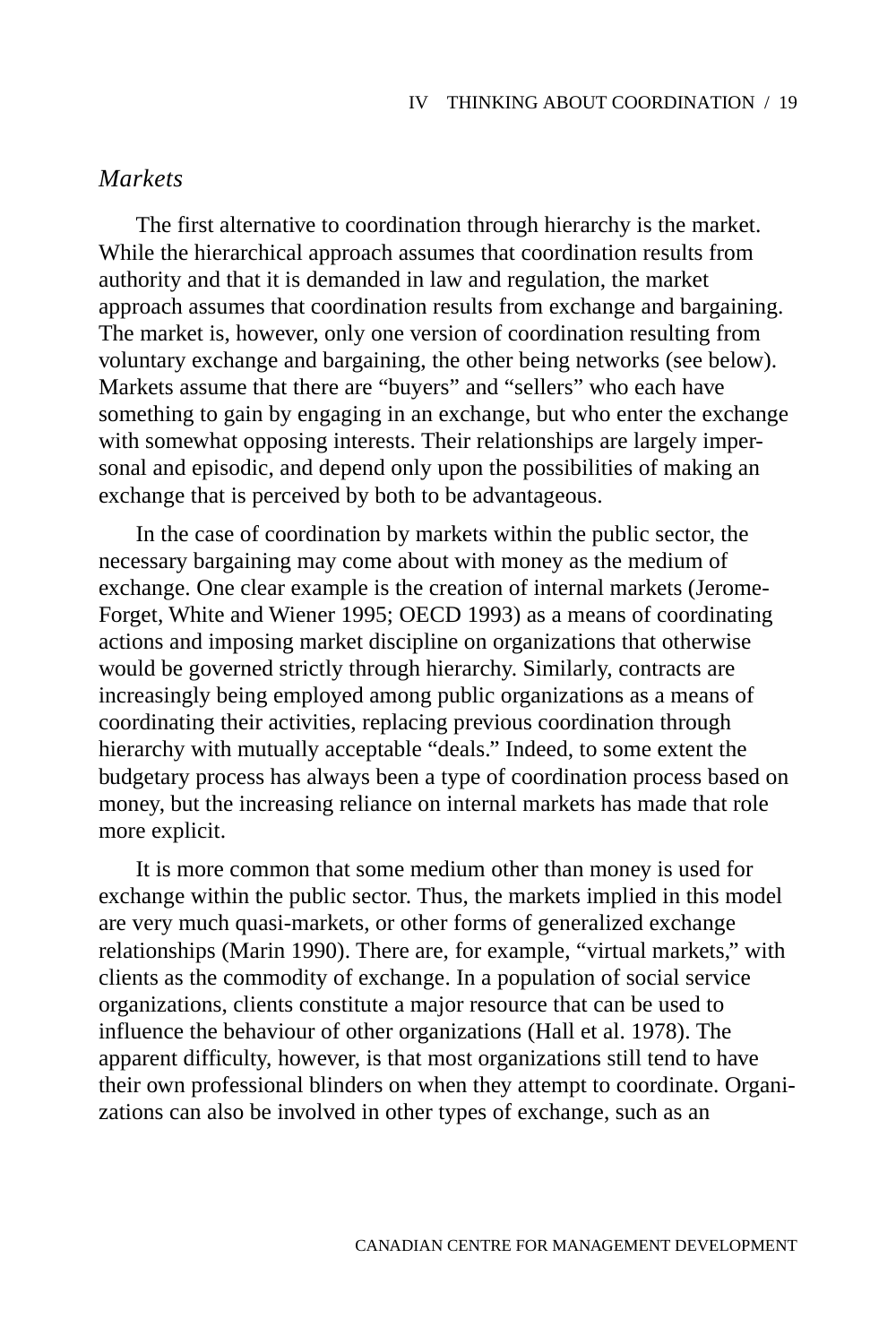exchange of information, in order to negotiate accommodations among themselves (Stinchcombe 1990).

Not all relationships among multiple organizations can be coordinated effectively through markets and exchange. In some instances, organizations possess mutually complementary goals rather than the somewhat contradictory goals implied in market exchanges. Also, the goals that might be achieved through mutual adjustment among the interested parties could be different from those sought by the legislators who wrote the law, or even perhaps those at the top of hierarchies responsible for implementing the law. The very decentralization that makes markets so valuable may also, in some ways, limit their effectiveness. Market exchanges between organizations may be especially damaging for policies that contain a strong legal or entitlement basis for citizens.

## *Networks*

Networks are another bargained means of producing coordination. Rather than the exchange relationships implied by the market approach, networks are defined much as individual organizations would be, through their patterns of interaction. Networks offer many advantages as a means of producing coordination, and to some extent depend upon natural patterns of interaction among organizations and individuals concerned with the same policy issues. Networks depend upon the interests and commitment of individuals and groups, most of whom (inside and outside the public sector) want to do their jobs as well as possible (Chisholm 1989).

Professionalism creates a ready-made network for coordinating some types of public policies. One virtue of the professions in their classical definition (see Wolgast 1992) is their role as a reference group for their members; in most instances, professionals will have their own network of fellow professionals that can supplement the networks created through the organization itself. Although in many ways beneficial, professional networks also can limit coordination. In the first place, these networks are relatively closed to outsiders, so that there is less capacity for objective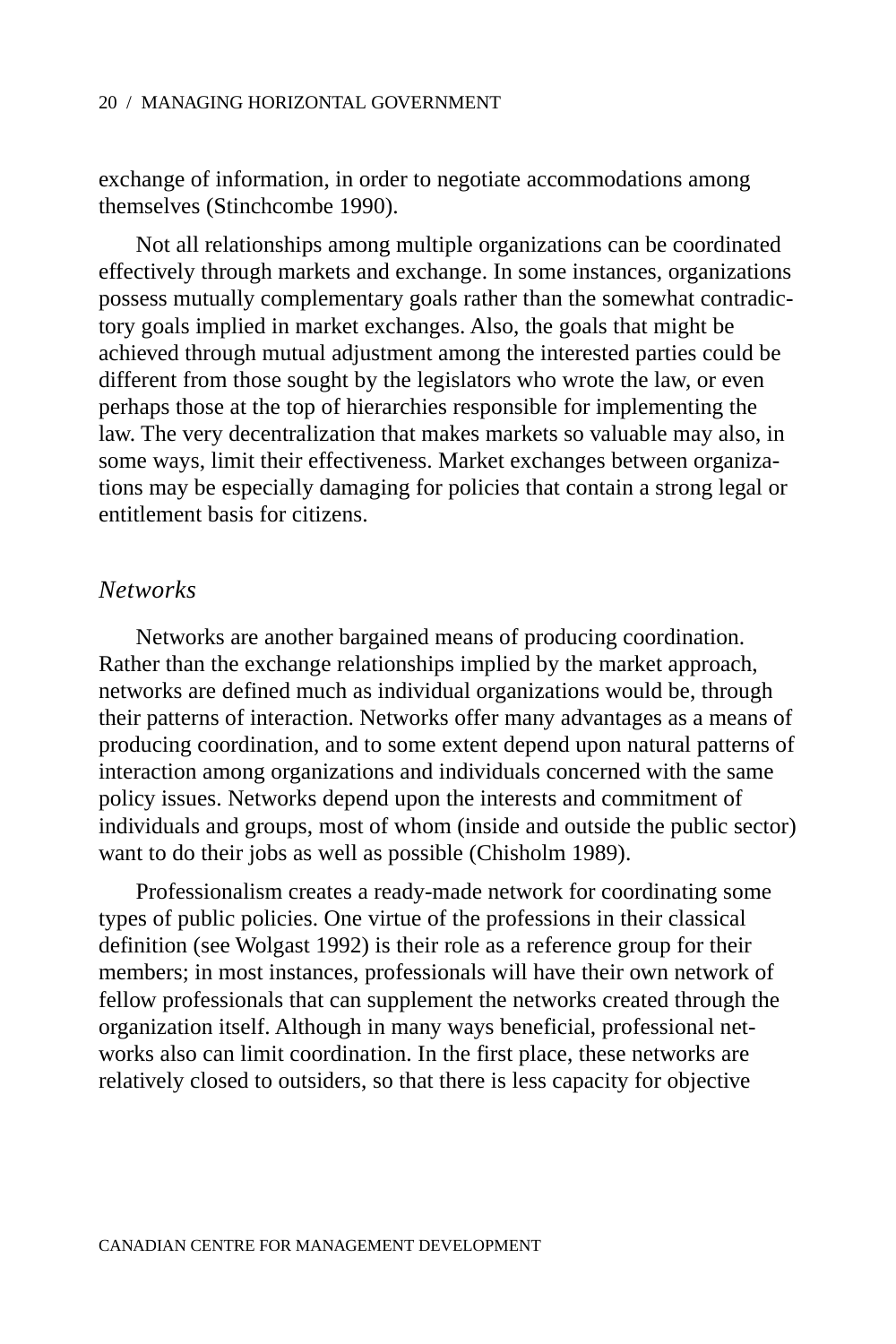scrutiny of policies than is true for other forms of decision making. In addition, each profession tends to define problems and solutions in its own terms so that there may be very effective coordination within each profession and therefore (usually) within each single program, but coordination across programs may actually be more difficult.<sup>8</sup>

Despite their virtues, networks also have some weaknesses as a means for producing coordination. One of these is an analytic problem; once you have said a network exists, what do you say next? It is difficult to argue that networks do not exist, but it also appears difficult at times to say much more about them. This is especially true given that networks can have rather different internal dynamics. For example, Sabatier (1988) conceives of multiple networks existing around many policy areas, with the principal dynamic being conflict over the definition of the policy problem and the solution to the issue. This clash of ideas is, however, a form of coordination since it tends to eliminate conflicting ideas about policy and, in doing so, it also eliminates conflicting and probably wasteful duplication.

Networks are more than an analytic problem: they can present real barriers to effective implementation. Rather than being able to expect to produce action through command and control methods, managers must now attempt to produce that action through bargaining within a network. There are no guarantees of success with command and control, but bargaining is even more uncertain. On the other hand, networks may be better for policy formulation. Structures such as task forces that bring together a range of affected interests may formulate solutions that would be impossible with a more linear conception of policy making.

Other networks could be structured more vertically, with most interactions being upward to the relevant government organization, rather than occurring between organizations in the network with a view to solving problems among themselves. This is one emerging role for central agencies that may displace their traditional role of imposing coordination in favour of bargaining about coordination. Certain other organizations also have an emerging role in fostering coordination, particularly by using ideas and issues such as environmentalism as a means of promoting common values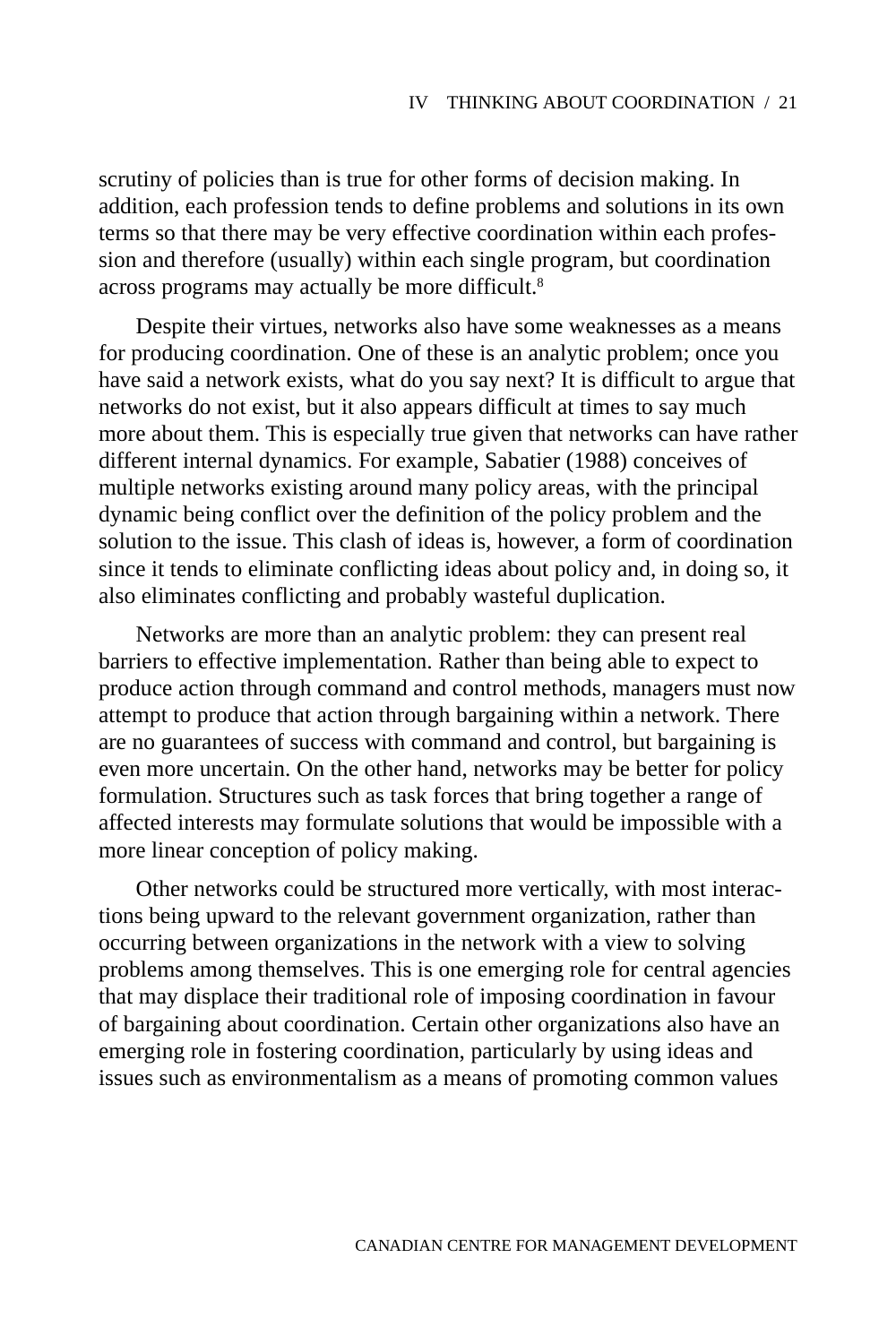(Doern 1993). Ideas like environmentalism, even in the absence of an institutional basis, can be used to produce greater coherence in government policy (Taylor 1984).

## HORIZONTAL OR VERTICAL?

The coordination question is often phrased in terms of making government more "horizontal," and indeed many of the issues associated with coordination relate to working across programs within a single level of government. These problems of horizontality are compounded when the issue of coordination across levels of government is added, especially in federal regimes such as Canada or the United States. Even in unitary regimes, however, many of the same inter-governmental coordination problems among structural levels arise, albeit usually without the political intensity that can characterize federal-provincial disputes in a federal regime (Toonen 1985).

The fundamental root of the coordination problem is that most federal regimes have evolved in ways that permit all levels of government to be involved in almost all policy areas. Thus, if problems of redundancy and incompatibility are to be addressed, then all governments must agree on some basic approaches to the policy and must work to make their means of service provision more compatible. This agreement is not always easily reached. For example, several respondents in Canada noted that the federal government and the provinces have come to agreements to coordinate and integrate their efforts at food inspection as a precursor to further attempts to coordinate policies among the levels of government. These agreements may appear to be simple matters, but should rather be seen as an accomplishment in light of the difficulties involved in achieving them. One respondent pointed out that these agreements were gained only after days of discussion and had to be validated at the level of the provincial premiers. Australian federalism has institutionalized this coordination process through the Council of Australian Governments (COAG) that meets regularly to develop policies acceptable to all levels of government.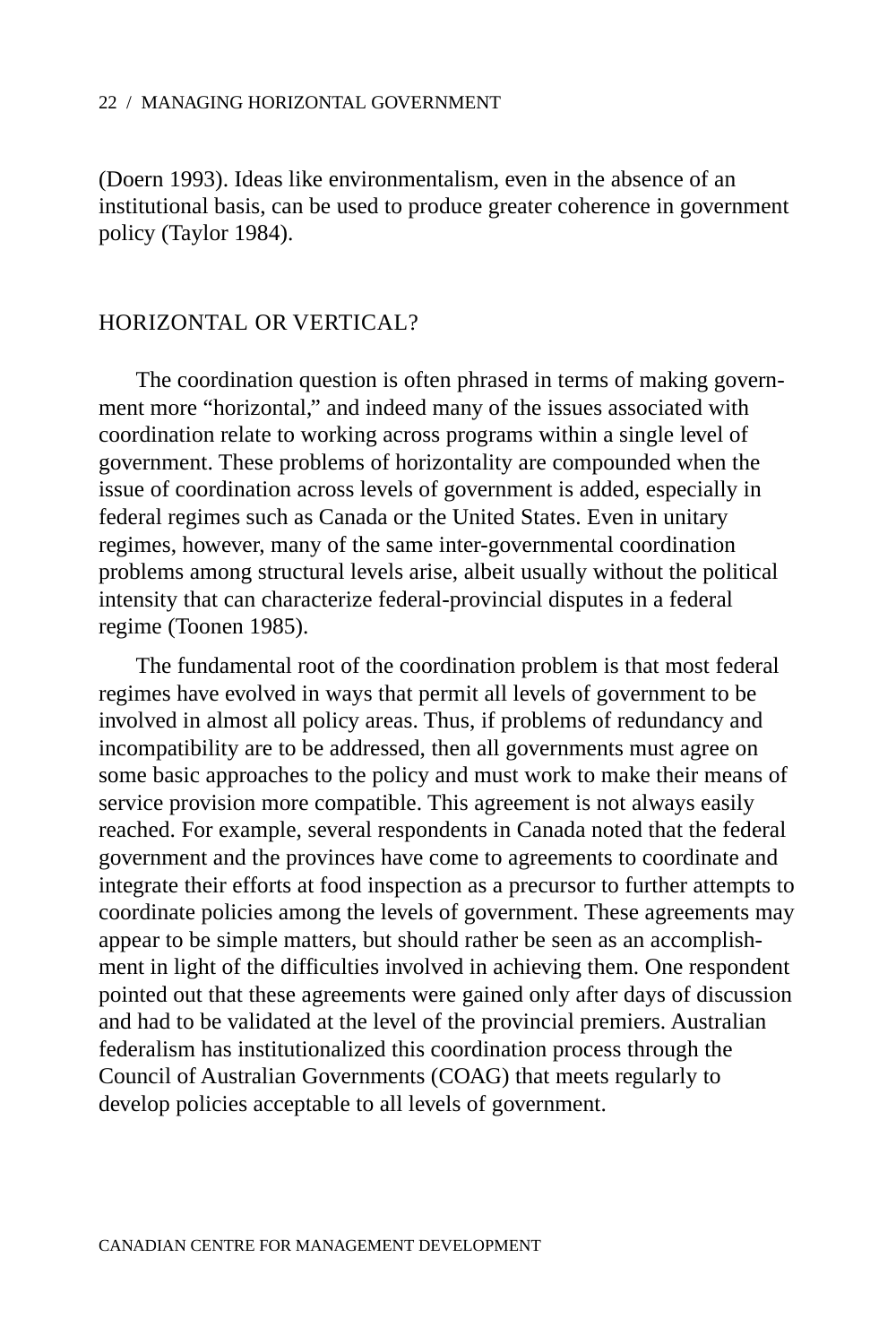Furthermore, in most federal systems the central government makes use of subnational governments to implement many of their policies. This implementation strategy means that, even if policies are effectively coordinated in the national capital, integration may collapse once they begin to be implemented. If the central government is not particularly concerned about how its policies are implemented, as appears true under the block grant provisions becoming so common in the United States (Katz 1995; Ehrenhalt 1995), then there is no particular cause for concern. If the central government does care, as most do, then vertical coordination becomes a *sine qua non* for horizontal coordination (Derlien 1991). The reverse is probably also true, and it would be difficult for subnational implementors to compensate for fundamental design errors occurring at the central government level (Linder and Peters 1987), as may be the case for contemporary attempts to reform social welfare programs.

## ACCOUNTABILITY AND COORDINATION

The classical question of the accountability of government officials and the impact of coordination on the capacity to enforce accountability also becomes a part of the coordination problem in government. While greater coordination generally will enhance the efficiency and effectiveness of government programs, there are instances in which it does not. With an emerging complex multi-organizational environment it may be difficult, if things go wrong, to identify where the system broke down. Accountability, at least in its *ex post facto* sense, depends upon the capacity of politicians and the public to identify who is responsible for any failures in a program, and complex coordination programs can reduce that capacity.

The dangers to accountability may arise through several of the methods used for improving coordination. For example, financial accountability becomes difficult to enforce when funds from several departments are merged to create resources for comprehensive attacks on policy problems such as drug enforcement or urban regeneration. How does government ensure that money is being spent in the ways intended when it was appropriated? One British respondent argued that: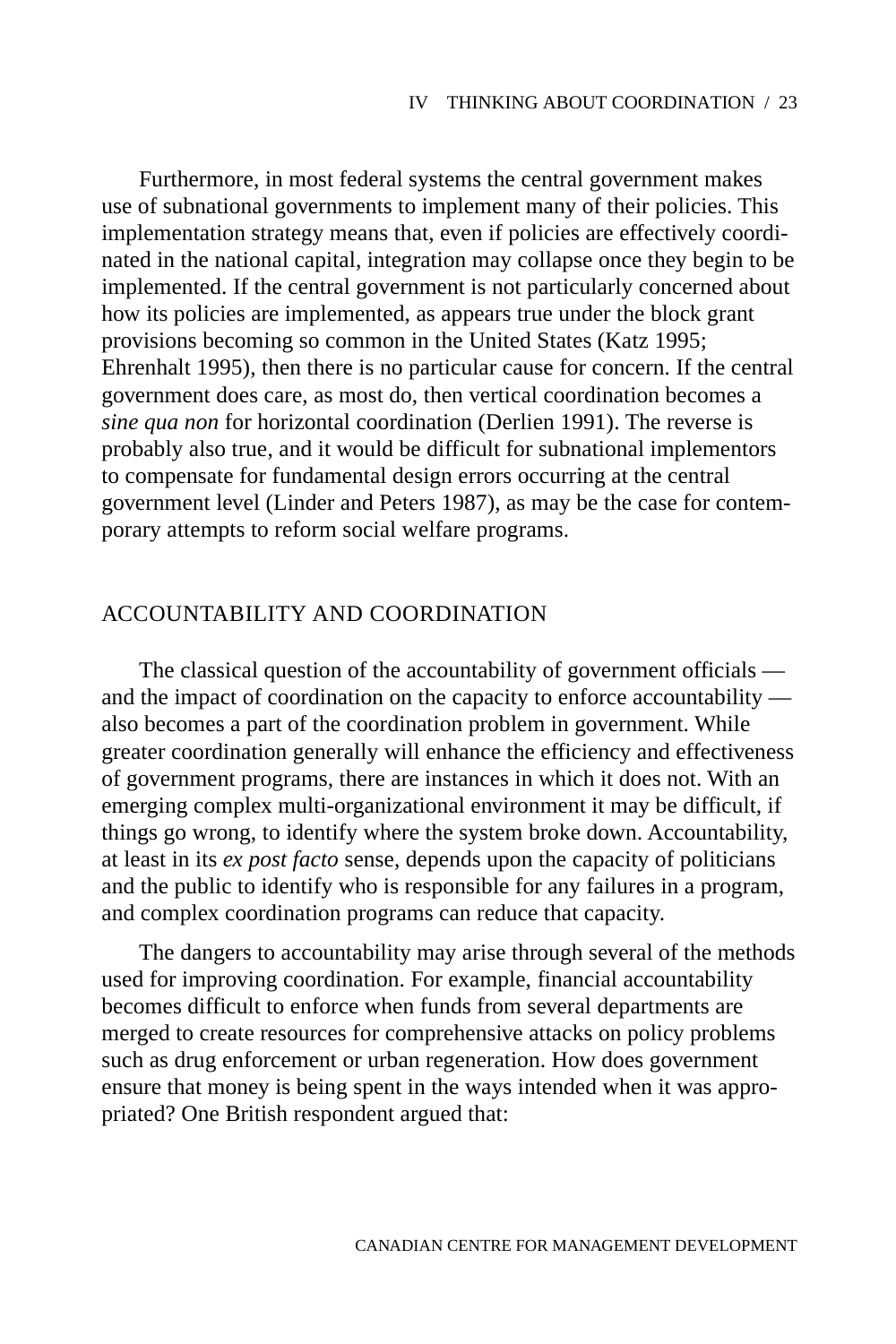Once we began to mingle funds from different programs the Treasury said it lost all ability to hold the departments involved accountable for the use of public money. They fought against any scheme to assemble large blocs of money from several departments, no matter how worthy the cause.

If funds are not spent properly, who should be held responsible for the misallocation? Perhaps even more fundamental, are conventional ideas about parliamentary accountability the best ones in the emerging world of the public service — and if not, what principles are better suited for this task?

## IS COORDINATION ALWAYS THE ANSWER?

Finally, we have been pursuing the notion of coordination as if it were always the answer to problems in the public sector. We should, however, at least entertain the possibility that coordination and coherence do not always offer a positive approach to policy problems. There may be some circumstances in which competing and incoherent approaches are functional rather than dysfunctional. For example, even though government funds a great deal of scientific research, it almost certainly should not attempt to impose a single line of research or establish an orthodoxy (Salbu 1994). Drawing the line between funding "good science" and establishing such an orthodoxy may be difficult, but it also may be necessary.

In addition to research funding, there may be other policy areas in which coordination is not especially desirable for government. For example, in many policy areas there is far less than certain knowledge (Dror 1992) about how to produce desired changes in the behaviour of individuals in society. The recent debate over welfare policy in the United States is an extreme but not isolated example. Therefore, government may be well advised at times to adopt an explicitly experimental approach to policy and to minimize coordination and coherence. Some scholars have advocated such an experimental approach (Campbell 1982; 1988), and at times even some politicians have argued that there is insufficient evidence to make a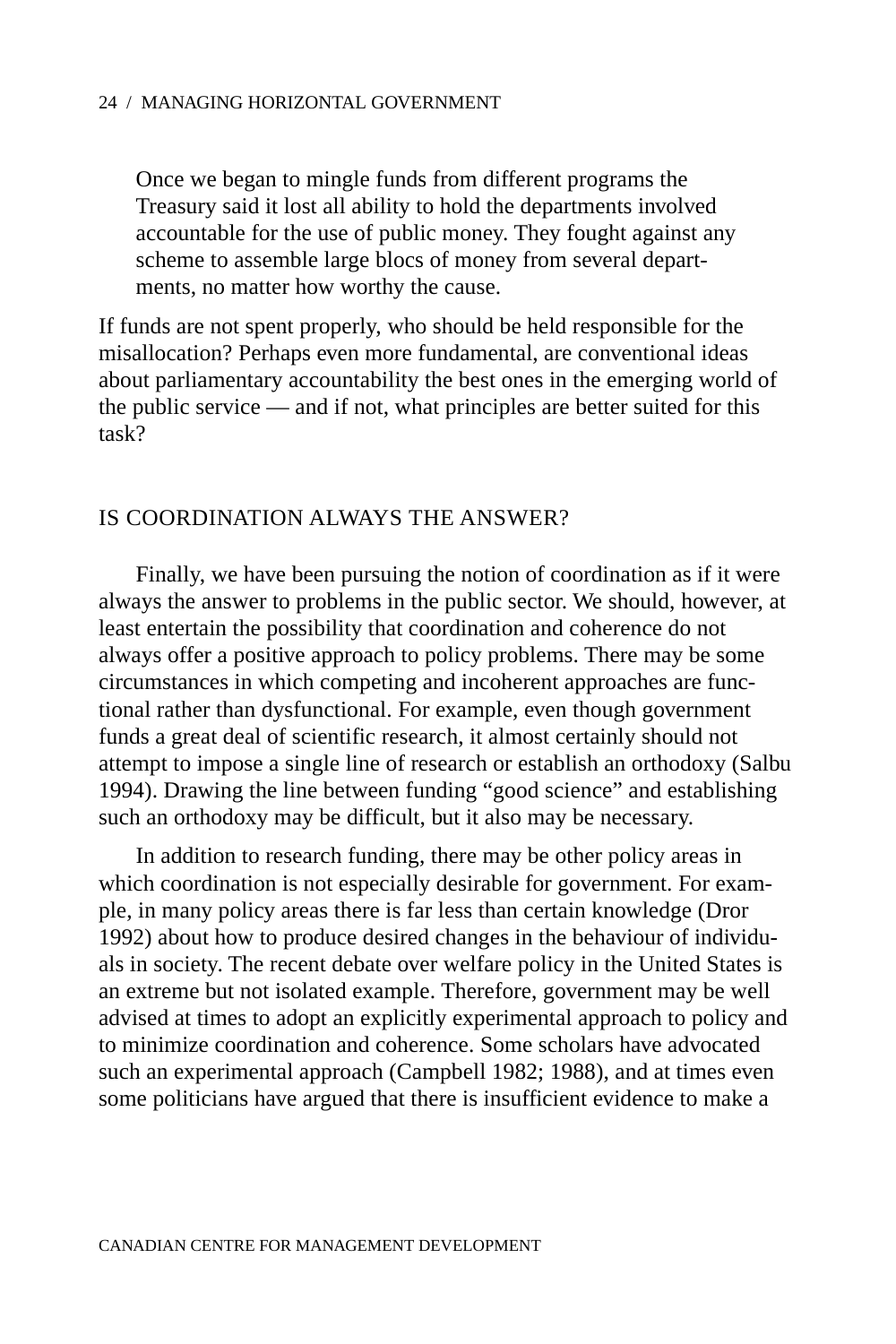long-term commitment to any particular policy option. In addition, some program areas can benefit from redundancy and duplication and excessive coordination can make the policy area more prone to error (Landau 1969). Less coordinated policy areas tend to have multiple checks on error, while more streamlined systems lack those checks.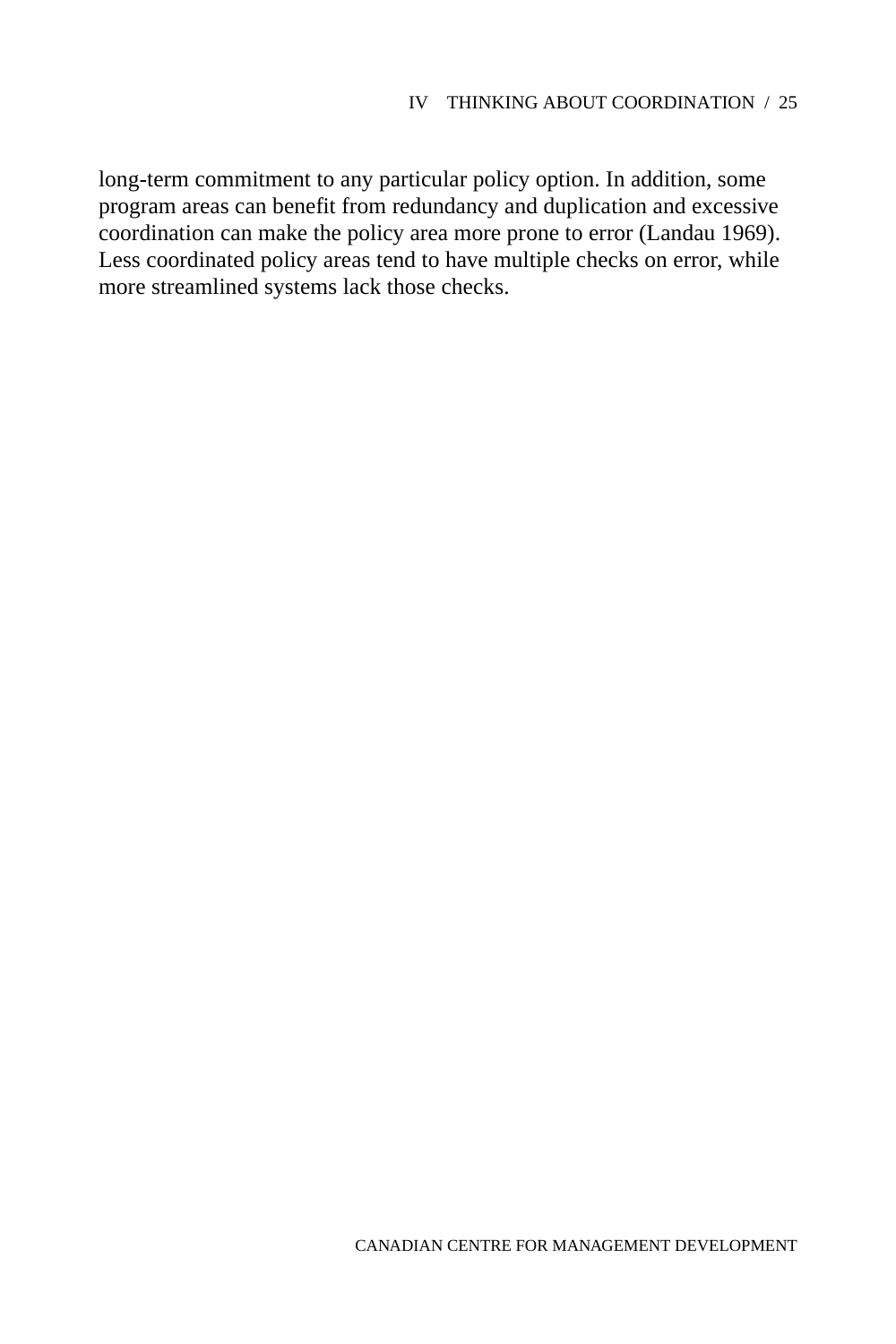# V

# HOW DO WE ACHIEVE COORDINATION?

There are a number of existing organizations and techniques for creating and expanding the horizontal coordination of public policies within OECD countries. Many of these coordinative devices have existed for a number of years and represent ongoing efforts to produce greater policy coherence in government. Other methods are much newer and reflect the need to coordinate the expanded range of public services, to control the costs of those services, and to cope with the increasing disaggregation of government organizations and programs. These emerging techniques are increasingly oriented toward the management of cross-cutting issues, and together they force some redefinition of existing programs, a set of tasks for which the existing technologies tend to be inadequate.

## THE CORE EXECUTIVE

The locus for horizontal policy coordination and issues management is usually assumed to be at the very centre of government — the chief executive and the central agencies that serve that executive. The ultimate responsibility for policies, and the coordination of those policies, lies with prime ministers in parliamentary regimes. The situation of the American President is somewhat more complex, but even there the President bears ultimate responsibility for the execution of policy. These chief executives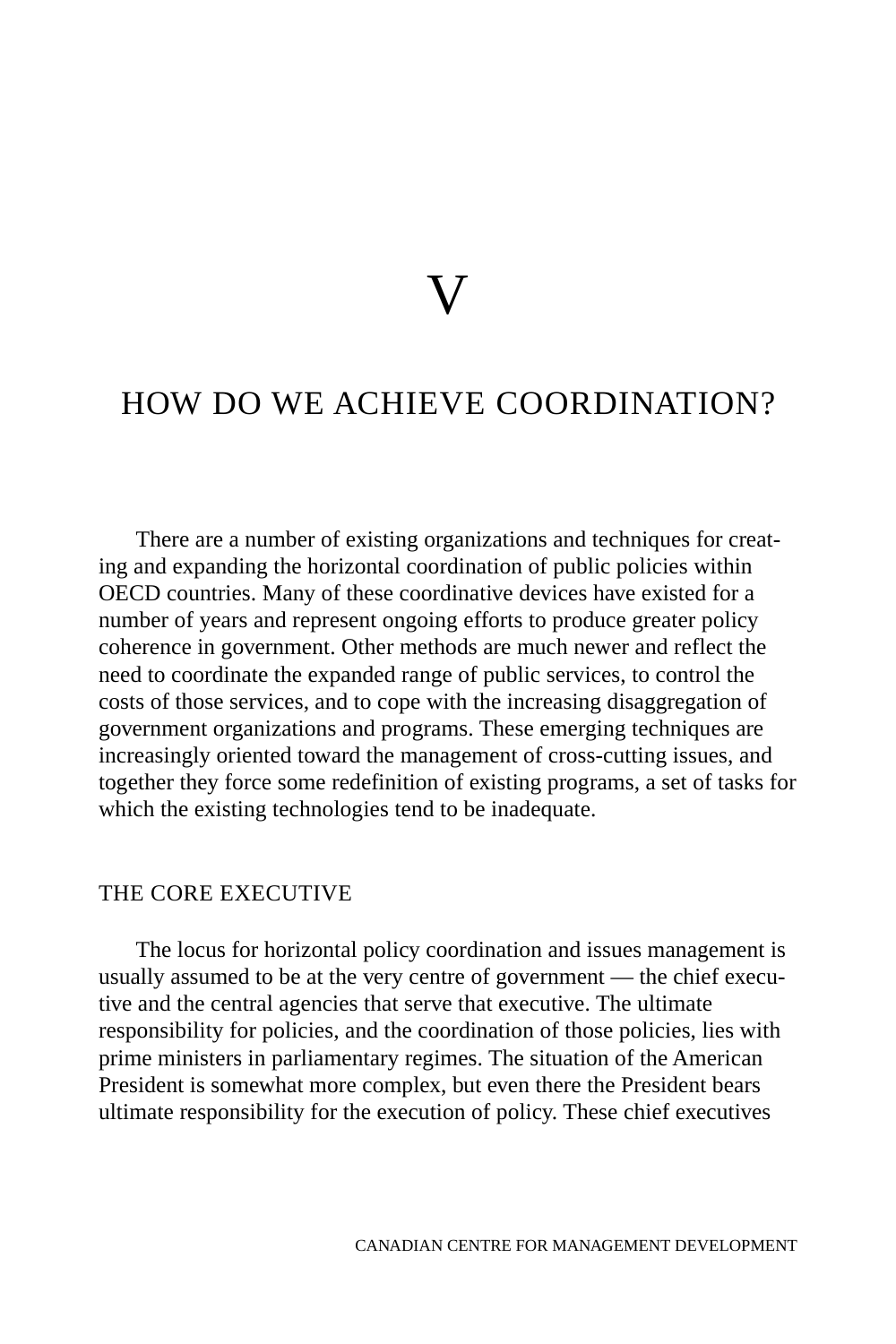have attempted to provide themselves with the means for promoting coordination, whether it is done primarily by the executive or through the use of Cabinet and powerful administrative agencies.

## *Chief Executive Staff*

By themselves prime ministers and presidents do not have much capacity to produce effective coordination. They tend to be extremely overworked and have little time to spend on coordinating the activities of the numerous ministries under their overall control. They can, however, develop staffs and organizations that can assist them in coordination. The most developed organizations of this type are in the Executive Office of the President in the United States. This office includes not only the personal staff of the President but a number of monitoring and coordinating organizations such as the Office of Management and Budget, the Council of Economic Advisors and the National Security Council. All recent presidents have also had some organization in the White House for coordinating domestic policy, although the name and responsibilities of those organizations have varied. Although similar offices exist in other governments, for example, the Bundeskanzlersamt in Germany and Austria (Smith 1991), the Kansli in Sweden (Larsson 1986), and the Department of Prime Minister and Cabinet in Australia, they tend not to be as fully articulated as in the United States.

One virtue of these executive organizations for managing cross-cutting policy issues is that they tend to be flexible and do not have to be concerned with delivering services to existing clients (other than advice to the chief executive). They can thus create internal task forces or temporary structures to cope with changing issues and interpretations of issues. Also, they do not have as much policy "turf" to defend as do line agencies. On the other hand, relying on this level of government for coordination is likely to be highly centralizing; it can overload the office of the chief executive at a time when the prevailing ethos of governance is decentralization. These problems can be compounded if definitions of issues and policies arise at the lower echelons of government since there can be a significant loss of information by the time they reach this level.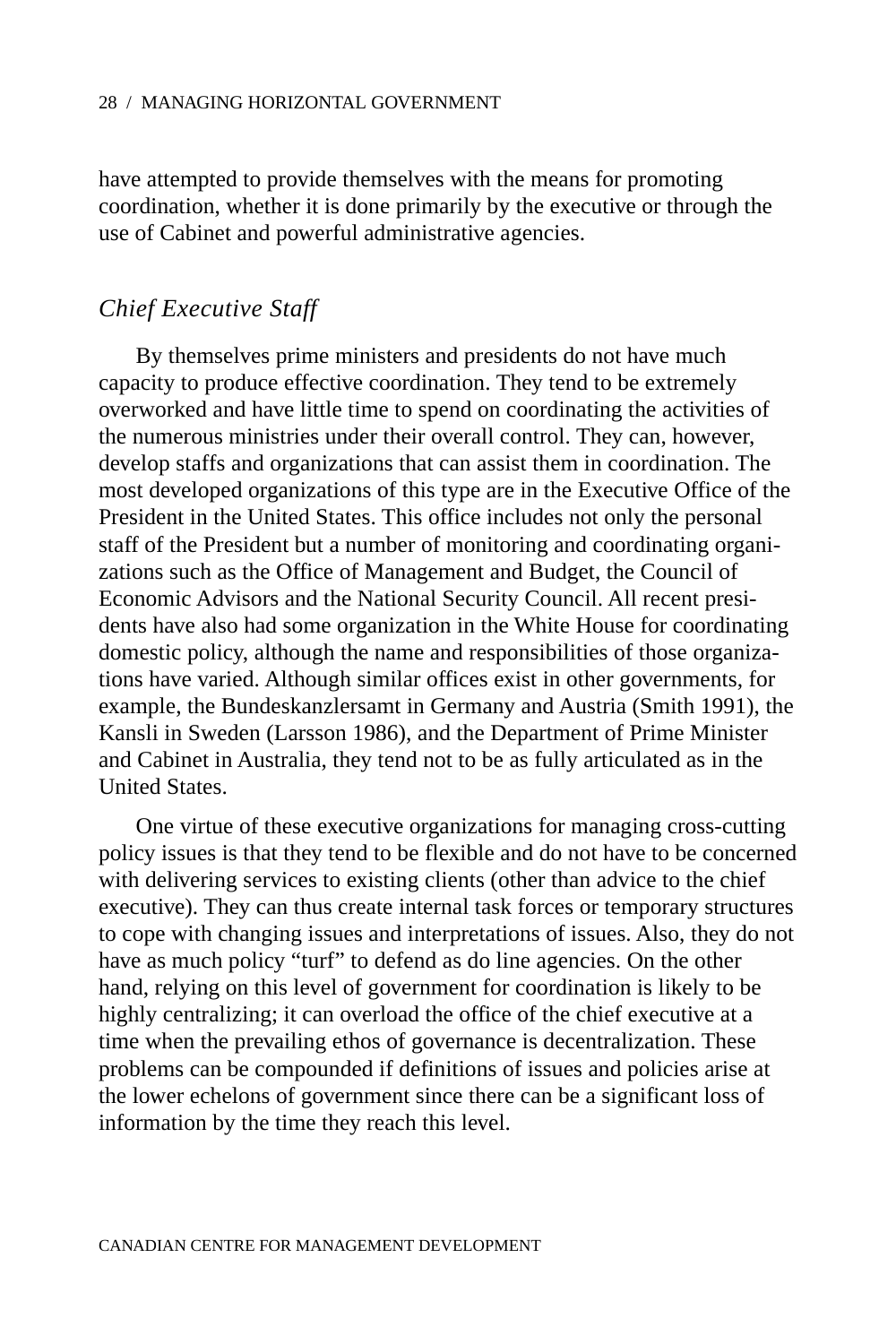## *Central Agencies*

A more general strategy for achieving coordination from the centre of government is to rely upon central agencies. By this term we refer to budgetary, policy, and personnel management organizations that report directly to the chief executive or are assigned principal responsibility for policy coordination and central management of issues (Campbell and Szablowski 1979; Savoie 1995b). Examples of central agencies are the Treasury in Britain, the Treasury Board Secretariat in Canada, and Departments of the Public Service and Ministries of Finance in a number of countries. These organizations can be used to enforce the priorities of the chief executive, but they also tend to develop priorities and managerial styles of their own.

Central agencies can play a significant role in creating coordination but they also can generate substantial conflict with the line organizations actually providing public services. These conflicts reflect the conventional conflicts encountered between "line" and "staff" organizations. The former resent the power exercised by control organizations that do not directly serve the public and which, it is argued, know little about the programs being delivered. Staff organizations (including central agencies) tend to believe that line agencies have extremely narrow views on policy and do not understand the need to impose overall priorities on government. Several respondents in staff agencies commented on the "parochialism" of their counterparts in line departments and the need to impose coordination from above.

# *Cabinet Itself, Especially with a Strong Prime Minister or Minister of Finance*

Cabinet itself is another locus for the management of cross-cutting policy issues. In some ways it is the most logical institution to perform this task; all the principal actors in policy making and service provision are represented. On the other hand, Cabinet may be a place in which the ministers must protect the interests of their departments. Those interests may well not be best served (in the short term at least) by excessive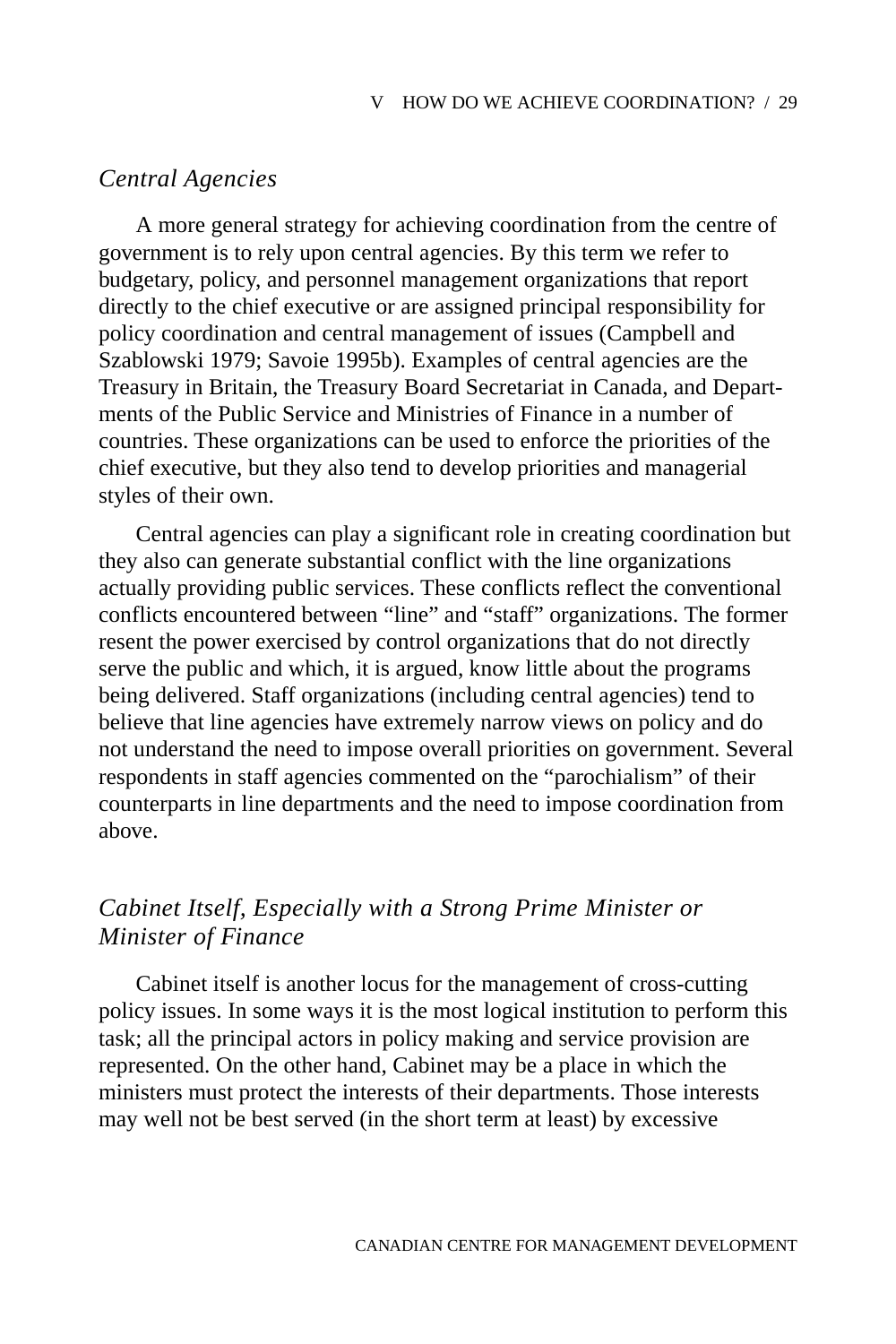cooperation with other agencies, or by examining the broader implications of groups of policies. The Cabinet can serve as the locus for the examination of cross-cutting issues if there is adequate leadership, both from the Prime Minister and from the civil service that serves the Cabinet. With that leadership there can be a capacity to redirect the discussion of issues and enhance policy coordination.

### *Cabinet Committees*

A Cabinet may be too large an organization to coordinate programs effectively. This is especially true given that each minister usually will feel compelled to defend the interests of his or her own department, and this need may make the necessary cooperation difficult to obtain. In the case of problems that are not well defined and which cut across a range of ministries, ministers may feel compelled to defend the claims of their department over control of the issue, with some loss of necessary cooperation across departments.

Most cabinet systems therefore have developed working "inner cabinet" systems, or some committees within Cabinet that can establish collective priorities and coordinate policies across portfolios (Mackie and Hogwood 1985). One approach to achieving this goal is to create an overarching "priorities and planning committee" within Cabinet. This approach can coordinate policies across the entire range of public programs, but often will push too many decisions upwards to a few senior officials of government. The alternative approach is to use a series of cabinet committees each responsible for a particular segment of policy. This approach has the advantage of bringing the relevant departmental ministers to the table to coordinate their own activities but it also has disadvantages. In particular, the boundaries between policy areas, and therefore between cabinet committees, are not always clear, and may be becoming even less so; for example, social policies, labour market policies and even education policies have become intertwined to a degree not previously experienced. Therefore, there may be a proliferation of coordinating committees, and the consequent need to coordinate the coordinators.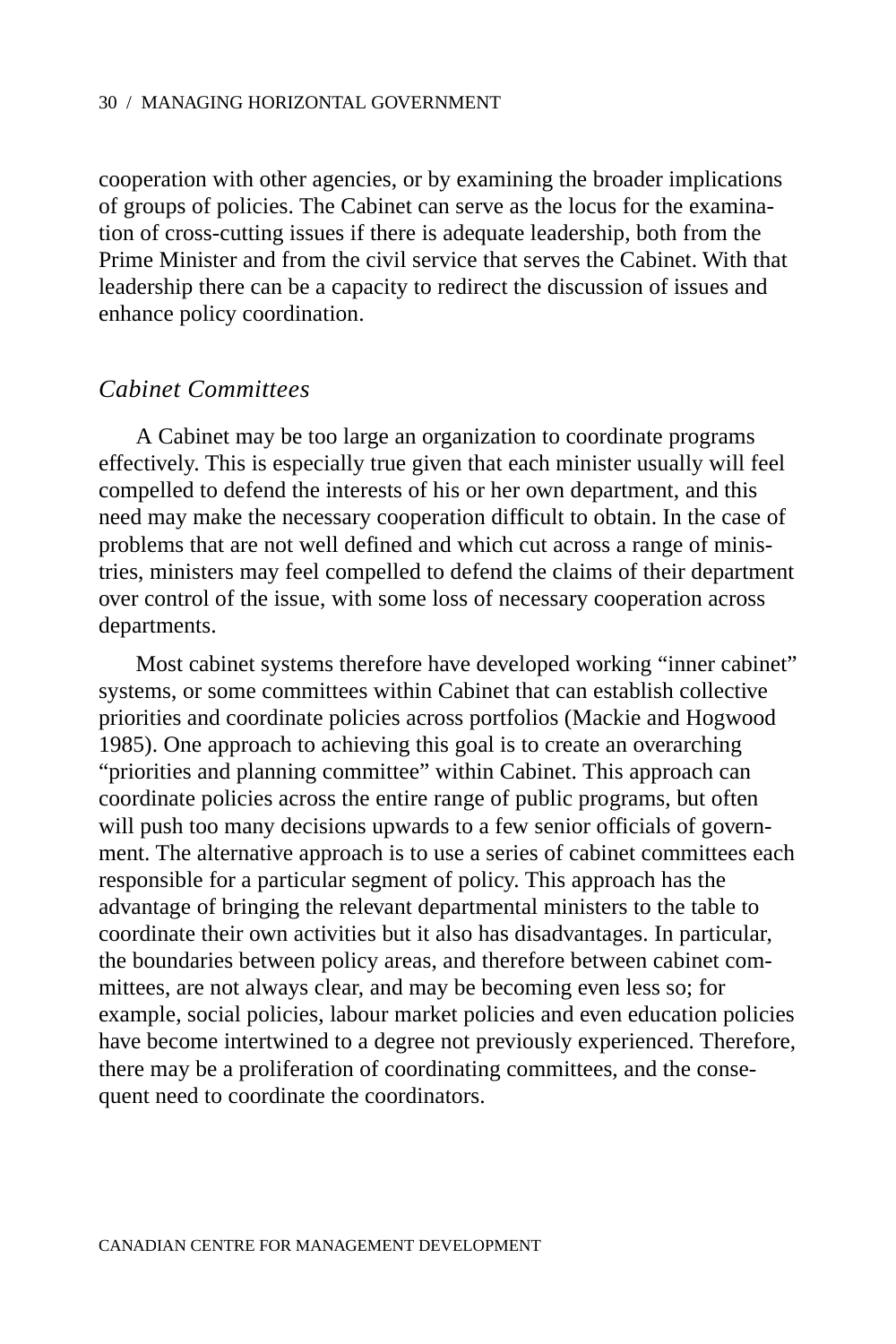# *Ministers without Portfolio, or with an Additional Coordinative Portfolio*

Another means of generating improved coordination within a cabinet system is to have ministers without portfolio coordinate programs within a broad policy area. A related method would be to assign departmental ministers additional coordinating portfolios. For example, in the Netherlands one minister has been assigned the additional responsibility for coordinating all programs being delivered to immigrants, as well as programs designed to regulate their entry and their participation in the labour market.

While this system has the advantage of designating someone to be responsible for the coordination of a policy area, it also has several important drawbacks. The most obvious is that it can overload an already busy minister. Also, although the minister is responsible for coordinating a range of other programs, this coordinating function is unlikely to receive the same priority as running the programs within his or her own department. While a minister without portfolio assigned primary responsibility for coordinating programs may have more time to spend on this activity, he or she may not have the other necessary resources. In particular, a cabinet minister without a departmental power base may not have sufficient clout within the Cabinet to bring his or her colleagues onside if there is a need to coordinate their policies. This, however, may be counteracted by assigning these roles to politicians with strong political links to the Prime Minister.

### *Junior Ministers*

Rather than have a minister accept additional responsibilities and add to an already extensive range of duties, governments can instead develop a system of junior ministers that can help coordinate their ministries, and perhaps accept responsibility for services to designated groups or for other special functions. To a certain degree junior ministers will encounter some of the same problems as ministers without portfolio. Being designated "junior," these officials almost certainly have less power in government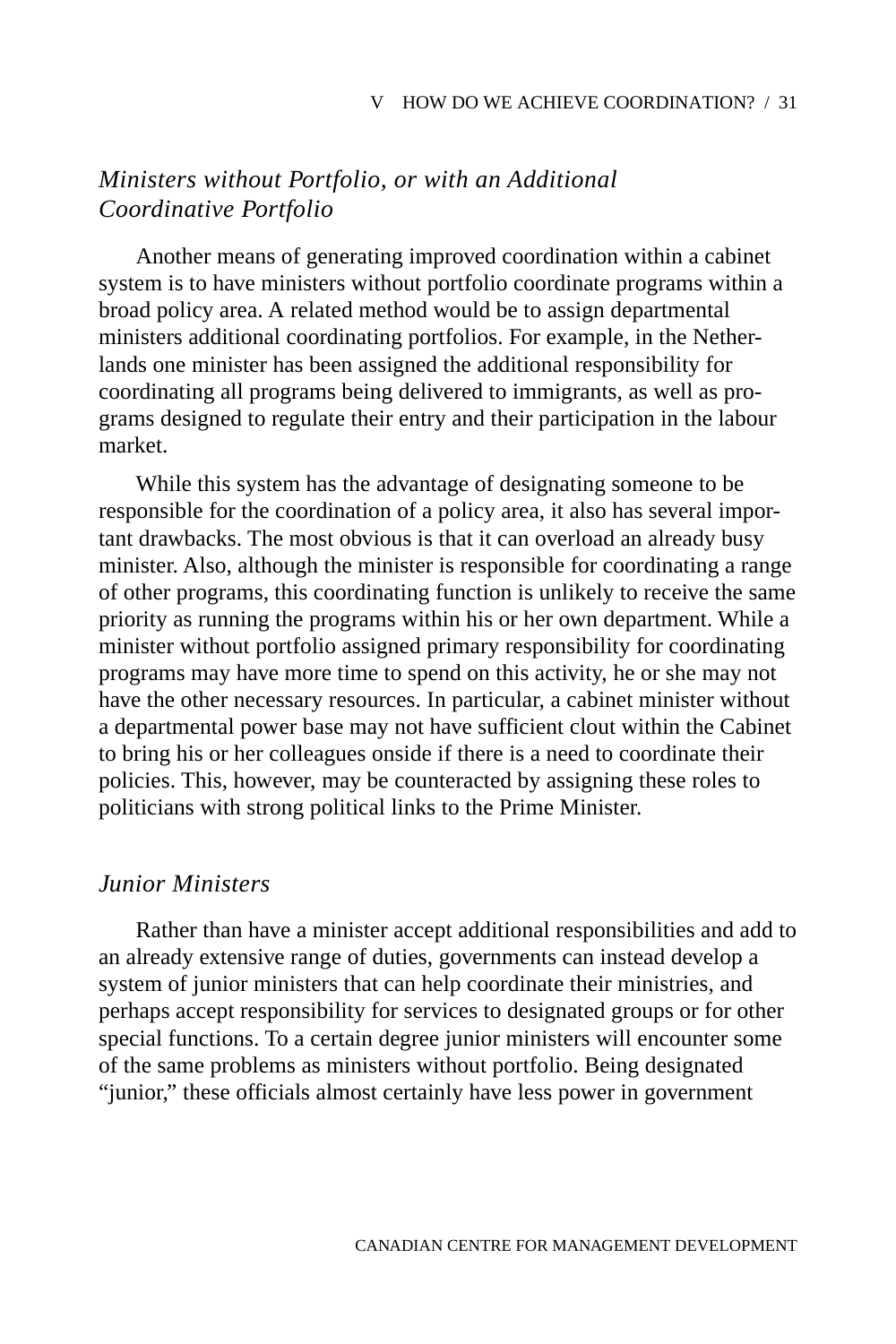than ministers, or probably even senior civil servants. If these aspiring political leaders are asked to coordinate a range of services and manage cross-cutting issues controlled by powerful ministers, they may have only limited success. Further, they could find themselves in confrontational situations with senior ministers and thus perceive the job as a political detriment rather than a step up the political career ladder.

### MINISTERIAL ORGANIZATIONS THEMSELVES

We have been discussing the need to coordinate across cabinet portfolios or their equivalents, but cabinet departments can themselves develop mechanisms for policy coordination. One approach that has been tried in a number of countries is the creation of "superministries" which incorporate within their own structures a wide range of programs that otherwise would have to be made compatible across departmental structures. At one extreme, the Swiss government is limited to seven government departments; assuming that these portfolios are relatively homogeneous, the government should be able to produce substantial internal congruence of policy. At a lesser extreme, the Hawke government in Australia reorganized government in 1983 to create a smaller number of large ministries and an inner Cabinet that had some capacity to coordinate policies across the entire range of government services. The British government had tried a similar strategy much earlier, and the Nixon administration in the United States had proposed creating four "super-departments" in the federal government (Nathan 1975). The Canadian restructuring in 1993 did not create the huge ministries found (or proposed) in other systems. It did, however, produce fewer ministries with more coordination problems within each.

While it may appear logical to locate as many similar programs as possible within a single ministry, the coordination gains from this structural decision may be more apparent than real (see Craswell and Davis 1993). First, there will have to be a significant subministerial structure which may engender its own difficulties in coordination. Similarly, if a minister has a ministry that is too large, with too many internal divisions, he or she may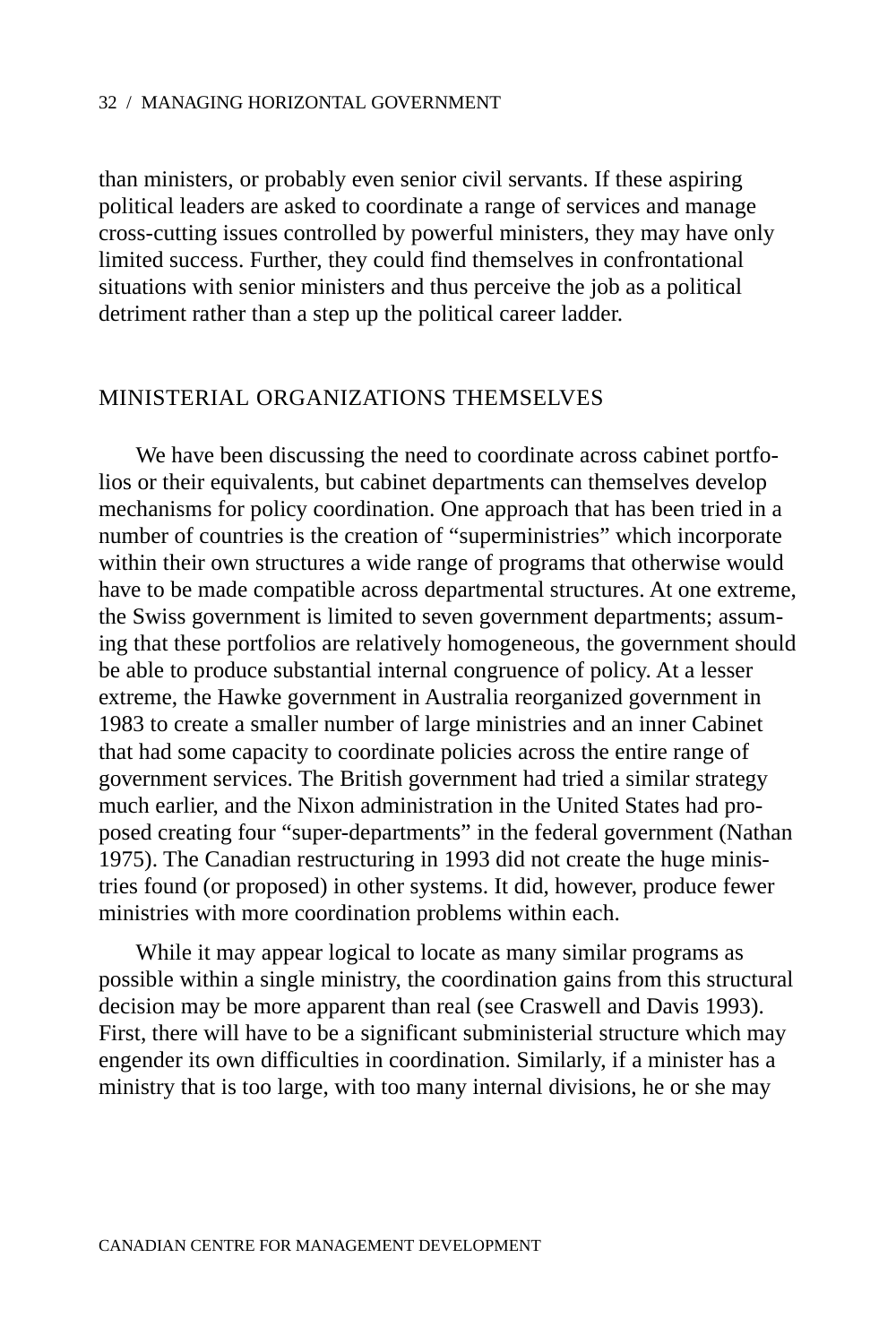encounter the same problems in producing coordination as might a prime minister with an equal number of ministries to coordinate. Finally, the location of all the apparently related programs within the single department could lead to complacency and the assumption that the problems have been solved — while, in fact, the problems actually persist.

The combining of programs under a single ministry could impinge on policy and management in other ways as well. When the principal coordinative responsibility for programs lies within a department, decisions tend to be taken more often by career officials than by politicians. Where programs remain separate, however, it is left to the politicians to debate issues of program coordination in Cabinet. Since these issues often lead to internal conflicts within Cabinet, the coordination of programs within larger departments would allow Cabinet to concentrate instead on fundamental decisions related to policy priorities.

# *Advisory Committees*

One way of approaching the problem of program coordination is to have a means of mutually representing the interests of relevant programs. This can be done through the creation of broad advisory committees for departments or bureaus which include representatives of other organizations. For example, in the Scandinavian countries (Norway in particular), each ministry has an advisory committee composed of representatives of interest groups as well as of other departments. Any significant policy initiative by the ministry must be referred to this committee. This system works well in these countries, with their traditions of consensual decision making. Even without that tradition this method can at least inform interested departments of actions and perhaps allow them to be settled (in Cabinet or by other means) earlier than might otherwise be done. However, like most other existing mechanisms for coordination, the agenda for these committees is set by existing organizations using conventional notions of policy.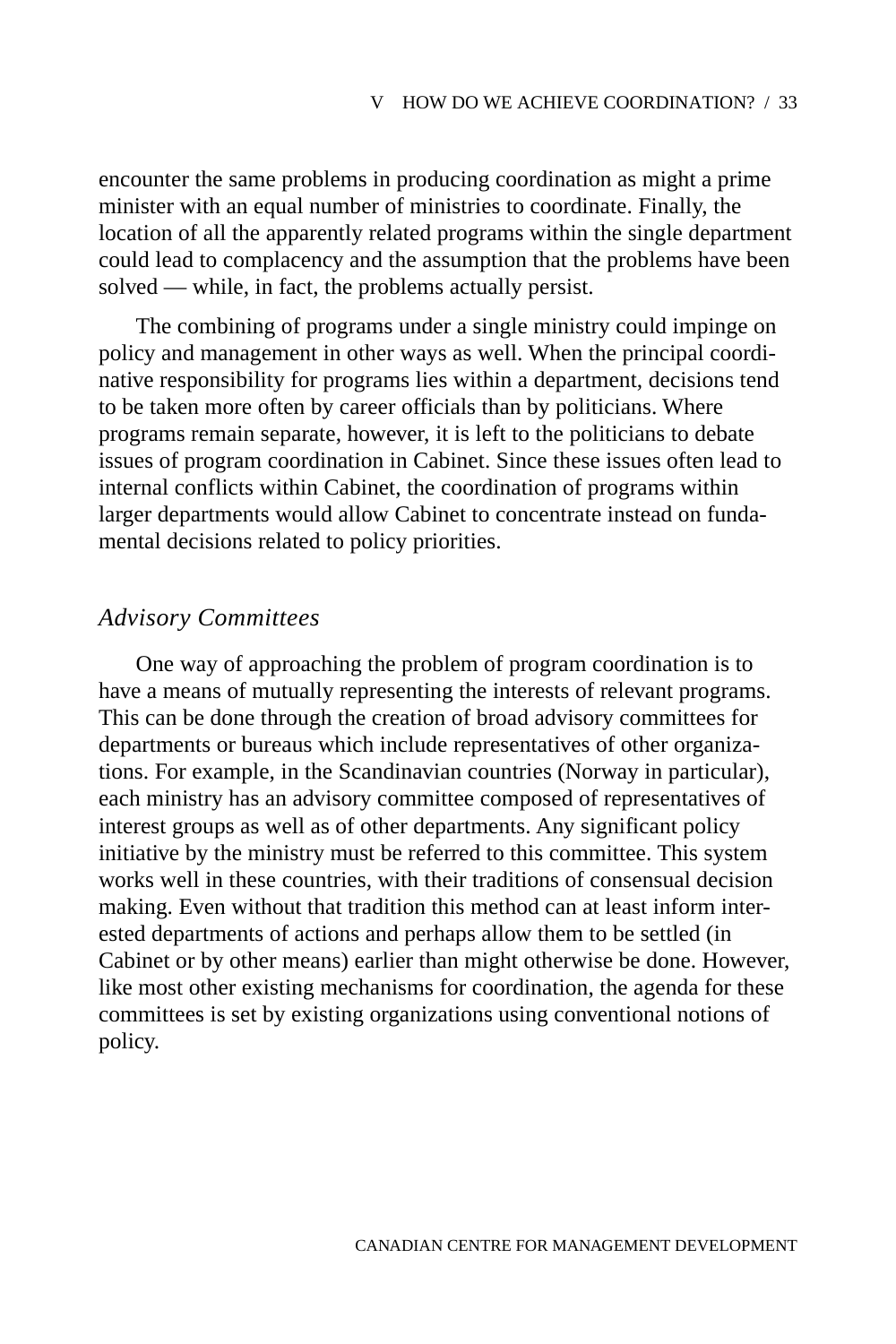# *Boards*

With the increasing use of independent/quasi-autonomous government organizations in a number of countries, there may be a need to impose the same governance system as was developed for organizations of this type in their home environments. In the Scandinavian countries, from which this model was derived, the use of boards composed of government and lay personnel is a means for providing a broad perspective on the functions and role of the organization. To the extent that other government organizations are represented on these boards they can help produce enhanced coordination. For example, the boards used for policy direction and oversight in Sweden contain a variety of government officials who can advance the ideas and interests of their own organization and hence produce a certain amount of coordination without formalized interventions.

## AGENCIES WITH PORTFOLIOS RELEVANT TO COORDINATION

Ministries or agencies can be developed that have direct responsibility for coordinating services for a specific target population or geographical area. At a minimum, these organizations can act as advocates within government for the interests of those segments of the population. Examples of organizations of this type serving particular demographic groups are the Administration on Aging in the United States, the Ministry for Family and Seniors and the Ministry for Women and Youth in Germany, and the former Ministry for the Middle Class in France. Examples of these organizations serving geographical areas are the "regional ministries" in Canada such as the Atlantic Canada Opportunities Agency, the Ministry for Macedonia and Thrace in Greece, and the Ministry for the Mezzogiorno in Italy.

While the development of organizations of this type does bring attention to the needs of demographic or regional groups, it is far from guaranteed that those interests will be served in the way in which they need to be. These ministries and agencies often are not perceived as central players in government so that even though they might sit at the cabinet table, they are unlikely to have much influence over major players such as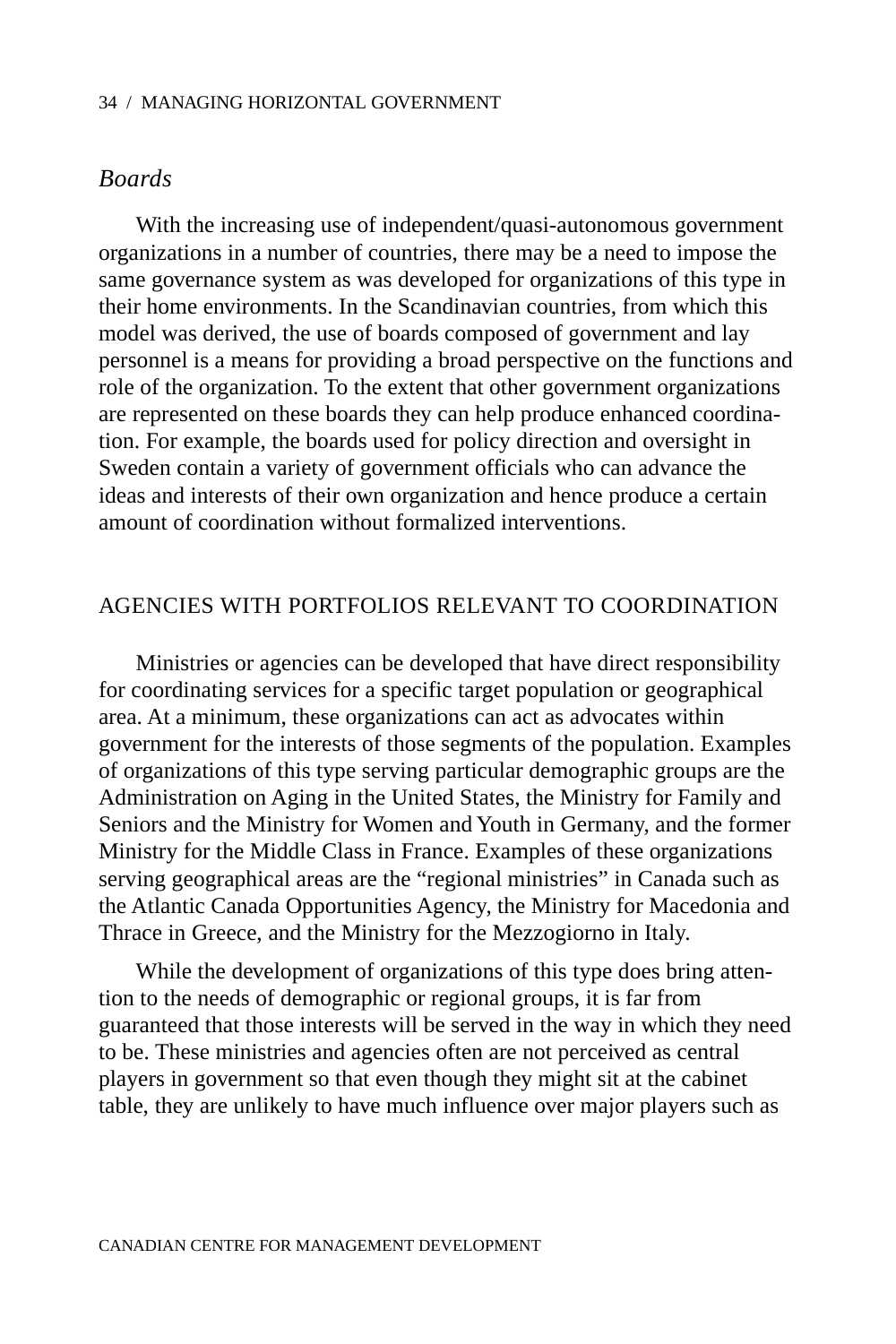the principal large social and economic ministries. In addition, although these ministries may provide some services for the target groups, they still must ensure that services provided from other ministries are compatible. In other words, this may be just another version of the division of services among departments. Further, as cross-cutting issues become more significant, the more traditional definitions and limitations characteristic of existing programs may not push consideration of the issues ahead quickly enough.

## INTERMINISTERIAL ORGANIZATIONS

Another obvious means for coordinating the activities of existing programs and exploring the need for new structures to cope with crosscutting issues is to develop organizations within the interstices of existing organizations. All governments have some form of interministerial governance, although they differ in the extent to which those structures are articulated and the power they can exercise over policies. For example, the British respondents noted that developing organizations of this type was difficult because of the legal vesting of all powers in individual ministers rather than in the government as a whole.

## TASK FORCES, WORKING GROUPS AND OTHERS

When government enters a policy area for the first time, or when there is a great deal of confusion about the best way to conceptualize a crosscutting policy issue, a standard response is to create a temporary "task force" or "working group." These are sometimes given executive authority, as is the case with some *projets de mission* in France or *Projektgruppen* in Germany, but generally these organizations are oriented toward problem identification and clarification — a central need for cross-cutting policy issues (Timsit 1988). A recent example is the establishment of major agency, program, policy and expenditure reviews in Canada, including one on pensions. These appear to be very much based on a recognition of the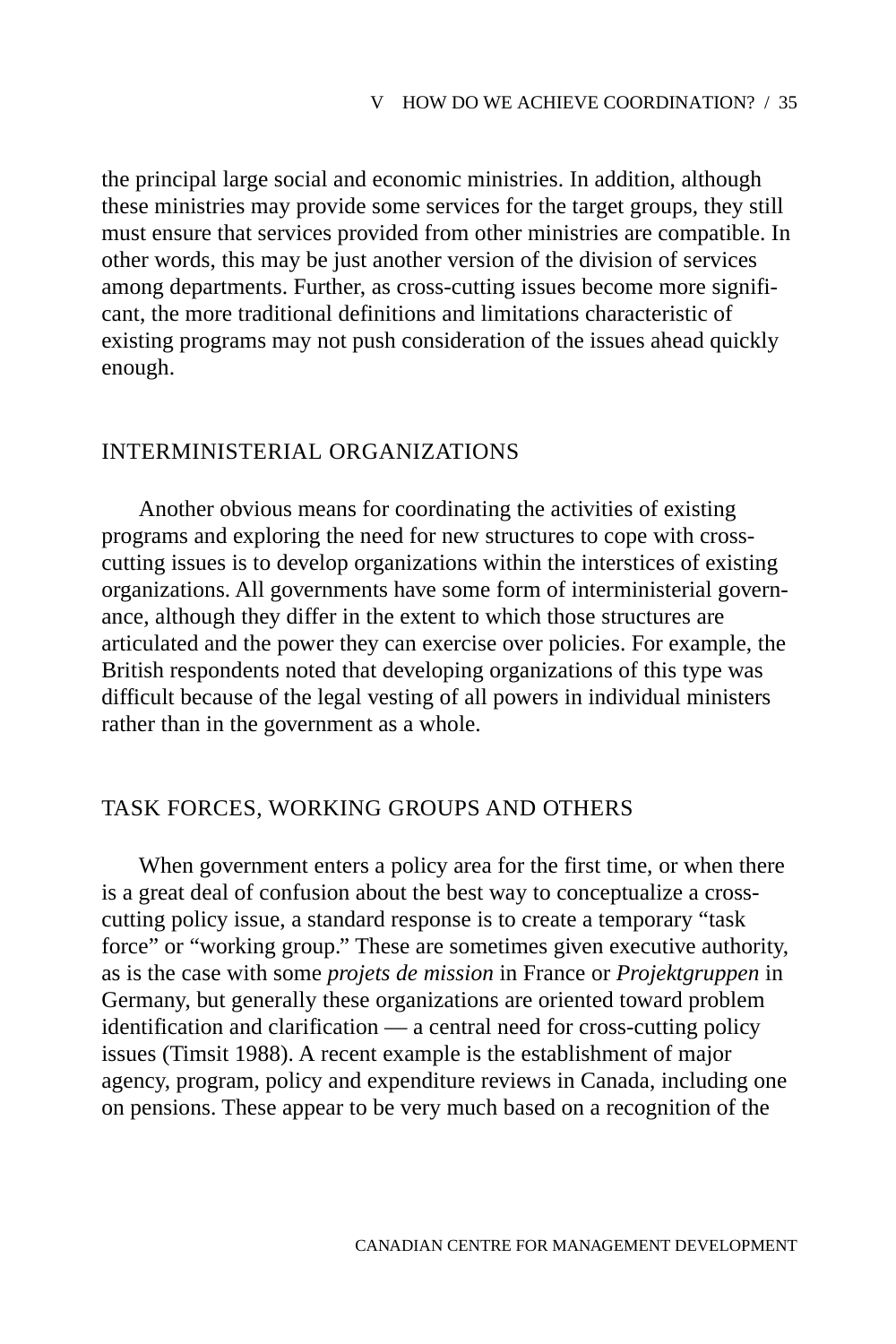need to think more broadly about the issues facing special segments of the population — the aging, young people, first Canadians, and so on — and the governments that provide them services.

If the problems of cross-cutting issues can be "solved" in a limited period of time, or if a clear definition of the issues can be developed in the limited time span allowed for most of these special organizations, then a task force or working group is perhaps the most desirable way of addressing the problem. These organizations can provide a clear focus and perhaps clear answers to a limited problem. However, if these conditions are not met and success is not possible — which is usually the case — then these organizations either go out of business with little having been accomplished, or they become simply another set of permanent players in the complex network of organizations dealing with most of these issues.

Interministerial organizations can also be thought of as "virtual organizations" — organizations that may have no permanent structure and/or membership. This style of organization has been advocated by some Canadian civil servants as a mechanism for generating coordination without creating yet another permanent structure. The argument is, in part, that creating another continuing organization to coordinate will itself soon require additional coordination as issues change and new patterns of interaction become the dominant concerns. Reaching agreements as to when, and under what circumstances, an organization will cease to exist is not the most pleasant thing for most public officials — for them, it is akin to thinking about death. Thus, temporary, "virtual" organizations may be a better alternative than more permanent coordination activities.

## INTERDEPARTMENTAL COMMITTEES

Another flexible means for attempting to deal with cross-cutting issues is to create ad-hoc committees of the organizations affected. Almost all governments use some form or another of such committees. This practice is perhaps best developed in France, with committees existing at the level of officials, ministers (or their cabinets), and finally, as coordinating links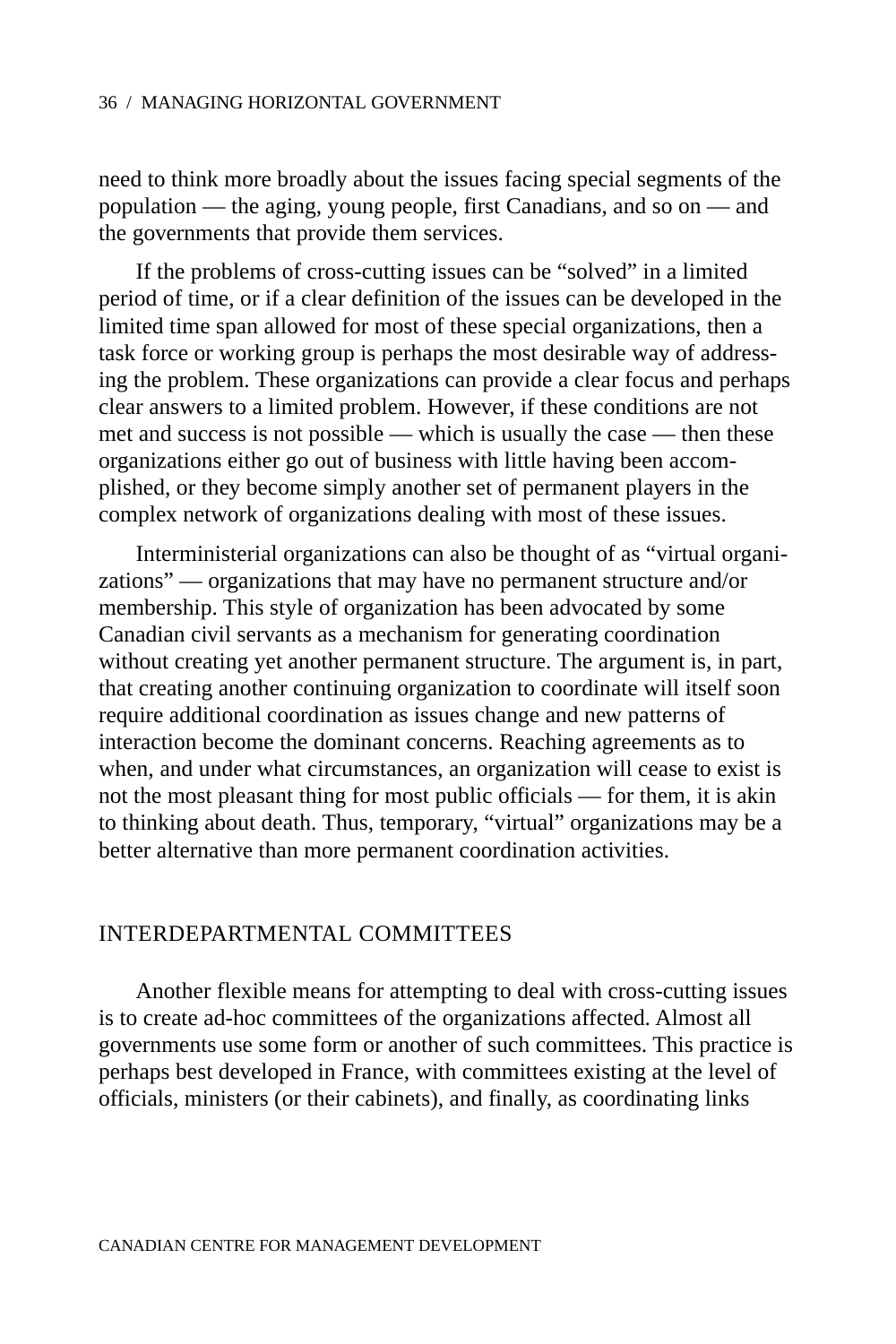between the Prime Minister and the President (Fournier 1987). Coordinative committees of this sort have also been well developed in the Australian and New Zealand systems.

Like all committees formed to link existing organizations, interministerial committees of this type will have a difficult time in advancing the definitions of policy far beyond those that already exist. If, as argued, there is a need in many policy areas for some potentially sweeping redefinition of the issues to be considered, then these committees are unlikely to change policies significantly (Schon and Rein 1994). Granted broader powers than is usually the case, such committees might be able to advance more innovative ideas about policy, but would tend to be only as effective as their most committed member. Any one reluctant actor can eliminate the trust and commitment needed for these organizations to be effective.

## COORDINATING ORGANIZATIONS

Another approach to policy coordination is to develop special organizations with the task of ensuring coordination for clients. One example of this was the Model Cities program in the United States which, during the War on Poverty, sought to identify the range of services available to residents of poor inner city neighbourhoods and to coordinate them in order to provide the full range of services to clients. The time at which the Model Cities program was established was very much like the present in terms of the perceived need to rethink an area of policy and to attack social questions differently. For a variety of reasons (financial and bureaucratic, among others) Model Cities enjoyed only limited success, but it was one means of rethinking service delivery problems.

### COORDINATION AT THE BOTTOM

To this point we have been looking at coordination from the top down, with senior politicians and central agencies being the principal players.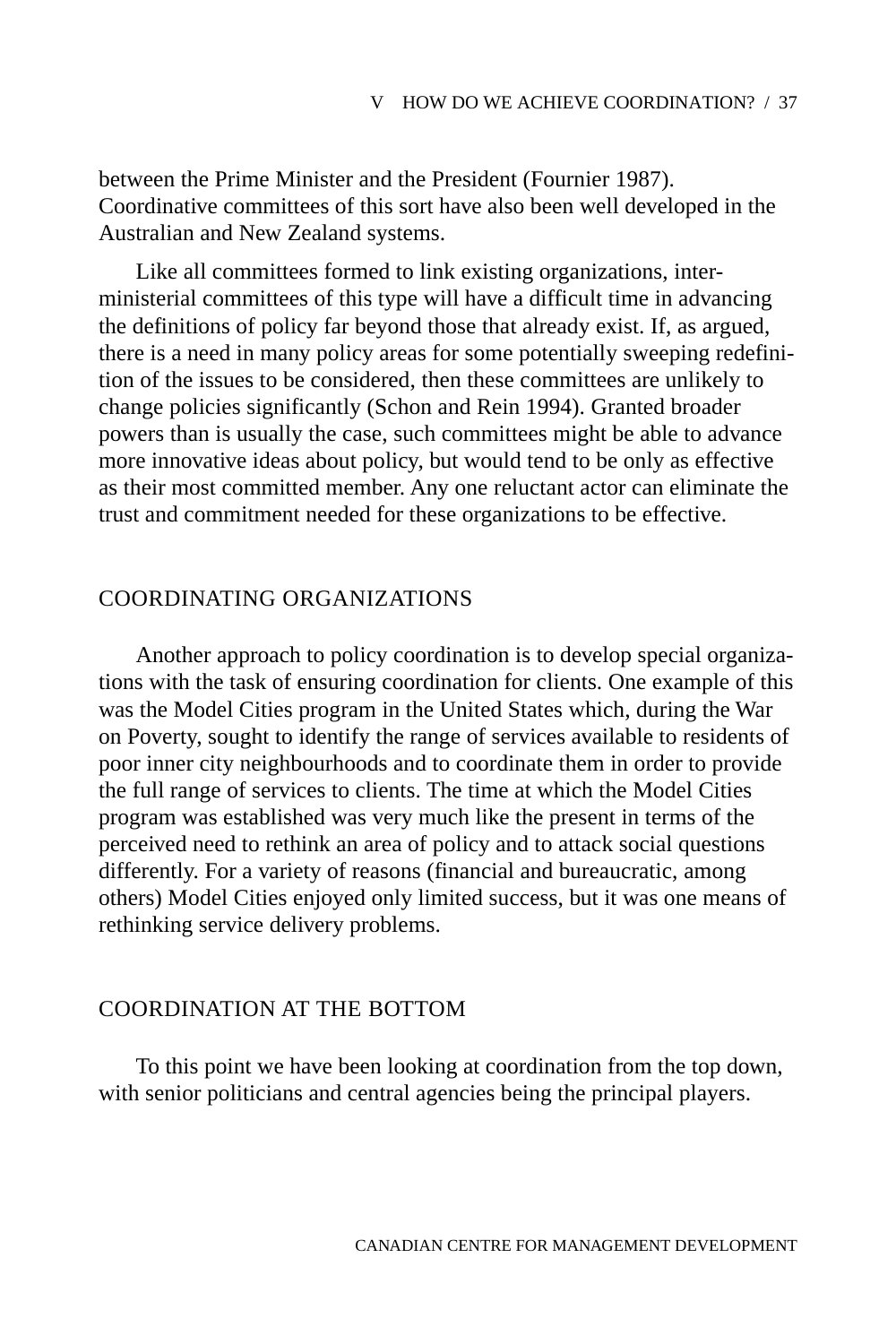Coordination could, however, be implemented from the bottom up. For most social, health and educational programs the decisions that really matter are those made at the bottom of organizations. Therefore, it may make sense to focus coordination efforts at that level. This bottom-up perspective on coordination and implementation would utilize the experience and knowledge of lower-echelon employees who are in direct contact with program clients. Further, if there is an emphasis on coordination at this lower level of organizations, the clients themselves would be able to send more effective signals to government than they could if coordination decisions were concentrated at the top of the departmental hierarchies.<sup>9</sup>

If there is a decision to emphasize coordination at the lower level of government, then there are several other decisions that must also be made. Coordination at this level can be achieved through a number of different methods. On the one hand, case managers could be used to bargain with all the programs involved to obtain the whole range of services for clients. On the other hand, one agency and its personnel could be designated as the "lead agency" and coordination could come through its efforts. If the former strategy is chosen, then the case manager must be given adequate resources to bargain with numerous organizations on behalf of the clients. If the second or "lead agency" strategy is adopted, the agreements must be developed cooperatively; otherwise, the strategy will only perpetuate the competitive and uncoordinated pattern of administration that their selection was designed to solve.

Further, as we will elaborate below, one current change strategy in the public sector is to create a strong organizational culture and to attempt to imbue the entire organization with that culture. If this managerialist strategy is effective, then coordination between organizations with different organizational cultures will be all the more difficult. Indeed, the emphasis on management by generating an organizational culture to some extent glorifies barriers to coordination. This style of management may be effective in the market (Peters and Waterman 1982) but it will be less so in the public sector in which organizations should, in principle, be cooperative rather than competitive.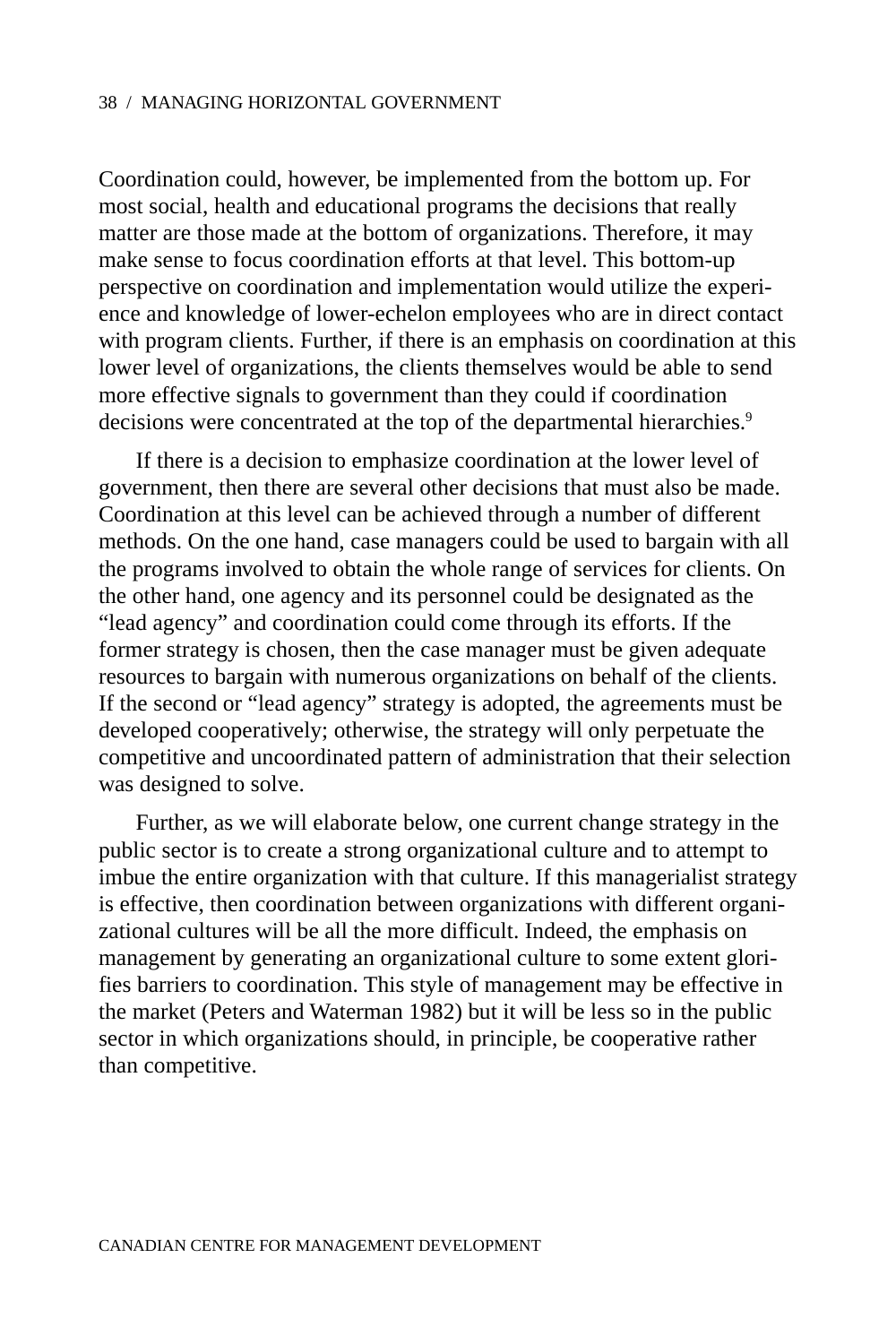## **PROCESSES**

The above discussion has centred on the impacts of structural changes on the effectiveness of coordination activities. Coordination also could be enhanced by a variety of processes or procedures. If nothing else, procedures can force organizations to consider the implications of their policy choices for other organizations and for clients. Just as structures cannot guarantee success in coordination, processes depend upon the commitment of the principal participants to the goals of coordination. Otherwise, the processes may only perpetuate or reinforce the independence of programs and justify that perpetuation as being the result of careful policy analysis.

# *Budgeting*

Budgeting reflects the priorities of government in dollar terms. Therefore, it can be a central process for improving coordination of government priorities and programs. Given the tight fiscal constraints under which governments now function, budgeting may be the most important mechanism for setting priorities and coordinating activities. The goals of priority setting and policy coordination can be achieved in at least two ways. One is through the use of relatively technocratic approaches such as those associated historically with program budgeting. This involves an assessment of the relative costs and benefits of any expenditures and their relationship with other spending programs. The alternative approach is "Star Chamber" proceedings in which senior political and/or administrative officials examine expenditure requests, requiring the advocates of programs to justify their expenditures, and then impose some collective priorities on public spending.

Budgeting in the contemporary political and fiscal environment implies reducing spending as well as allocating resources among competing purposes. This factor, in turn, tends to reduce the willingness of organizations to invest in coordination through the budgetary process. When there is a fiscal reality of reduced funding, organizations tend to retreat to their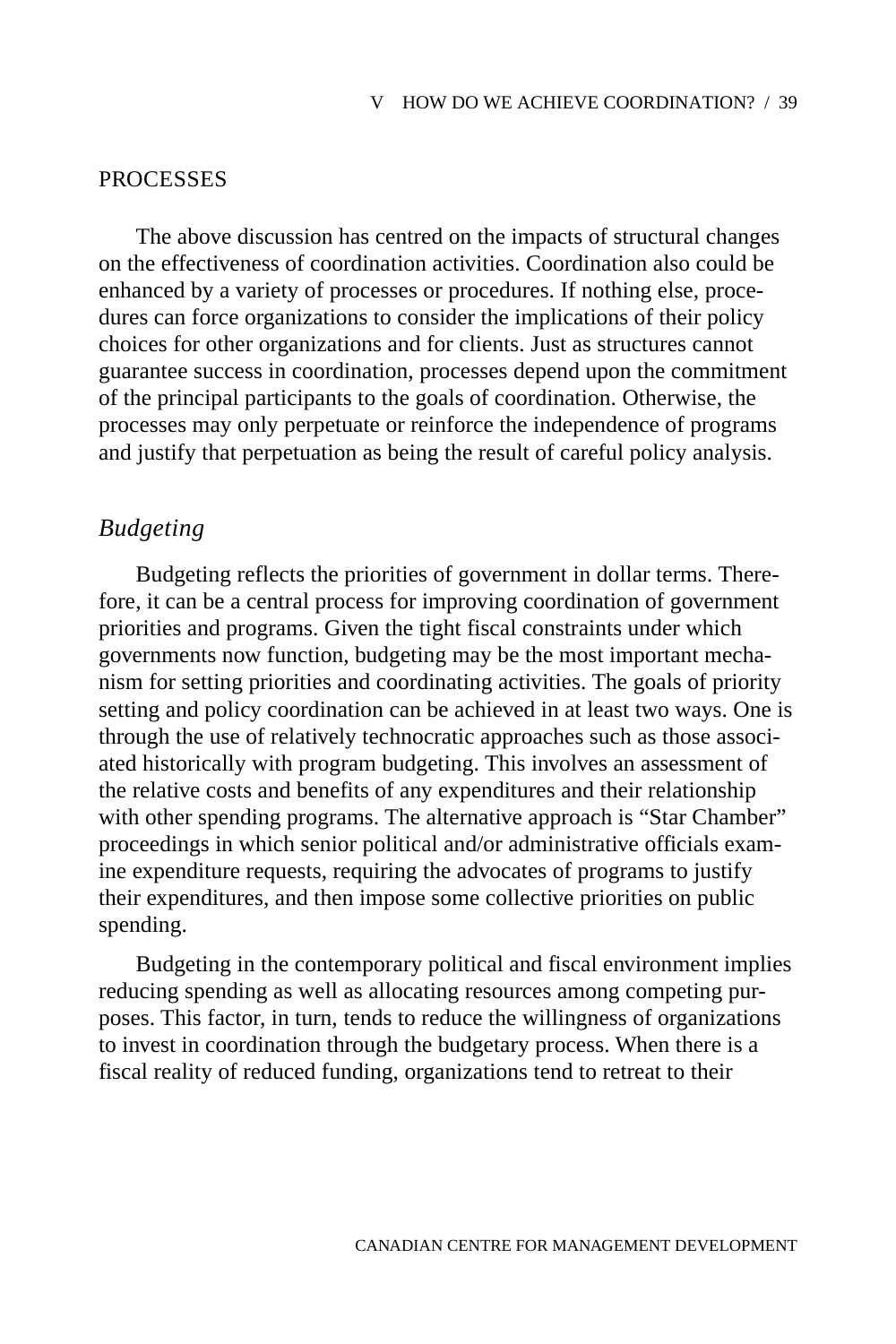"heartlands" (Downs 1967) and do not want to use resources to extend their domains or to help achieve broader, government-wide, goals. The constant threat of reductions and cutbacks makes agencies hunker down and wait for better days.

## *Regulatory Review*

The Office of Management and Budget (OMB) in the United States exercises regulatory review over the activities of the executive branch (McGarrity 1991; Stevens 1995). Whenever an agency wants to issue new regulations (secondary legislation), OMB reviews these regulations in terms of their compatibility with the program of the President, their cost (to government and to the public), and their relationship to other, existing sets of regulations. This is but one of several mechanisms that governments use to monitor and control secondary legislation, both to ensure the protection of individual rights and to coordinate regulations being issued by government organizations.

Central agencies in several other countries also exercise similar forms of regulatory review and attempt to coordinate the activities of their bureaucracies (see Pullen 1994). This is often not a great problem in parliamentary systems, given that in such systems a good deal of clearance of secondary legislation is done at the cabinet level. In general, the greater the autonomy granted to administrative agencies, as in the Scandinavian countries, the greater will be the need for some means of coordinating their issuance of secondary legislation. The question then becomes whether economic, policy or political criteria will dominate the coordinating decisions.

# *Evaluation*

The evaluation of public policies can be another process for producing coordination, although it is usually directed toward other ends. Evaluation tends to be directed at single programs rather than at complexes of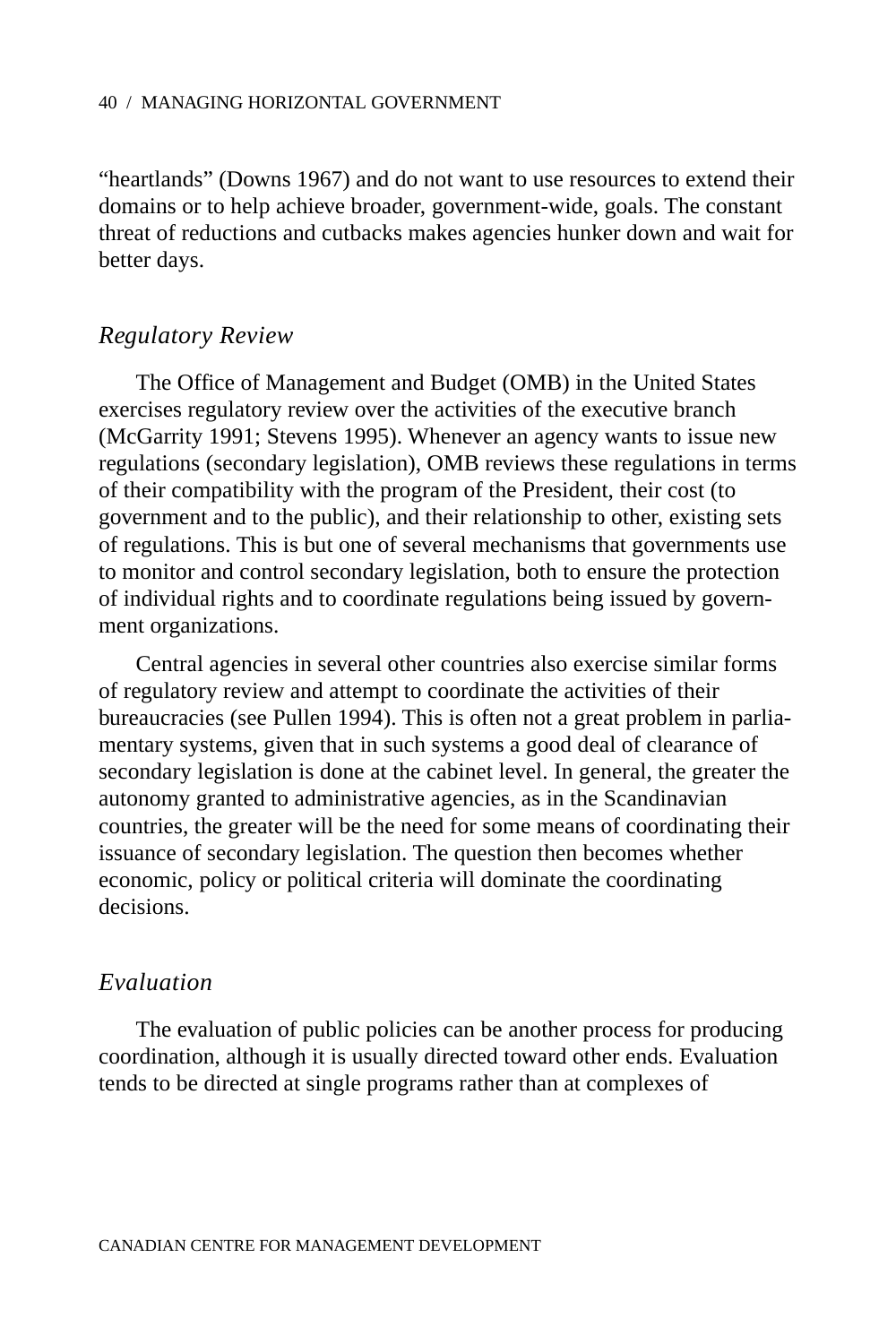programs. Even then, it can point to programs whose effectiveness is limited by failure to coordinate with other programs, or by the absence of needed programs. If evaluation can be oriented to target populations (Rossi and Freeman 1989) rather than to specific programs, it can be used as a means of pointing to the need for coordination. However, for the greatest benefits to be obtained from this approach, the definition of the relevant target population should, perhaps, be made external to the program itself, and be derived from broader policy objectives (Schneider and Ingram 1993).

Evaluation will tend to be less useful in the case of cross-cutting policy issues because the goals and interdependencies of the constellation of policies may be less clearly established. Conventional program evaluation may find that a program is working effectively, while from a broader, systemic perspective the program may be seen to be seriously deficient. Existing social insurance programs, for example, may provide pensions to the elderly efficiently and effectively yet not address the range of services this population requires, nor effectively relate the skills of the elderly to a changing labour market.

## COORDINATION COMMENTS

In Australia the procedure of "coordination comments" is designed to prevent members of Cabinet from proceeding with departmental policies without adequate coordination with their peers. Cabinet members are required to circulate for comment any proposals they will bring to Cabinet at least several days prior to the meeting. Other cabinet systems have rules to avoid surprises in Cabinet, but this method in Australia goes the furthest in generating coordination. Although occurring at a lower level, one Canadian respondent pointed out that, in the large departments created after the 1993 reorganization, one of the emerging forms of coordination among sections within some larger departments is a formalized comments procedure. This respondent believed that the use of these comments was helping to integrate these new and potentially unwieldy organizations.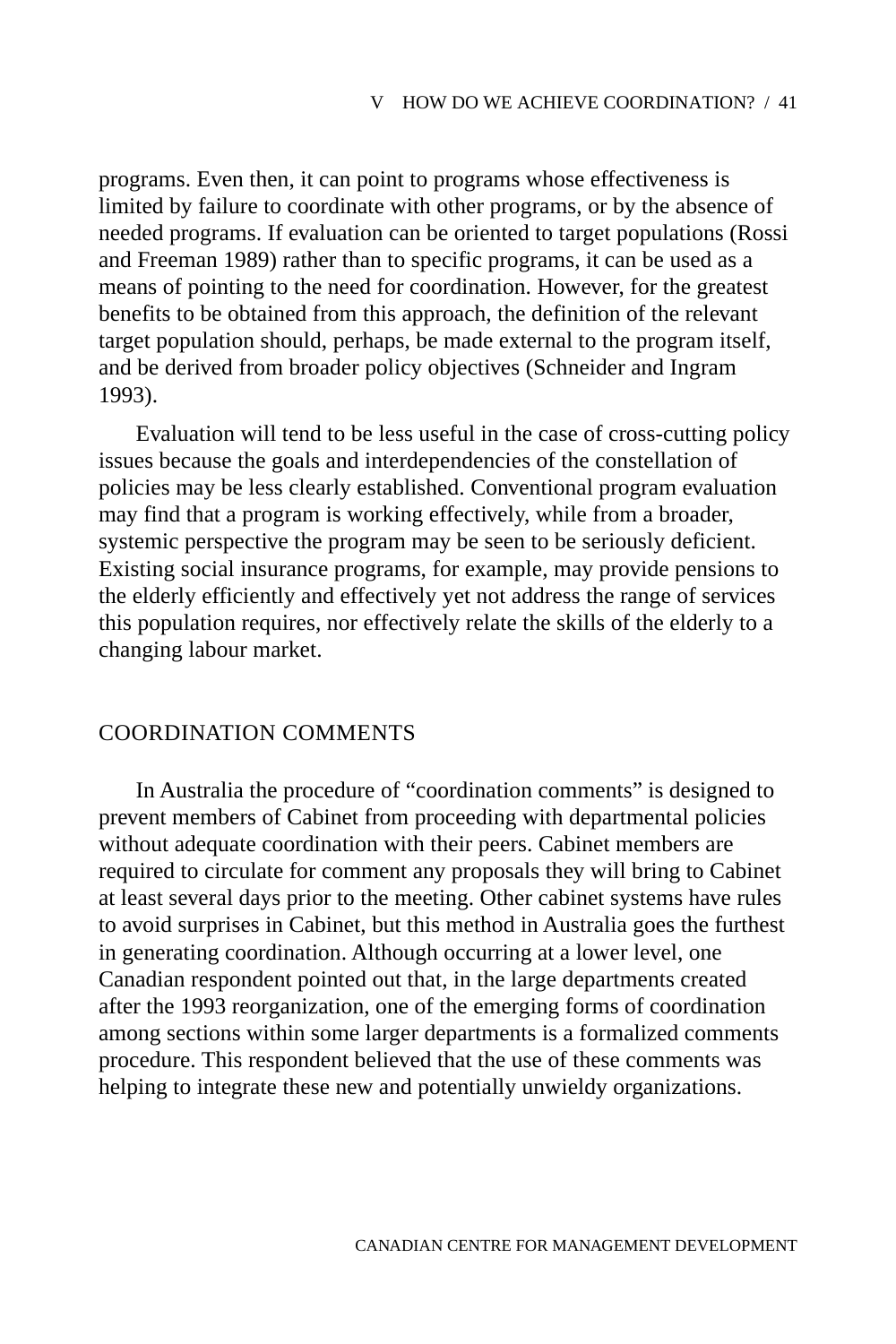## INFORMAL ORGANIZATION I: THE POLITICAL PARTY

One of the purposes of political parties is to provide a relatively integrated vision of policy and to attempt to implement that vision once they take office. The party government concept of democracy (Rose 1974) can be compromised by a number of factors, for example, the need to form coalition governments, but in principle parties should be able to provide a common direction to policy and to cope with cross-cutting issues. This capacity to deliver coherent or consistent governance may be especially evident when a single party forms the government and has been in a hegemonic position for some time: examples include the Liberal Democrats in Japan (Park 1986) and the Social Democrats in Sweden for most of the post-war period.

There are several reasons to question the capacity of political parties to represent cross-cutting policy issues adequately. Most party systems are aligned on the traditional left-right economic cleavage and may not be suited to resolving issues that cut across that dimension. Further, there may as yet be little political mileage for the parties in addressing these emerging issues. On the other hand, there are newer political parties, such as the Greens in many countries, regional parties also forming in a number of countries, and the Women's Party in Iceland, that represent cleavages that cross-cut the major existing socioeconomic cleavages. The strategy of developing an alternative political party may not be available, however, for lower status groups such as immigrants who also need integrated services more than other social groups.

## INFORMAL ORGANIZATION II: INTEREST GROUPS

Political groups advocating the interests of those segments of society presenting government with cross-cutting policy issues can function as a means of identifying needs and pressing for their solution. In many countries the target populations for major cross-cutting policy issues — the elderly, women — are well organized and are positive political symbols. Other populations, however, are less well organized and in the case of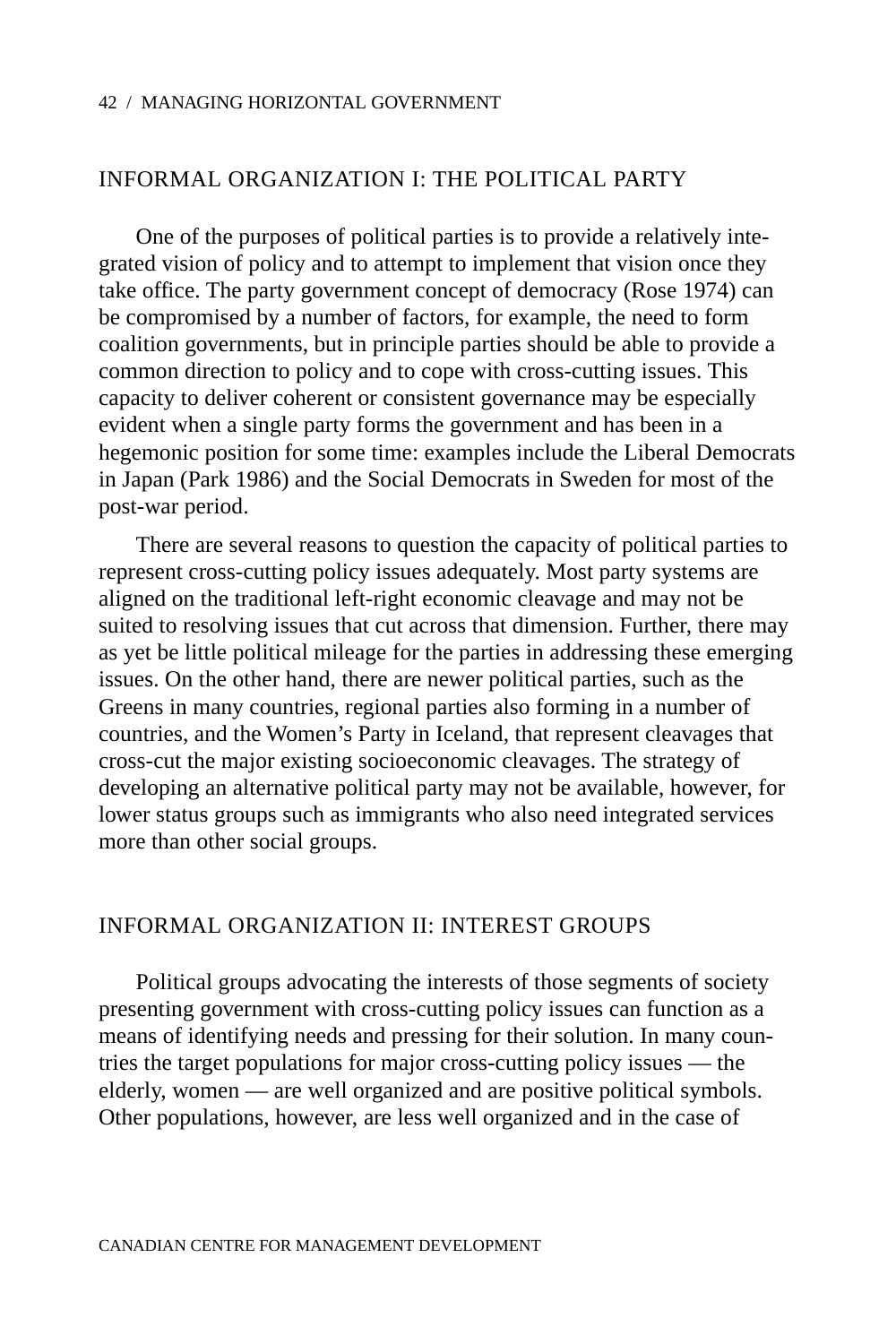immigrants are often conceptualized as pariah groups with few political rights and resources. Depending upon the political power of the groups, requiring service may not be the most effective means of generating coordination and policy coherence. For example, one of my British respondents pointed to the recent attempts to coordinate and integrate government responses to racial attacks in British cities. In this case the leadership had to come from within the bureaucracy itself — the Home Office and the Crown Prosecution Service — rather than from the political power of the groups in question.

Interest groups may have many of the same problems as political parties in coping with cross-cutting issues. Many political parties work with particular conceptions of the issue area that have been functional for them in the past but which have outlived their utility, or which are now not so widely shared by other actors involved in the issue areas. To be successful they may have to broker deals with other groups having complementary or even contradictory definitions of issues (Sabatier 1988). This need to compromise and negotiate often contrasts with the organization's need to serve its members directly. That service may be oriented toward the differentiation of programs for constituents rather than an acceptance of the interdependencies among policies and issues.

## INFORMAL ORGANIZATION III: THE CIVIL SERVICE NETWORK

One means of producing coordination in government is to structure the careers of civil servants so that they have a broad conception of government and policy. Countries such as the United States or Norway in which civil servants spend most or all of their careers within a single agency or department will, everything else being equal, encounter greater difficulties in coordinating policies than will other countries. Civil service systems such as those of the United Kingdom and other Westminster democracies, in which there is relatively frequent movement among departments as a civil servant works his or her way up through the hierarchy, should have a somewhat better possibility of generating policy coordination. Civil servants who have worked in a variety of different programs should have a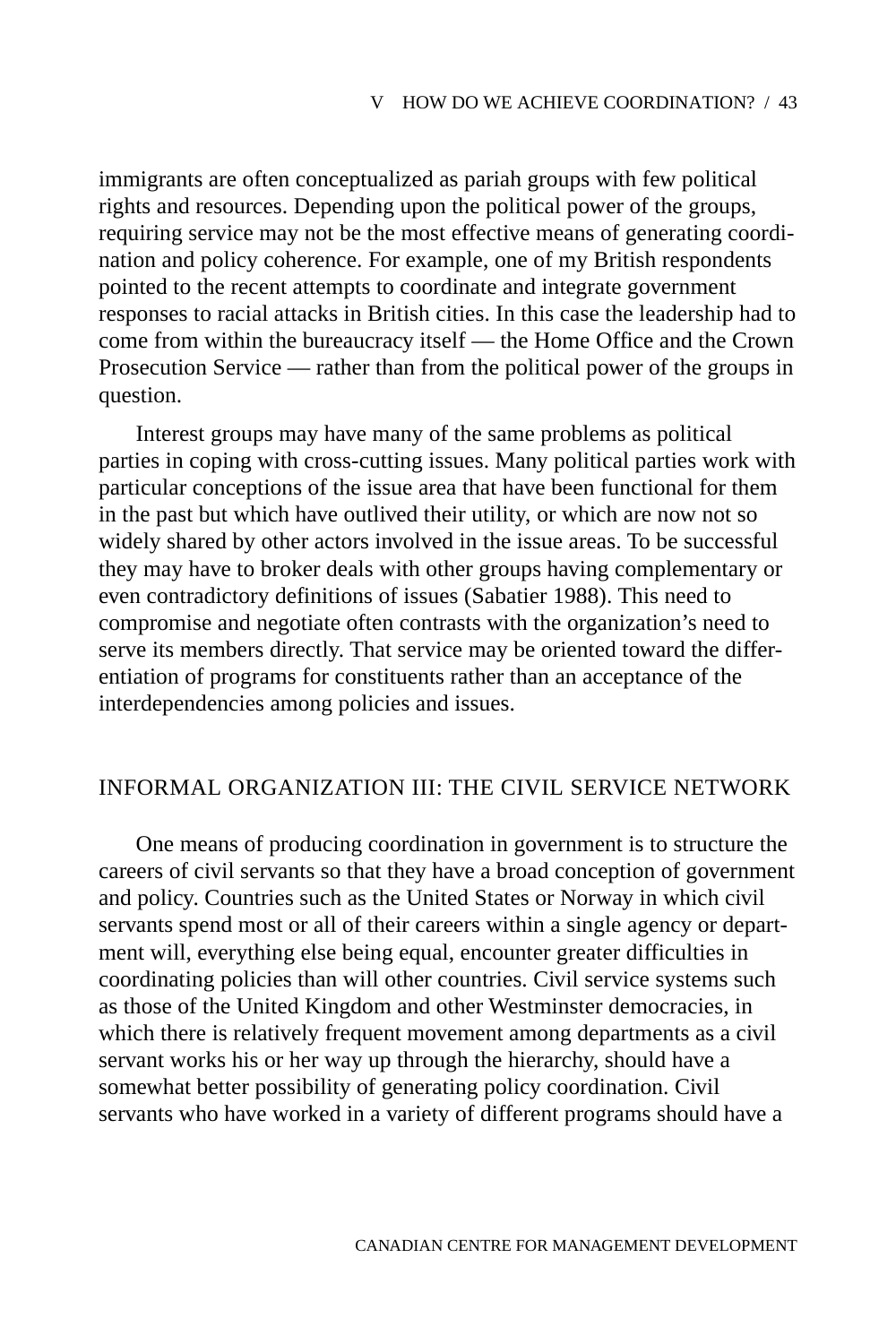better idea of the perspectives of other departments. They should also have a better idea of the total range of services delivered by government and how they could be made available to clients.

My Canadian respondents expressed growing concern about the loss of this important informal mechanism for coordination. They noted that the downsizing of the public service is reducing the opportunities for movement within government so that individuals remain in one post for a much longer period than in the past. The vision of what government is has narrowed accordingly, at least in the eyes of my respondents. Further, the increasing technical content of most programs means that greater expertise is required, and with that individual civil servants may have fewer fungible skills that can be applied in other settings. While the public service may be becoming more expert, it also may be contributing to the loss of effective coordination from within the public service itself.

## NEW PUBLIC MANAGEMENT AND COORDINATION

How does the administrative theory underlying the "New Public Management" (NPM) (Pollitt 1995) correspond with the need to coordinate policies and manage cross-cutting policy issues? Many strategies recommended by the NPM disaggregate larger structures within government, develop strong corporate cultures within the newly formed specialized entities (and any remaining ministerial departments), and develop a strong entrepreneurial spirit within each individual government organization and program. This decentralized and internally integrated perspective on making public policy appears to conflict with the need to coordinate and integrate policies across institutions. Indeed, if public managers in the future are to be evaluated by how well they and their organizations do individually, then the incentive to cooperate with other programs may be less than if there were the traditional strong corporate culture within the civil service and government as a whole.

In addition to the above, other reforms advocated by the New Public Management as mechanisms for improving the efficiency of public services, such as contracting out and use of non-governmental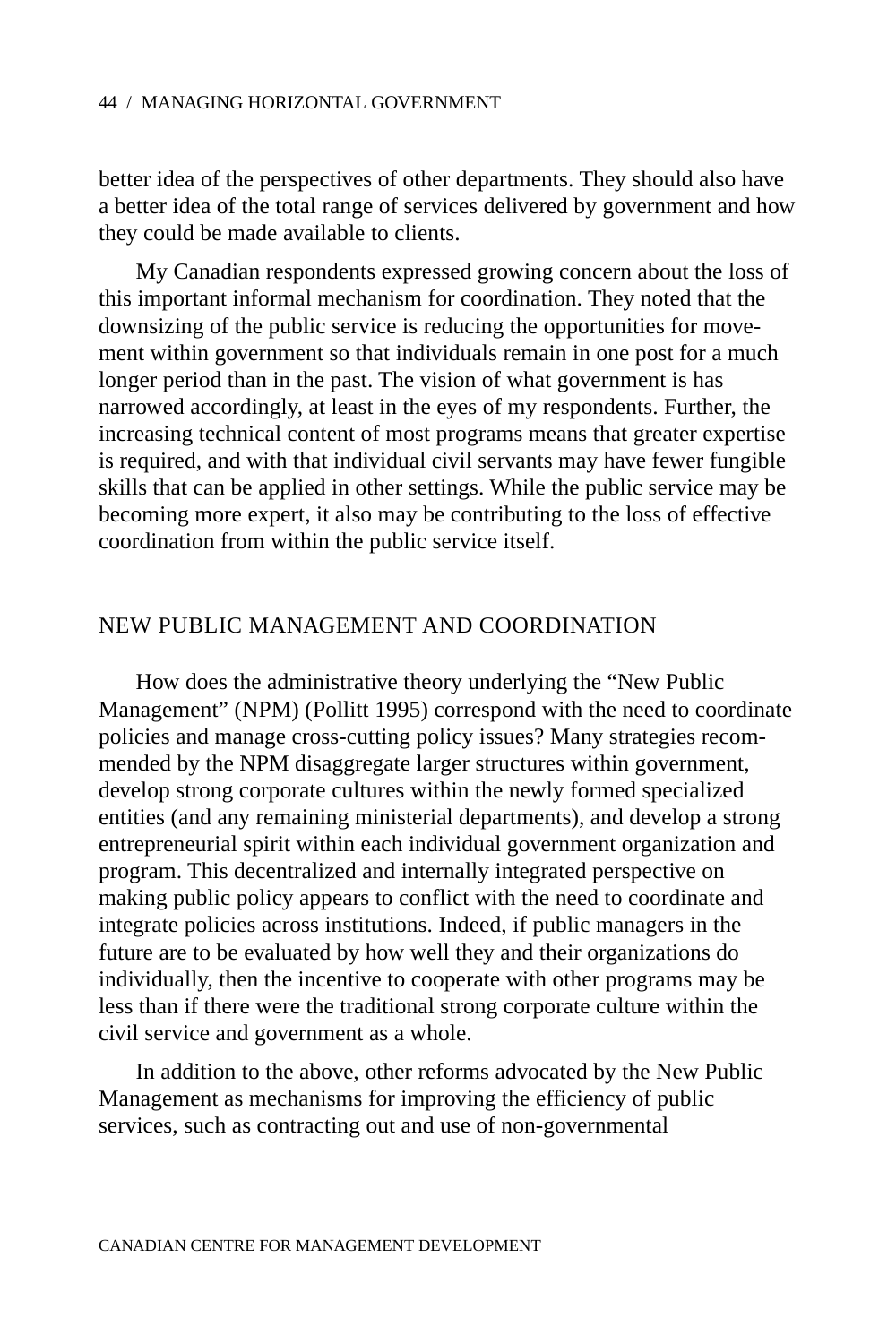organizations (NGOs) for service provision, also appear to make policy coordination all the more difficult. Government itself is inherently multiorganizational (Hanf and Scharpf 1978) but these new managerialist strategies are creating even more organizations, and are separating many of those being created from direct ministerial control. At least some of these organizations will not share the values of the public service. Thus, these management strategies may require some trade-offs between possible efficiency gains from decentralized provision of services and possible efficiency losses from reductions in coordination. Further, if the importance of broad, cross-cutting issues is increasing, then disaggregation and the use of NGOs may diminish the capacity to manage those issues.

Finally, although often overshadowed by the marketization element, another strand of thinking about the New Public Management stresses the role of participation in public organizations. This concept includes participation both by lower-level workers within an organization and by the clients of the program. Again, this development may negatively affect the capacity of government organizations to coordinate effectively. If policies must be developed by broad consultation within and outside organizations, then changing those programs through coordination and harmonization with other organizations will be more difficult politically.

## ACCOUNTABILITY AND COORDINATION

From the perspective of many people working at the lower levels of public organizations, existing accountability procedures appear to be one barrier to effective policy coordination. This is particularly true for mechanisms for ensuring the accountability of public funds. Public money tends to be allocated to specific organizations and programs and must be accounted for in that same way. Even if a client receives services from several programs in a "holistic" manner from a single case manager, that manager will, under conventional rules, have to connect specific amounts of expenditure back to the specific programs, often coming from different cabinet portfolios.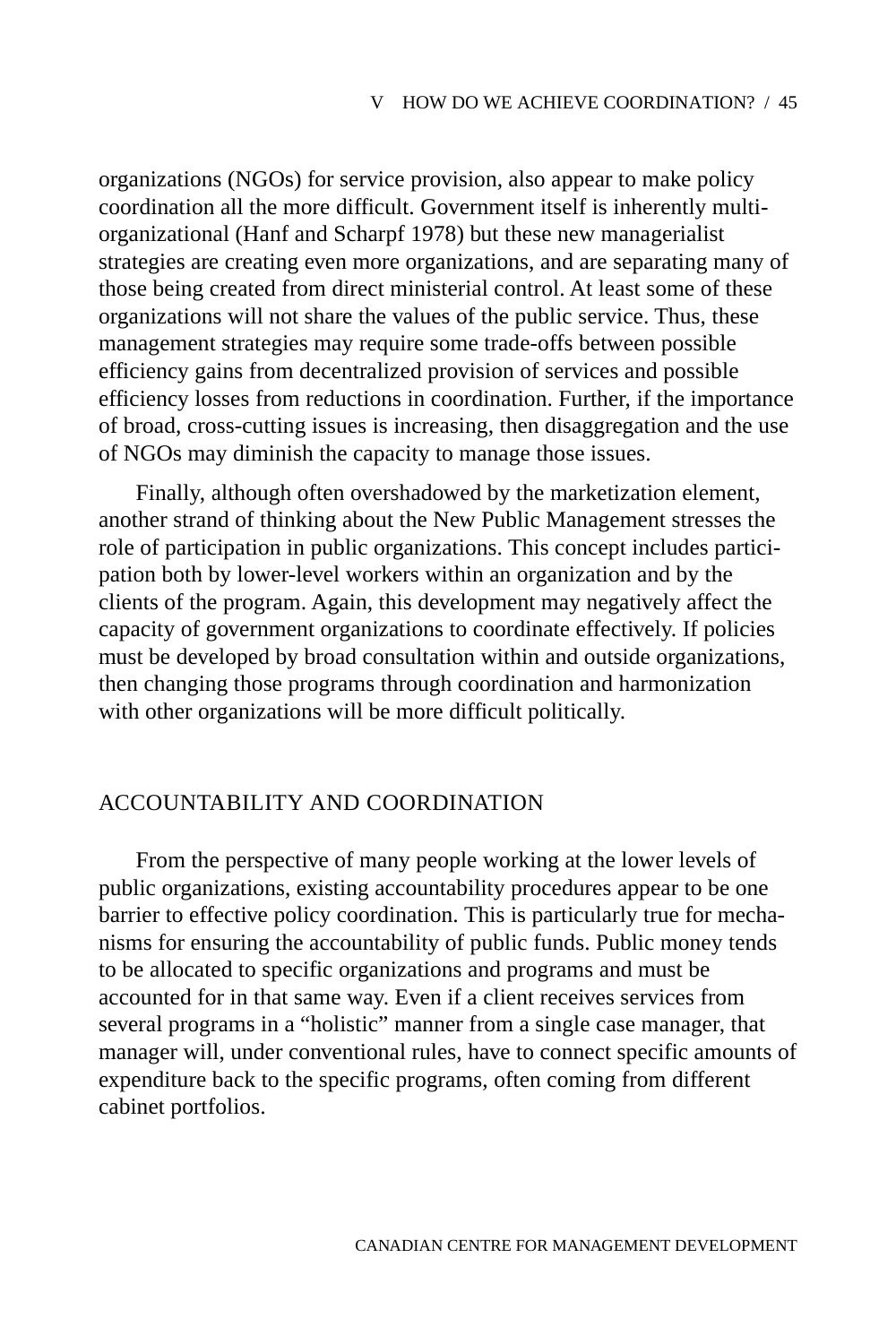Some governments have been making strides in reforming their budgetary processes so they will be more conducive to cooperation among organizations and programs; by doing so, they have been able to make such coordination more likely. These changes in some ways suggest a return to the concepts associated with program budgeting (Wildavsky 1978); they tend to provide managers with tranches of money to cover a range of services, allowing them to make more independent decisions about how actually to deliver those services. For example, the recently formulated Urban Regeneration Budget in the United Kingdom receives funds from a number of ministries. These funds are then reallocated in an attempt to produce integrated services to depressed urban areas. How far can such budgeting mechanisms go to promote cooperation among programs without undermining important considerations of public accountability? Do the cross-cutting policy issues present special budgeting problems, especially in a period of financial stringency and competition for resources?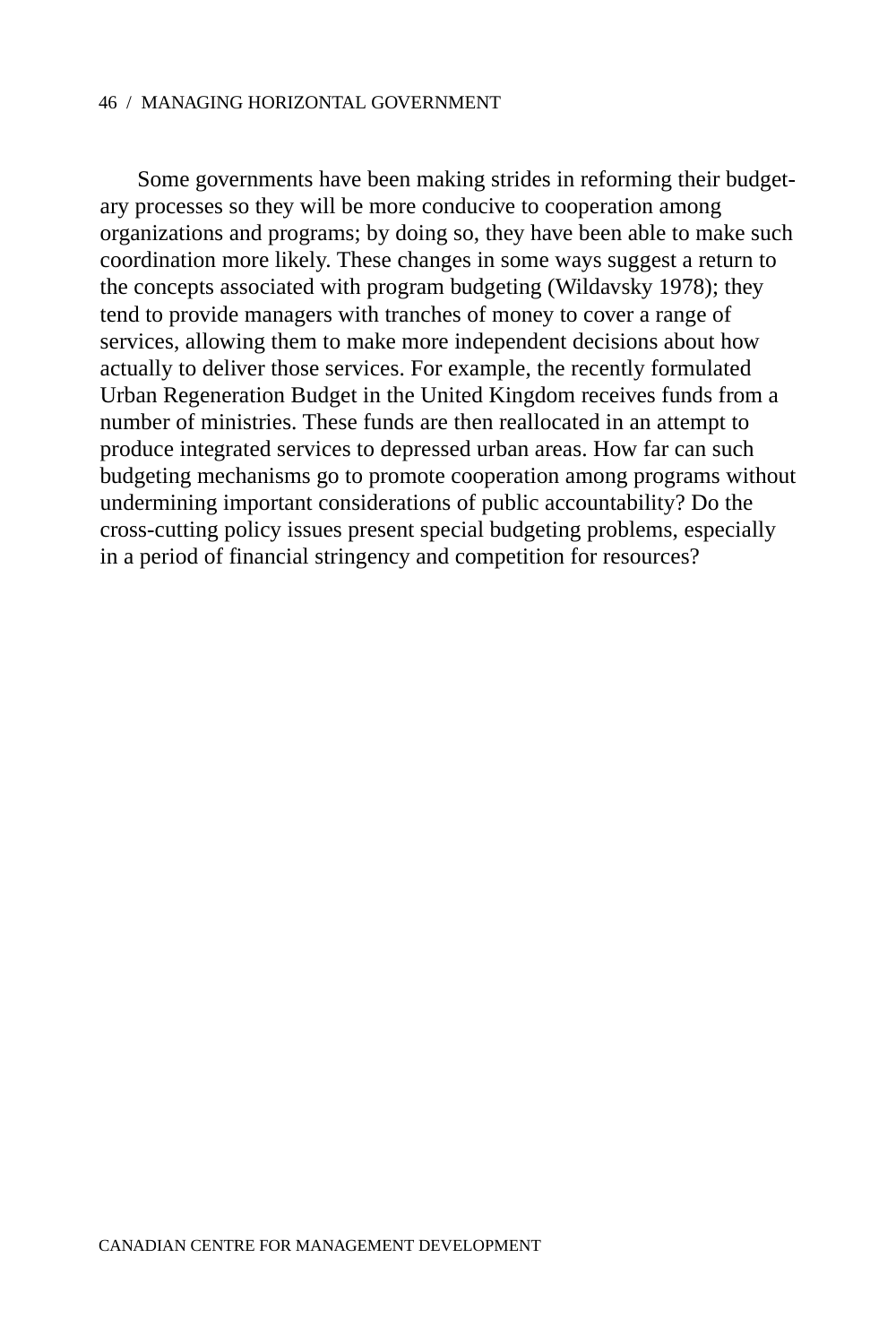# VI

# LESSONS FOR THE WOULD-BE COORDINATOR

Much of this paper has discussed the academic literature on coordination as well as the various techniques that have been developed by governments to cope with the need for enhanced coordination. While this is an important exercise in its own right it is only one of several goals for this paper. Another important component is an attempt to extract a series of lessons that can assist practitioners in solving their own coordination problems. To a limited extent the mere enumeration of the options that have been tried in other countries should be beneficial to practitioners, given that it can provide some guidance about which mechanisms may work in what settings. We should, however, also go somewhat further and develop a more specific set of usable lessons.

The first lesson is that mere structural manipulations cannot produce changes in behaviour, especially if the existing behaviour is reinforced by other factors in government. Those other factors, including the budgetary process and links between programs and powerful external interest groups, may be difficult to overcome simply by altering formal structures. Those political factors tend to reinforce the tendency inherent in most organizations to deal only with their own vision of policy problems rather than cooperating with other organizations, especially when their budgets may potentially be affected. Structure is important, and can facilitate coordination, but to produce behavioural changes may require the active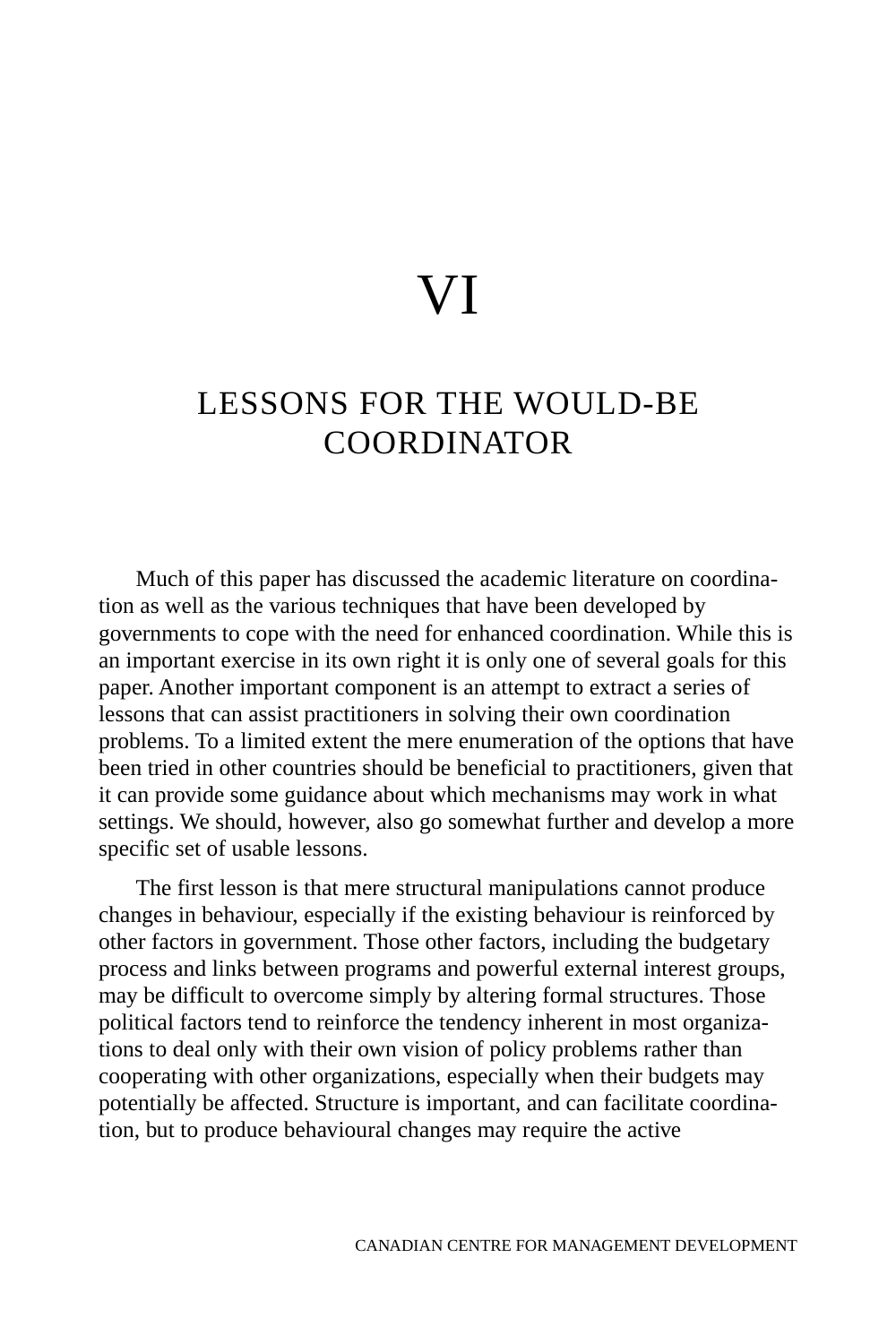intervention of political leaders, often political leaders at the very top of government. It is perhaps no accident that many seemingly simple issues of coordination between the federal and provincial governments in Canada were resolved by the direct involvement of the prime ministers, and perhaps resolvable only by that intervention.<sup>10</sup> Further, the differential weight attached to coordination by different politicians appears to count for more than does structure (Davis 1995).

The second lesson is that there is often greater willingness to coordinate programs at the bottom of organizations than there is at the top. At head offices, budgetary issues, questions of political power, and worries about influence over policy within the overall system of government tend to be dominant. At the lower echelons of organizations, services to clients tend to be the more dominant concern, with the consequence that there may be greater willingness to engage in discussions with "competitors" about ways to provide those services better. Coordination at this level may, however, be extremely inefficient. It requires breaking down a series of structural and procedural barriers that have been created by the organizations, rather than solving these problems of coordination at a policy level in the first place.

A third lesson for the practitioner is that timing is important in this and all other aspects of administrative change. On the one hand, it appears that if coordination questions can be addressed early in the formulation of a program, future misunderstandings and organizational opposition can be minimized, if not necessarily eliminated. On the other hand, if the interorganizational questions are raised prior to the existence of a clear idea of what the policy is about, then the bureaucratic "turf-fighting" may become more important than the actual formulation of a policy intervention.11 Thus, timing of coordination efforts becomes a very delicate balancing act for practitioners, who must attempt to find just the right time to raise the questions of how organizations will work together to deliver the program, or at least work together so as not to prevent the effective implementation of the new program. There appears to be no real substitute for experience and good judgment when playing this game of timing, but practitioners should be aware of the existence of the issue.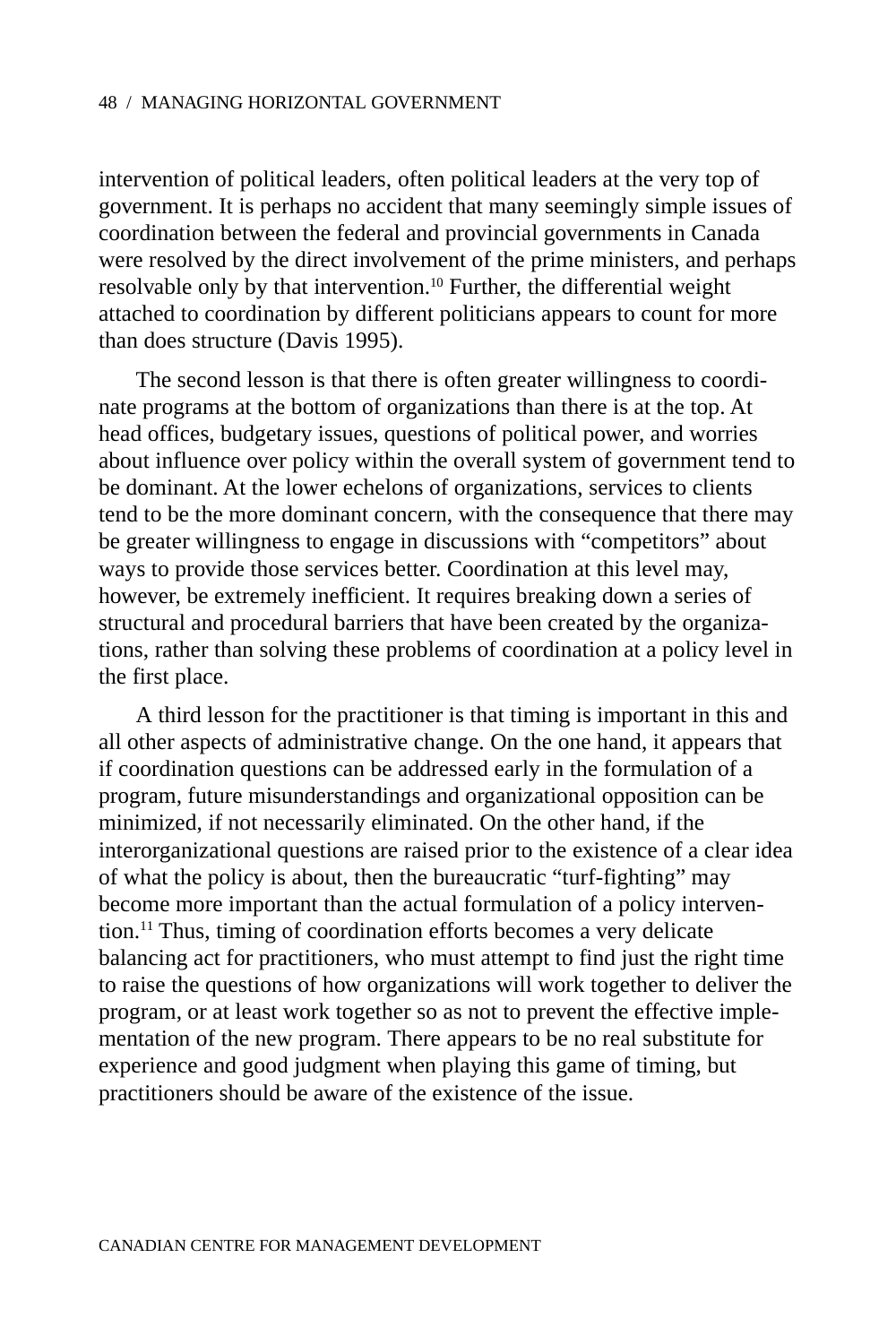A fourth lesson is that formal methods of coordination may not be as beneficial as the more informal techniques involving bargaining and creating the analogues of markets, if not real markets. The usual reaction of governments when faced with the issue of coordination or similar challenges is to rely on hierarchy and formal organizational mechanisms to "solve" the problem. Central agencies are particularly prone to assume that their intervention is absolutely crucial to successful coordination. However, as with coordination at the bottom of the pyramids discussed above, a better approach may be to permit those involved to address the problems themselves. The central actors of government may have to ensure that the value of proper coordination is understood by everyone involved, but too much direct imposition may be counterproductive.

These are several possible lessons to be extracted, but they point to a more basic lesson about producing action in the public sector. This basic lesson is that there are no simple answers and that most methods that purport to solve the problems of coordination and horizontality are doomed to fail, or at least doomed to address only parts of the underlying problems. Almost any structural device appears potentially workable if there is sufficient political and managerial desire to make it work. It appears that the ultimate effect of structural manipulations is to establish conditions that make effective coordination more or less easy to obtain.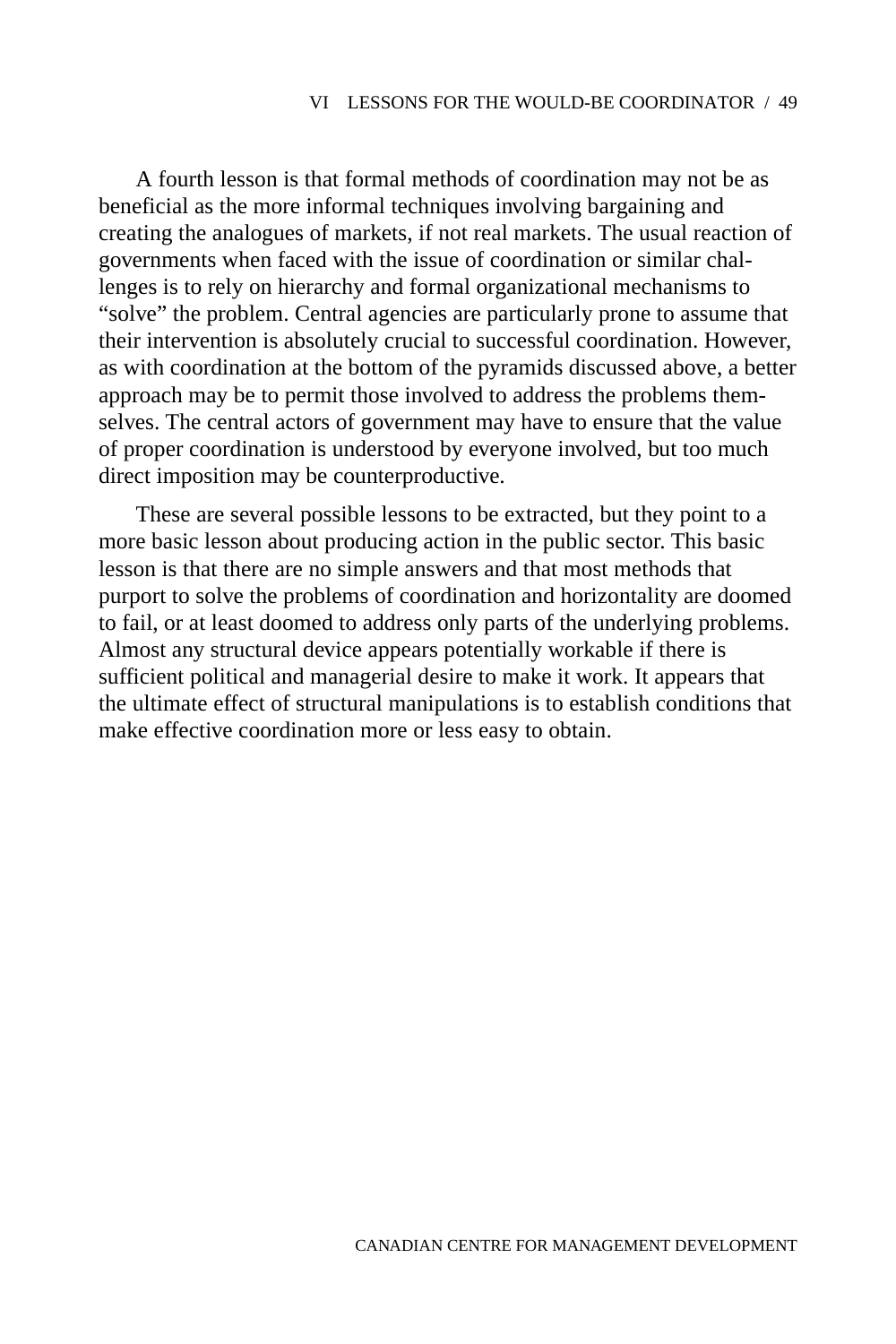# VII

# SUMMARY AND CONCLUSION

Coordination remains a crucial question for governance. Despite any number of reforms of the public service designed to make it more effective and efficient, the problems of coordination may not be solved and, if anything, may be exacerbated. With the exception of the fiscal crisis faced by most governments, all the pressures in the contemporary political system tend toward reducing the degree of coordination and coherence in government. At the same time, there are increasing needs, and increasing demands, for more coherent and coordinated government.

This analysis has pointed to a number of unresolved, and perhaps unresolvable, problems in coordinating public organizations and programs. There is a tendency to impose one model of policy making and policy coordination on all policies. While uniformity may make the policy process appear easier, it is unlikely to be as successful as more differentiated strategies which would be linked to different characteristics of both policies and political systems — one size does not fit all. This leads to the next question: What are the important criteria for differentiating among policy areas? One set of criteria might follow the simple functional titles of policies — defence, education, agriculture, and so on. Another differentiation might arise from characteristics of service delivery systems, such as those depending on significant administrative interactions with prospective clients (means-tested benefits) versus those that tend to be more simply administered (social insurance pensions for the elderly). For cross-cutting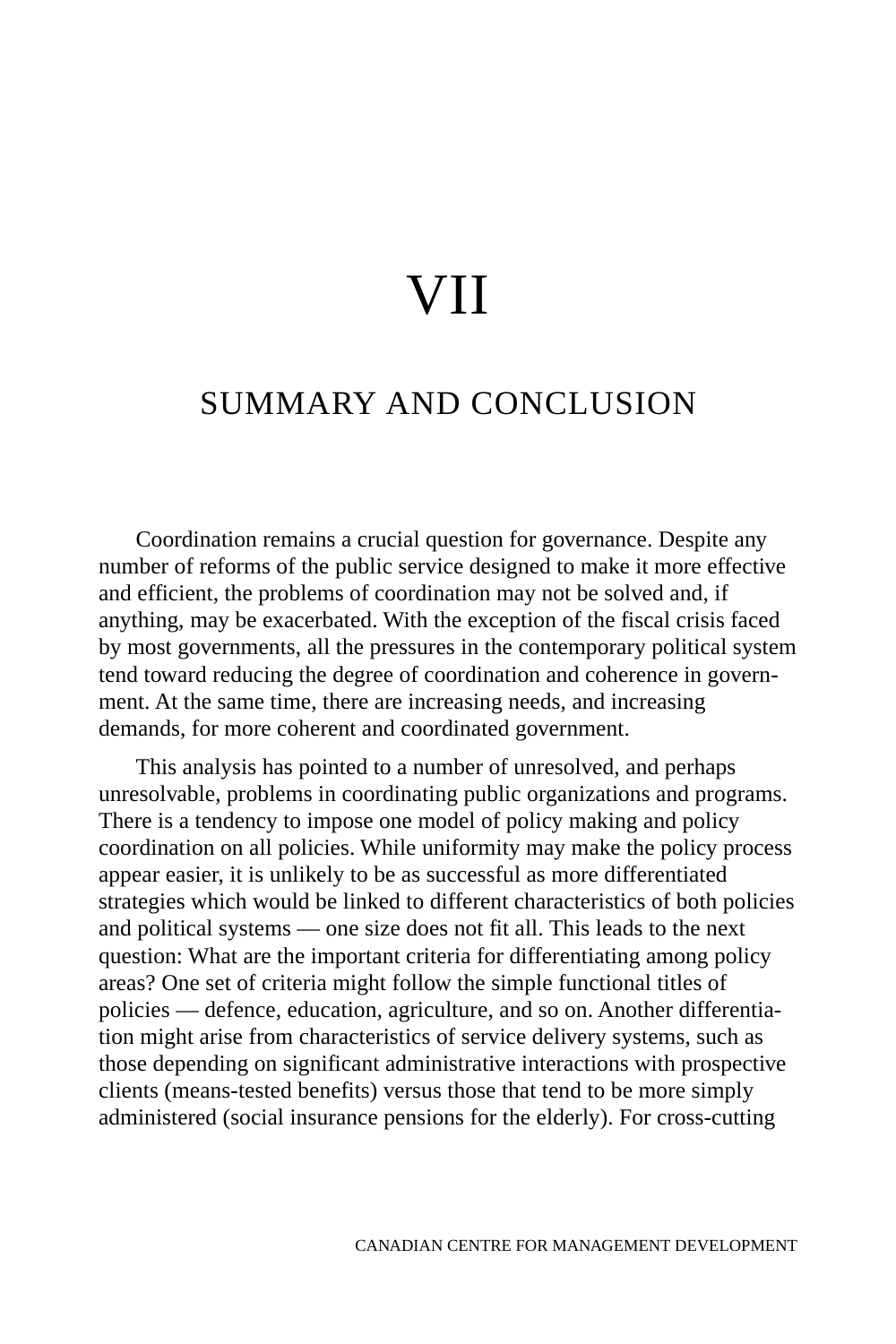policy issues we may need to know the degree and type of interactions occurring among existing policies (as well as among existing policy deficiencies).

Ultimately, however, the question of coordination comes back to the epigram at the beginning of the paper. Coordination continues to be cited frequently as a major need for good governance. Indeed, if anything, the recognition of its importance has been increasing among public servants and politicians. Further, although this need is mentioned sufficiently frequently to be a cliché, it is probably also true. There are any number of ideas and mechanisms for producing enhanced horizontality in the administrative system, but none of these has been a real solution for the problem. As is so often the case, coordination (or any other virtue) may be achievable without special mechanisms if there is the will to coordinate, but no mechanism is sufficient if there is an absence of will.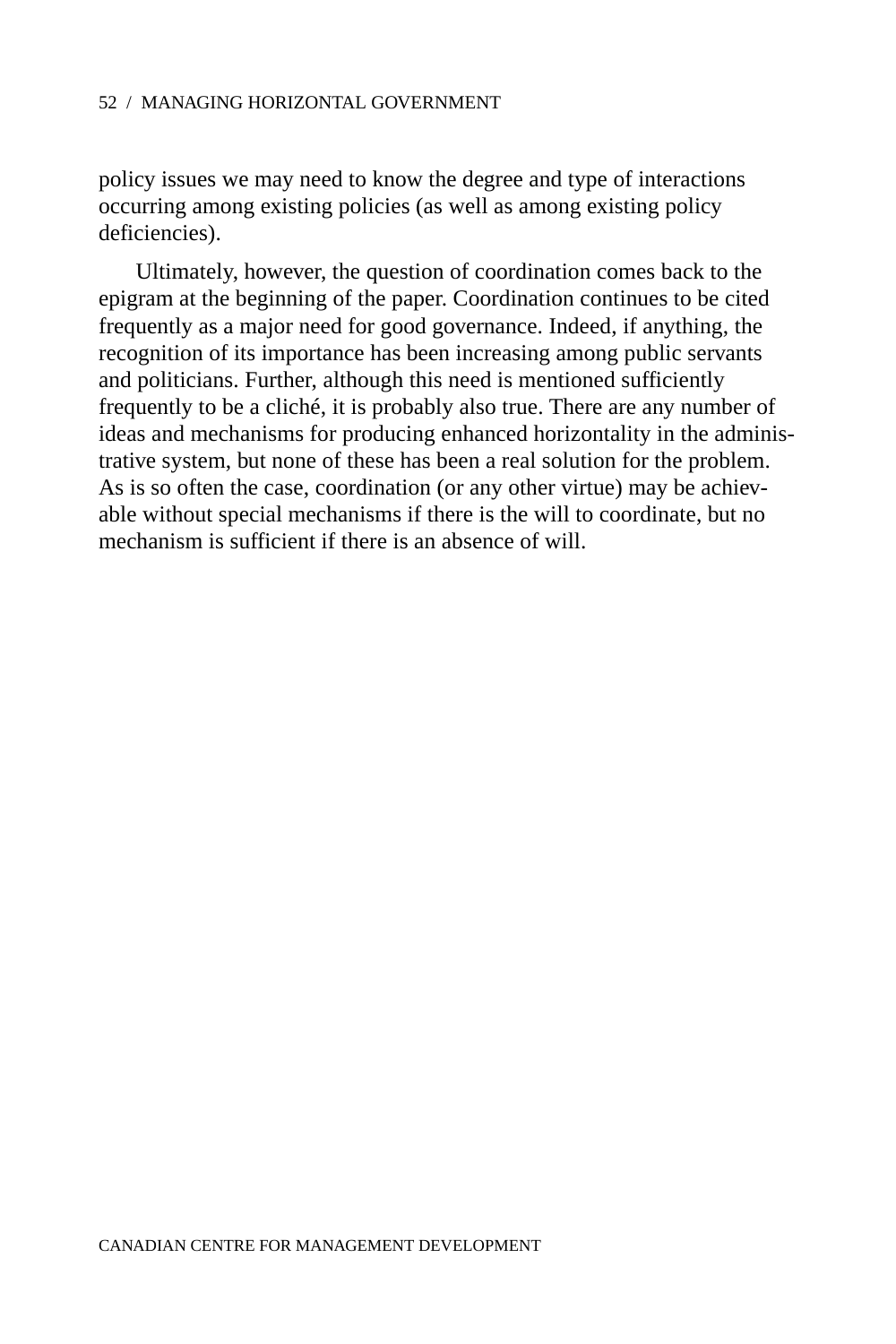# **NOTES**

The author would like to thank the Canadian Centre for Management Development for support. He would also like to thank a number of civil servants in Canada, Australia and the United Kingdom for their cooperation.

- 1. This is a clear case in which the multiple values of the public sector create apparent inefficiencies. Privacy requirements often prohibit data sharing (Bennett 1992), although for sheer economic efficiency it might be desirable.
- 2. More recently the apparent inconsistency between governments promoting low fat diets and their subsidies for the meat and dairy industries has become apparent (Milio 1990).
- 3. Despite all its rhetoric about cutting the costs of government, the new Republican majority in the United States has not addressed this and similar anomalies because of the political power of the lobbies representing the industries involved. Presidential governments are, however, more forgiving of incoherence than are parliamentary regimes such as Canada (Davis 1995:17).
- 4. As we will point out in some greater detail below, redundancy can produce some advantages in service delivery (Bendor 1985).
- 5. Central agencies, which could be a major impetus for coordination, will almost certainly be perceived as a threat in a time of fiscal constraint.
- 6. The example he gave was that in Canada and the United States the issue of gay rights has had a significant impact on how the defence establishment conducts its business.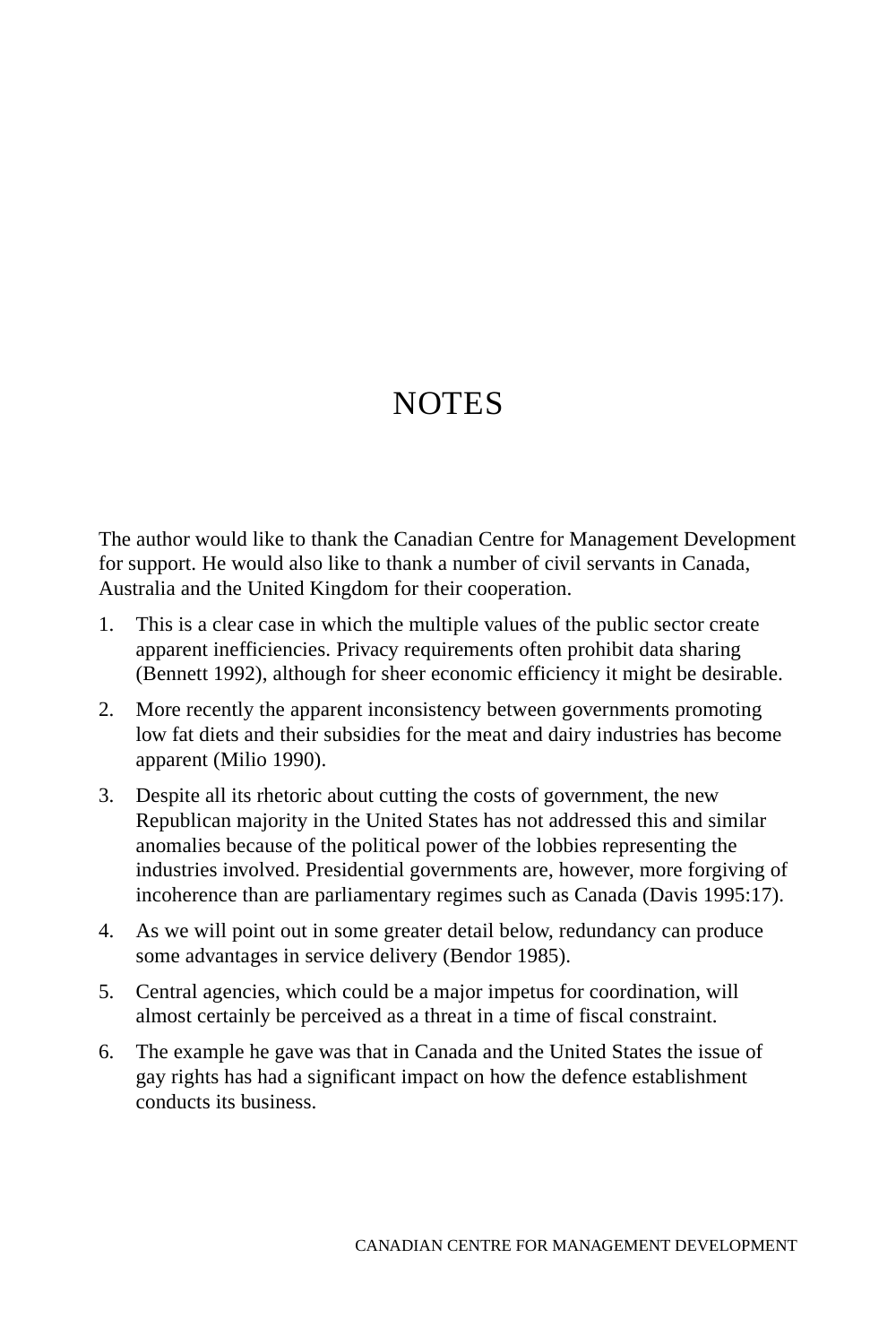- 7. Of course, organizations have always been competitors for public funding at budget time, but the emphasis on market-like mechanisms exacerbates that competition. Further, government organizations now are increasingly faced with competition from private sector providers.
- 8. For example, in my earlier research on the Model Cities program in the United States, professionals tended to refer clients to others in the same profession rather than serving the "whole client" as intended by the program.
- 9. At the most extreme level, the argument can be made that clients are the ultimate coordinators and all that really matters is their mutual cooperation. In this view, policy is more likely to be a barrier to effective coordination (in t'Veld 1991).
- 10. This observation came from a public servant with experience in the Privy Council Office managing issues of this sort.
- 11. This observation also came from a senior Canadian public servant with a good deal of experience in attempting to produce program coordination.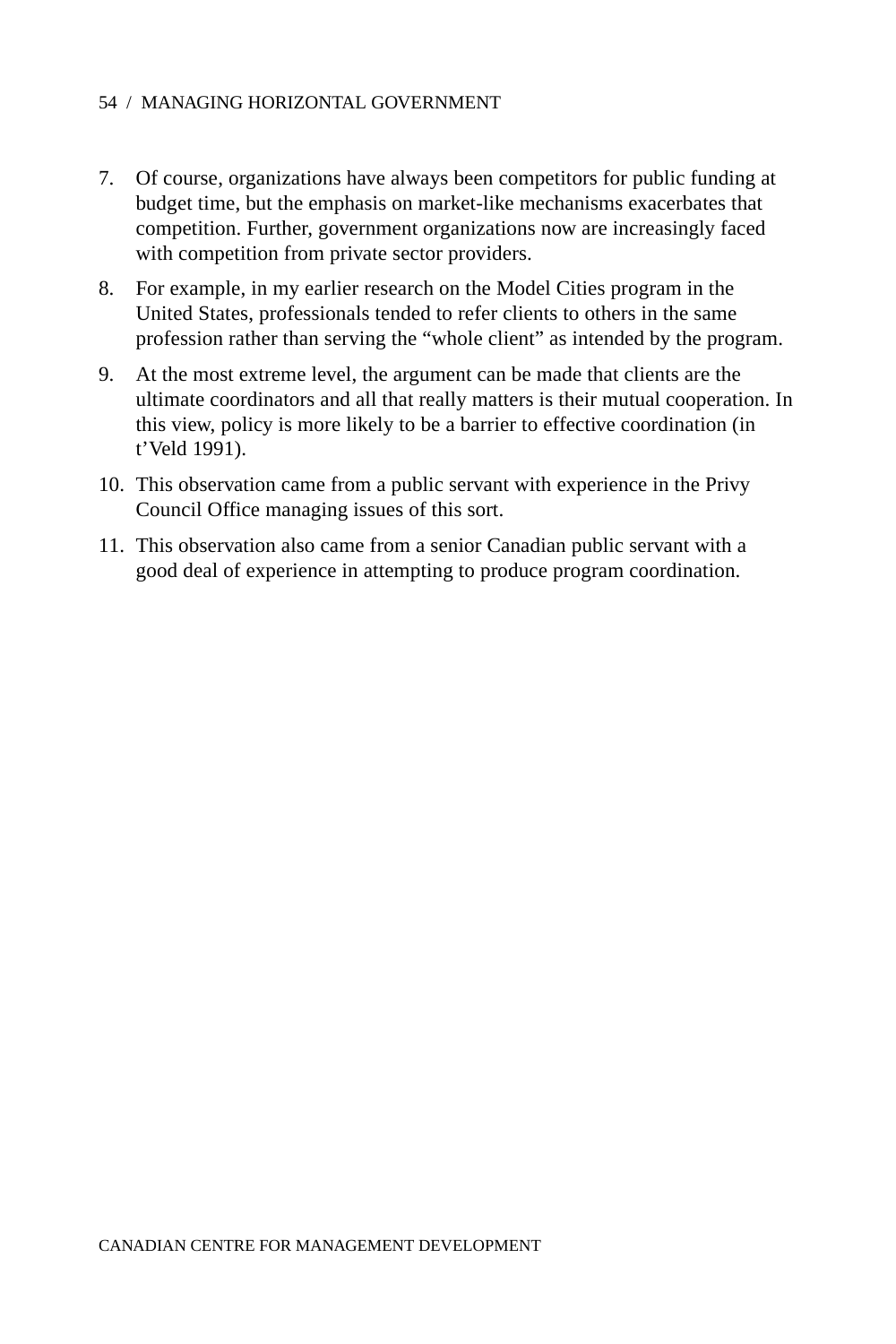# BIBLIOGRAPHY

- Alexander, E.R. 1993. "Interorganizational Coordination: Theory and Practice," *Journal of Planning Literature* 7: 328-43.
- Allard, C.K. 1990. *Command, Control and the Common Defense.* New Haven: Yale University Press.
- Bardach, E. 1996. "Turf Barriers to Interagency Collaboration." In *The State of Public Management,* ed. D.F. Kettl and H.B. Milward*.* Baltimore: Johns Hopkins University Press.
- Barrett, S. and C. Fudge. 1981. *Policy and Action: Essays on the Implementation of Public Policy*. London: Methuen.
- Bendor, J.B. 1985. *Parallel Systems: Redundancy in Government.* Berkeley: University of California Press.
- Bennett, C.J. 1992. *Regulating Privacy: Data Protection and Public Policy in Europe and the United States*. Ithaca, NY: Cornell University Press.
- Bogason, P. 1991. "Control for Whom? Recent Adventures on Governmental Guidance and Control," *European Journal of Political Research* 20: 189-208.
- Boston, J. 1991. "The Theoretical Underpinnings of State Restructuring in New Zealand." In *Reshaping the State*, ed. Boston et al. Auckland: Oxford University Press.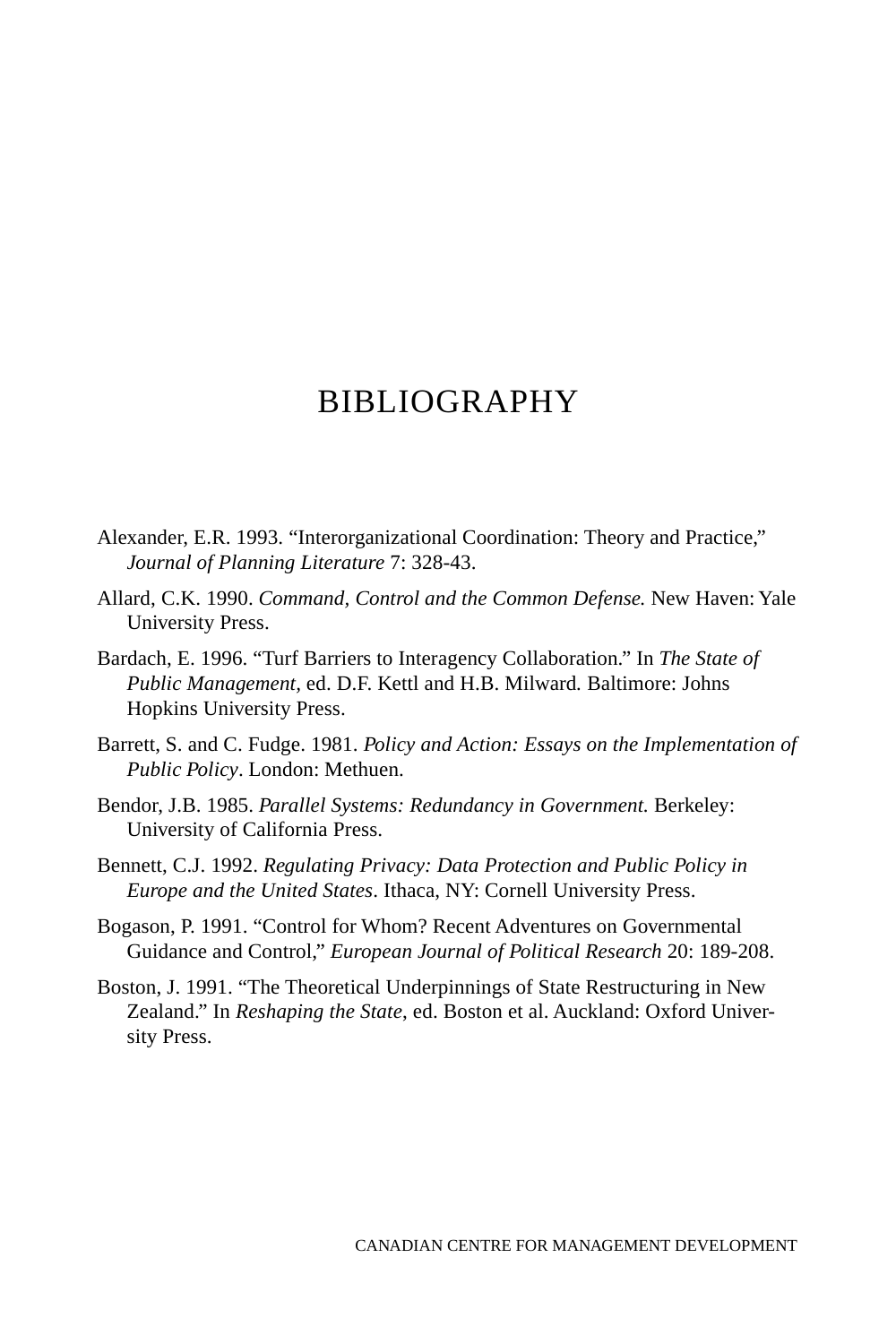- Campbell, C. 1988. "The Search for Coordination and Control: When and How Are Central Agencies the Answer?" In *Organizing Governance, Governing Organizations*, ed. C. Campbell and B.G. Peters. Pittsburgh: University of Pittsburgh Press.
- Campbell, C. and G. Szablowski. 1979. *The Superbureaucrats: Structure and Behaviour in Central Agencies*. Toronto: Macmillan of Canada.
- Campbell, D.T. 1982. "Experiments and Arguments," *Knowledge: Creation, Diffusion, Utilization* 3: 327-37.
- ——1988. "The Experimenting Society." In *Methodology and Epistemology in the Social Sciences: Selected Essays*, ed. D.T. Campbell. Chicago: University of Chicago Press.
- Canada. 1996a. *Report of the Task Force on the Management of Horizontal Policy Issues.* Ottawa: Privy Council Office/Canadian Centre for Management Development.
- ——1996b. *Report of the Task Force on Service Delivery Models*. Ottawa: Privy Council Office/Canadian Centre for Management Development.
- ——1996c. *A Strong Foundation*: *Report of the Task Force on Public Service Values and Ethics*. Ottawa:Privy Council Office/Canadian Centre for Management Development.
- Chisholm, D. 1989 *Coordination Without Hierarchy.* Berkeley: University of California Press.
- Commission on Social Justice.1994. *Social Justice: Strategies for National Renewal*. London: Vintage.
- Considine, M. 1992. "Alternatives to Hierarchy: The Role and Performance of Lateral Structures Inside Bureaucracy," *Australian Journal of Public Administration* 51: 309-20.
- Craswell, E. and G. Davis. 1993. "Does Amalgamation Improve Policy Coordination?" In *Reforming the Public Service: Lessons from Recent Experience,* ed. P. Weller, J. Forster and G. Davis. Melbourne: Macmillan.
- Davis, G. 1995. *A Government of Routines: Executive Coordination in an Australian State*. Melbourne: Macmillan Education.
- Derlien, H.-U. 1991. "Horizontal and Vertical Coordination of German EC-Policy," *Hallinnon Tutkimus*: 3-10.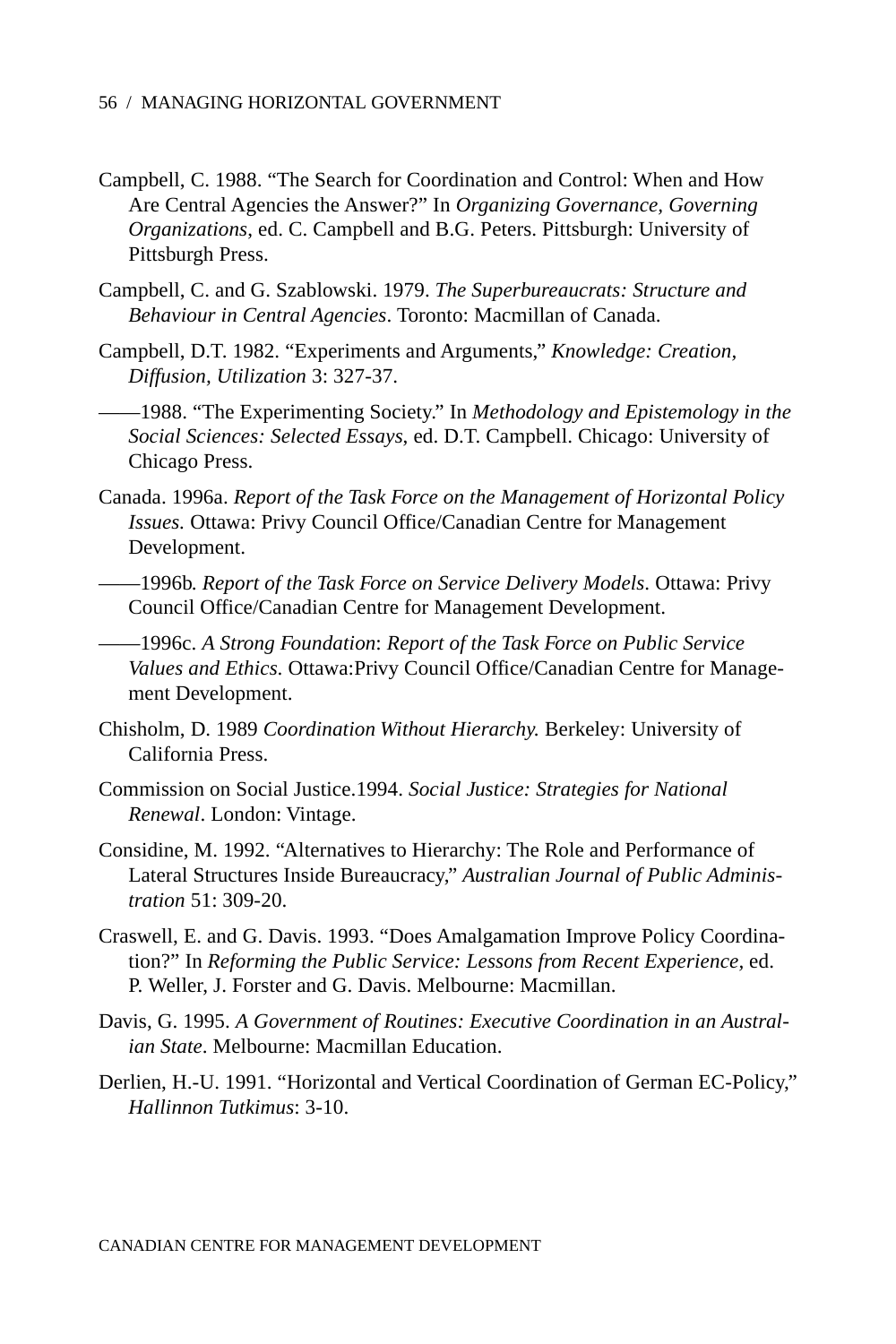- Doern, G.B. 1993. "From Sectoral to Macro Green Governance: The Canadian Department of the Environment as an Aspiring Central Agency," *Governance* 6: 172-94.
- Downs, A. 1967. *Inside Bureaucracy*. Boston: Little, Brown.
- Dror, Y. 1992. "Future View: Fuzzy Gambling with History," *Futurist* 26, 4: 60.
- Elmore, R.F. 1979. "Backward Mapping: Implementation Research and Policy Decisions," *Political Science Quarterly* 94: 601-16.
- Ehrenhalt, A. 1995. "A Locust in the Garden of Government," *Governing* 8, 6: 7-8.
- Fournier, J. 1987. *Le travail gouvernemental.* Paris: Dalloz.
- Greer, P. 1994. *Transforming Central Government: The Next Steps Initiative*. Buckingham: Open University Press.
- Hall, R. et al. 1978. "Interorganizational Coordination in the Delivery of Social Services." In *Organization and Environment: Theory, Issues and Reality*, ed. L. Karpik*.* Beverly Hills: Sage.
- Hanf, K. and F.W. Scharpf. 1978. *Interorganizational Policy Making: Limits to Coordination and Central Control*. Beverly Hills: Sage.
- Hogwood, B.W. and L.A. Gunn. 1984. *Policy Analysis for the Real World.* Oxford: Oxford University Press.
- Hood, C. 1971. *The Limits of Administration*. New York: Wiley.
- Jacques, E. 1990. "In Praise of Hierarchy," *Harvard Business Review* :127-33.
- Jennings, E. T. and D. Crane. 1994. "Coordination and Welfare Reform: The Quest for the Philosopher's Stone," *Public Administration Review* 54: 341-8.
- Jerome-Forget, M., J. White and J.M. Wiener. 1995. *Health Care Reform through Internal Markets*. Washington, DC: The Brookings Institution.
- Katz, J. L. 1995. "Key Members Seek to Expand State Role in Welfare Plan," *Congressional Quarterly Weekly Report* 53 (2), 159-62.
- Kickert, W.J.M. 1995. "Public Governance in the Netherlands: An Alternative to Anglo-American Managerialism," *Administration and Society*.
- Landau, M. 1969. "Redundancy, Rationality and the Problem of Duplication and Overlap," *Public Administration Review* 29: 346-58.
- Larsson, T. 1986. *Regeringen och des kansli*. Stockholm: Studentlitteratur.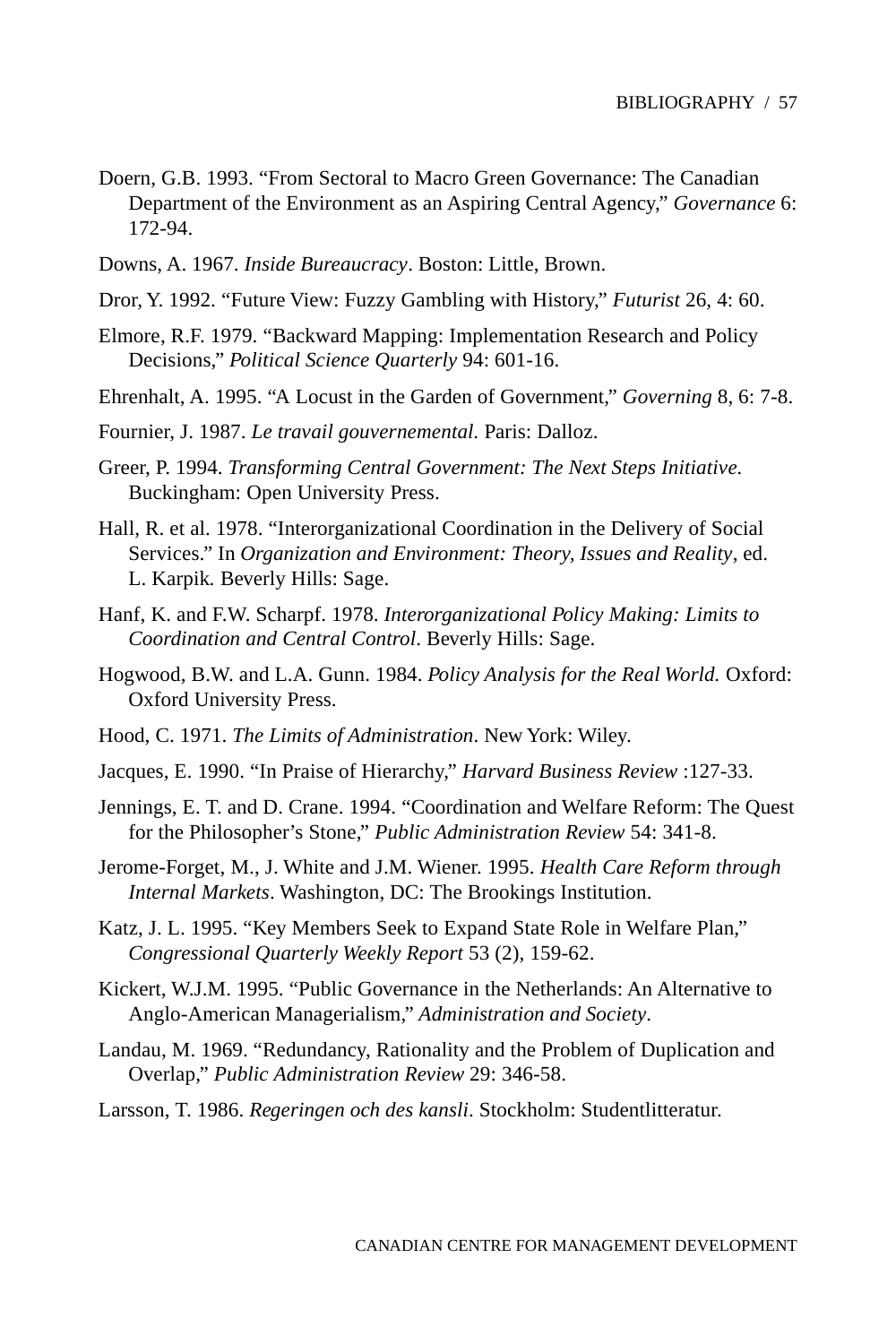- Linder, S.H. and B.G. Peters. 1987. "A Design Perspective on Policy Implementation: The Fallacy of Misplaced Precision," *Policy Studies Review* 6: 459-75.
- Mackie, T.T. and B.W. Hogwood. 1985. *Unlocking the Cabinet: Cabinet Structures in Comparative Perspective.* London: Sage.
- Marin, B. 1990. "Generalized Political Exchange: Preliminary Considerations." In *Generalized Political Exchange: Antagonistic Cooperation and Integrated Policy Circuits,* ed. B. Marin. Frankfurt: Campus Verlag.
- McGarrity, T. 1991. *Reinventing Rationality: The Role of Regulatory Analysis in the Federal Bureaucracy.* Cambridge: Cambridge University Press.
- Milio, N. 1990. *Nutrition Policy for Food-Rich Countries.* Baltimore, MD: Johns Hopkins University Press.
- Miller, G.J. 1992. *Managerial Dilemmas: The Political Economy of Hierarchy.* Cambridge: Cambridge University Press.
- Nathan, R.P. 1975. *The Plot That Failed: Nixon and the Administrative Presidency*. New York: Wiley.
- Niskanen, W. 1994. *Bureaucracy and Public Economics.* Cheltenham: Edward Elgar.
- OECD. 1993. *Internal Markets*. Paris: Organization for Economic Cooperation and Development, Market-Type Mechanisms, Vol 6.
- Park, Y.H. 1986. *Bureaucrats and Ministers in Contemporary Japanese Government.* Berkeley: Institute of East Asian Studies, University of California.
- Peters. T. and Waterman. 1982. *In Search of Excellence*. New York: Harper and Row.
- Pierre, J. 1995. "The Marketization of the State." In *Governance in a Changing Environment,* ed. B.G. Peters and D.J. Savoie. Montreal and Kingston: Canadian Centre for Management Development and McGill-Queen's University Press.
- Pildes, R.H. and C.R. Sunstein. 1995. "Reinventing the Regulatory State," *University of Chicago Law Review* 62: 1-129.
- Pollitt, C. 1995. "Management Techniques for the Public Sector: Pulpit and Practice." In *Governance in a Changing Environment*, ed. B.G. Peters and D.J. Savoie. Montreal and Kingston: Canadian Centre for Management Development and McGill-Queen's University Press.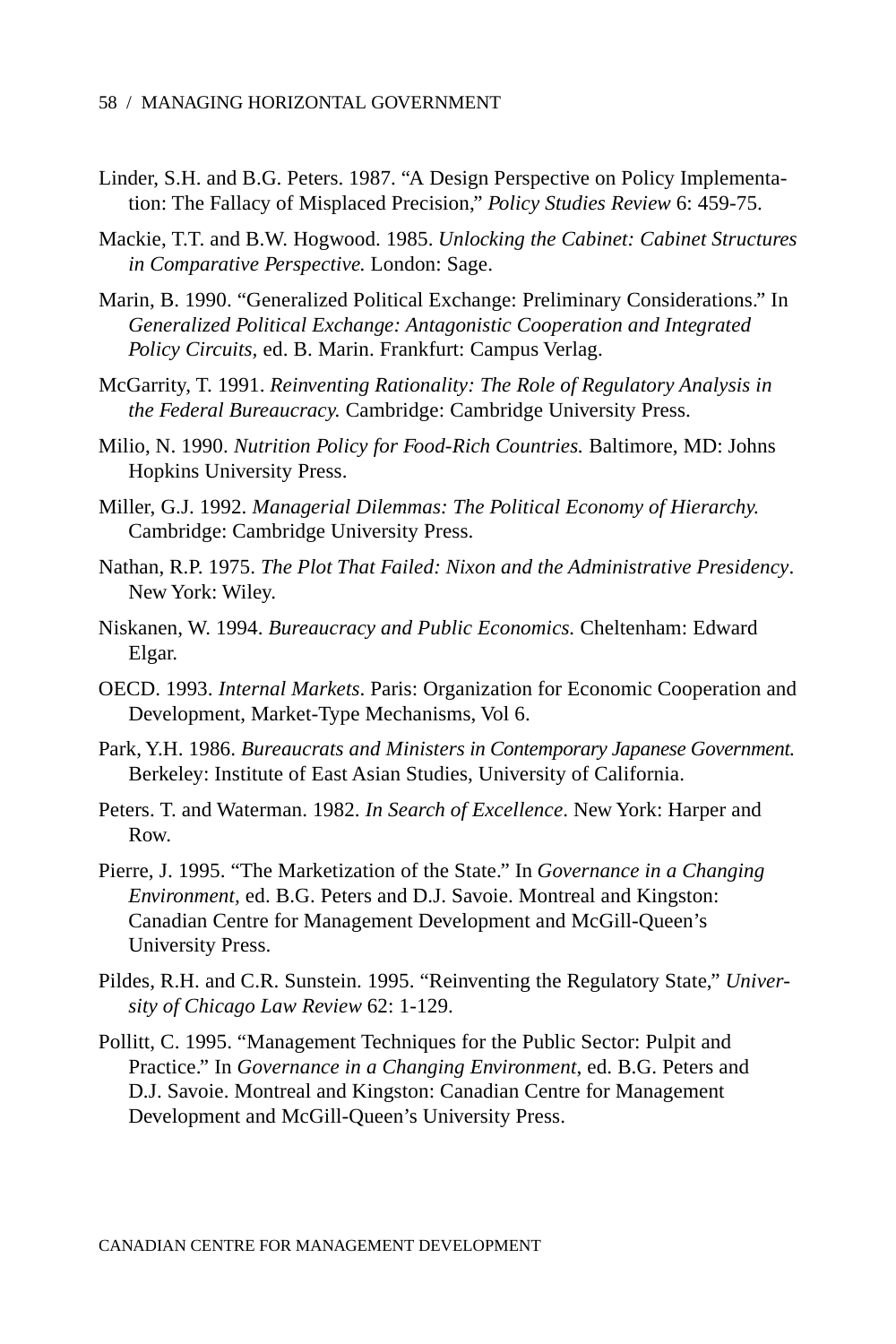- Pressman, J.L. and A. Wildavsky. 1984. *Implementation*, 2nd. ed. Berkeley: University of California Press.
- Pullen, W. 1994. "Eyes on the Prize," *International Journal of Public Sector Management* 7: 5-14.
- Regens, J.L. 1988. "Institutional Coordination of Program Action: A Conceptual Analysis," *International Journal of Public Administration* 11: 135-54.
- Rose, R. 1974. *The Problem of Party Government*. London: Macmillan.
- Rossi, P.H. and H.E. Freeman. 1989. *Evaluation: A Systematic Approach*, 4th ed. Newbury Park, CA: Sage.
- Sabatier, P.A. 1988. "An Advocacy-Coalition Model of Policy Change and the Role of Policy-Oriented Learning Therein," *Policy Sciences*.
- Salbu, S.R. 1994. "Regulation of Drug Treatments for HIV and AIDS," *Yale Journal of Regulation* 11: 401-52.
- Savoie, D.J. 1995a. "Globalization, Nation States and the Civil Service." In *Governance in a Changing Environment*, ed. B.G. Peters and D.J. Savoie. Montreal and Kingston: Canadian Centre for Management Development and McGill-Queen's University Press.
- ——1995b. *Central Agencies: Looking Backward*. Ottawa: Canadian Centre for Management Development.
- Schneider, A.B. and H. Ingram. 1993. "Social Construction of Target Populations: Implications for Politics and Policy," *American Political Science Review* 87: 334-47.
- Schon, D. and M. Rein. 1994. *Frame Reflection: Resolving Intractable Policy Issues*. New York: Basic Books.
- Smith, G. 1991. "The Resources of a German Chancellor." In *West European Prime Ministers*, ed. G. Jones. London: Frank Cass.
- Smith, M.J., D. Marsh and D. Richards. 1993. "Central Government Departments and the Policy Process," *Public Administration* 71: 567-94.
- Stevens, L.N. 1995. *Regulatory Reform: How Can Congress Assess the Administration's Initiatives*? Washington, DC: General Accounting Office,18 July, GAO/T-95-206.
- Stinchcombe, A.L. 1990. *Information and Organizations*. Berkeley: University of California Press.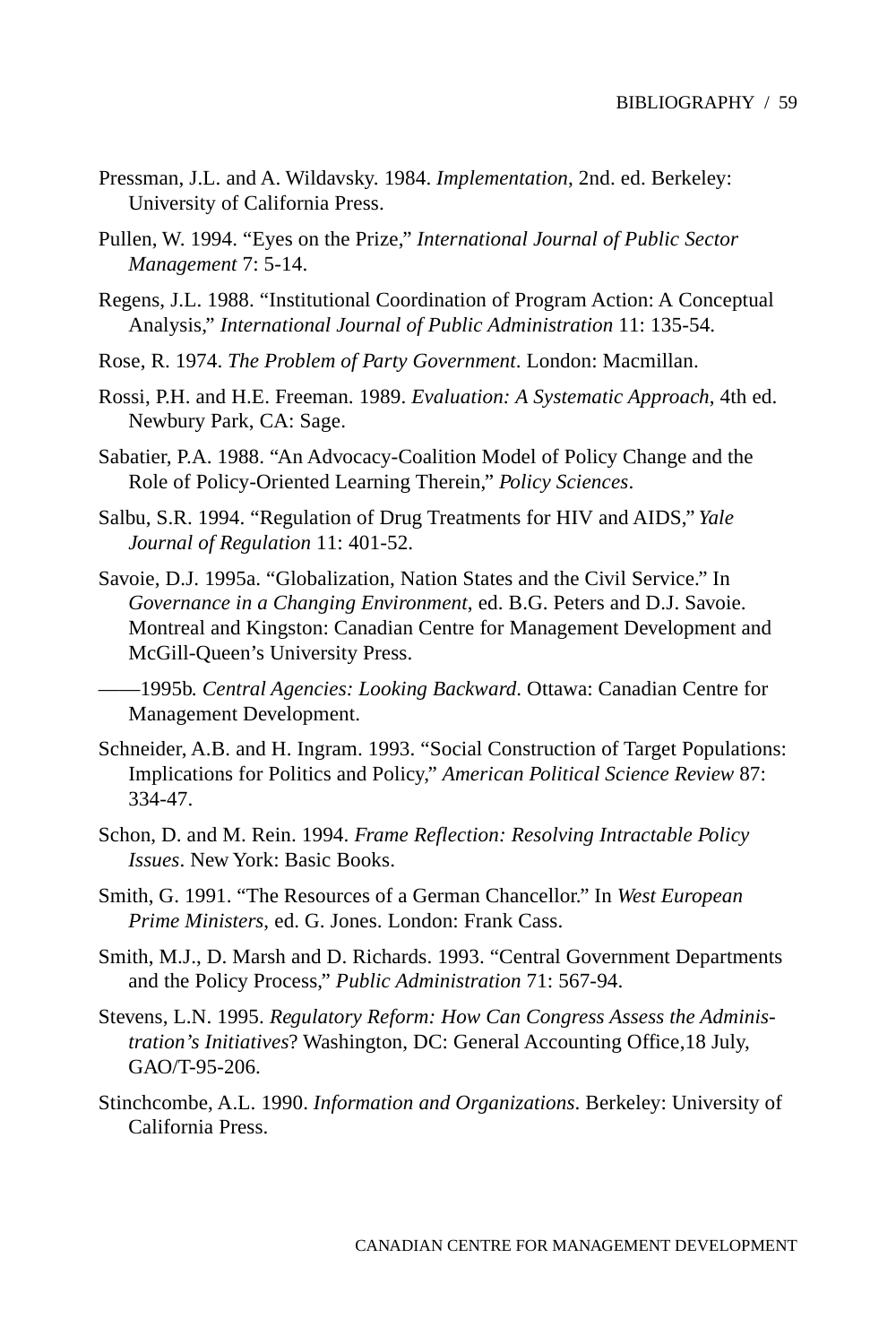- Taylor, S. 1984. *Making Bureaucracies Think: The Environmental Impact Statement Strategy of Administrative Reform*. Stanford: Stanford University Press.
- Thompson, G., J. Frances, R. Levacic and J. Mitchell. 1991. *Markets, Hierarchies and Networks.* London: Sage.
- Timsit, G. 1988. *Les autorités indépendentes administratives*. Paris: Presses Universitaires de France.
- Toonen, T.A.J. 1985. "Implementation Research and Institutional Design: The Quest for Structure." In *Policy Implementation in Federal and Unitary Systems*, ed. K. Hanf and T.A.J. Toonen. Dordrecht: Martinus Nijhoff.
- Veld, R.J. in t'. 1991. *Autopoesis and Configuration Theory.* Dordrecht: Kluwer.
- Walsh, K. and J. Stewart. 1992. "Change in the Management of Public Services," *Public Administration* 70: 499-518.
- Wildavsky, A. 1978. "A Budget for All Seasons: Why the Traditional Budget Lasts," *Public Administration Review* 38: 501-9.
- Wolgast, E. 1992. *Ethics of an Artificial Person: Lost Responsibility in Professions and Organizations*. Stanford: Stanford University Press.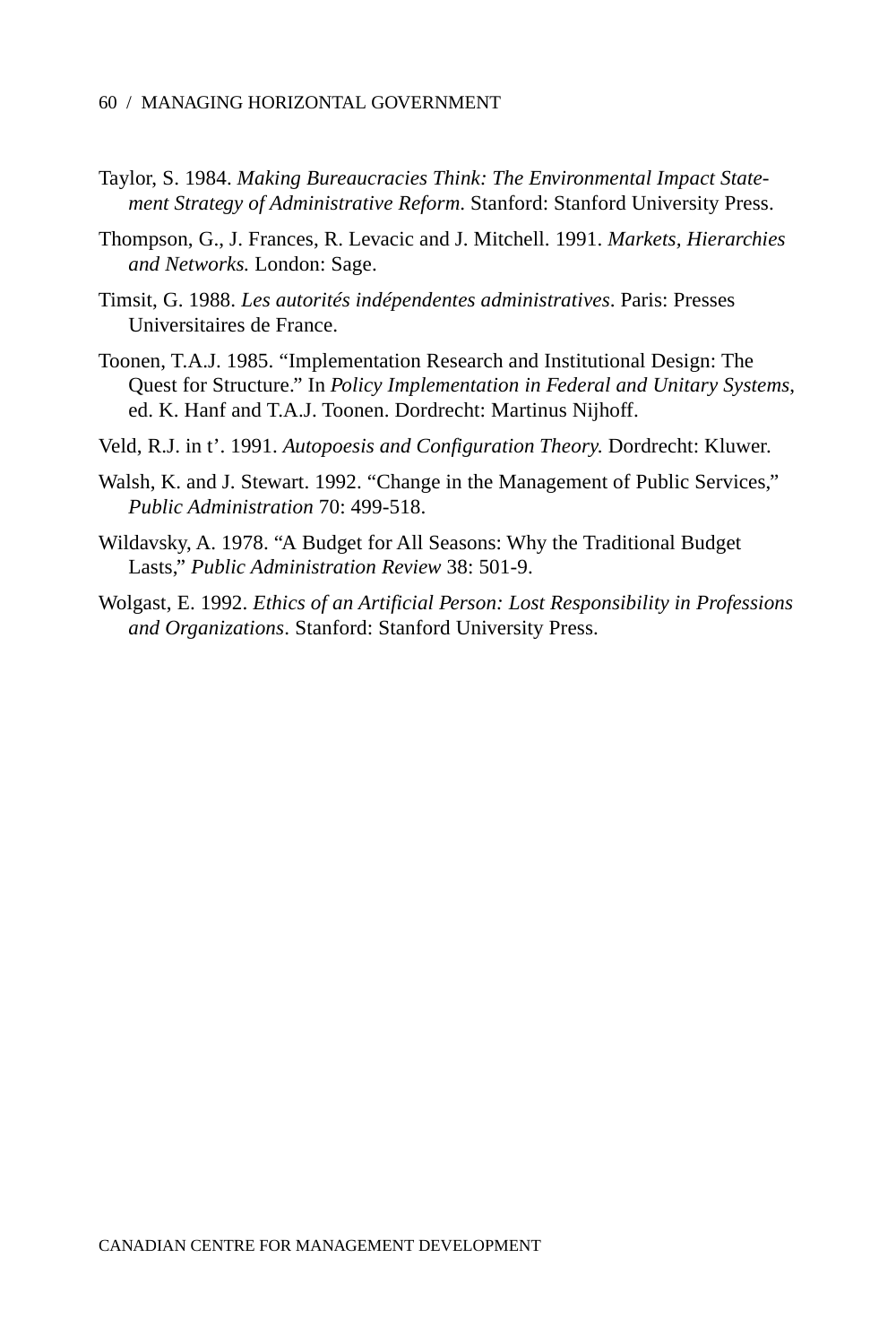# ABOUT THE AUTHOR

B. Guy Peters is Maurice Falk Professor of American Government, Department of Political Science, University of Pittsburgh. A Senior Fellow of the Canadian Centre for Management Development, Dr. Peters is the author of numerous publications in the field of comparative public administration. With Donald J. Savoie, he edited the first volume in the new CCMD series on Governance and Public Management, *Governance in a Changing Environment,* published in 1995 by the Canadian Centre for Management Development and McGill-Queen's University Press. Recently, Dr. Peters and Mr. Savoie have collaborated in editing the second volume in this series, "Taking Stock: Assessing Public Sector Reforms," to be published in the spring of 1998.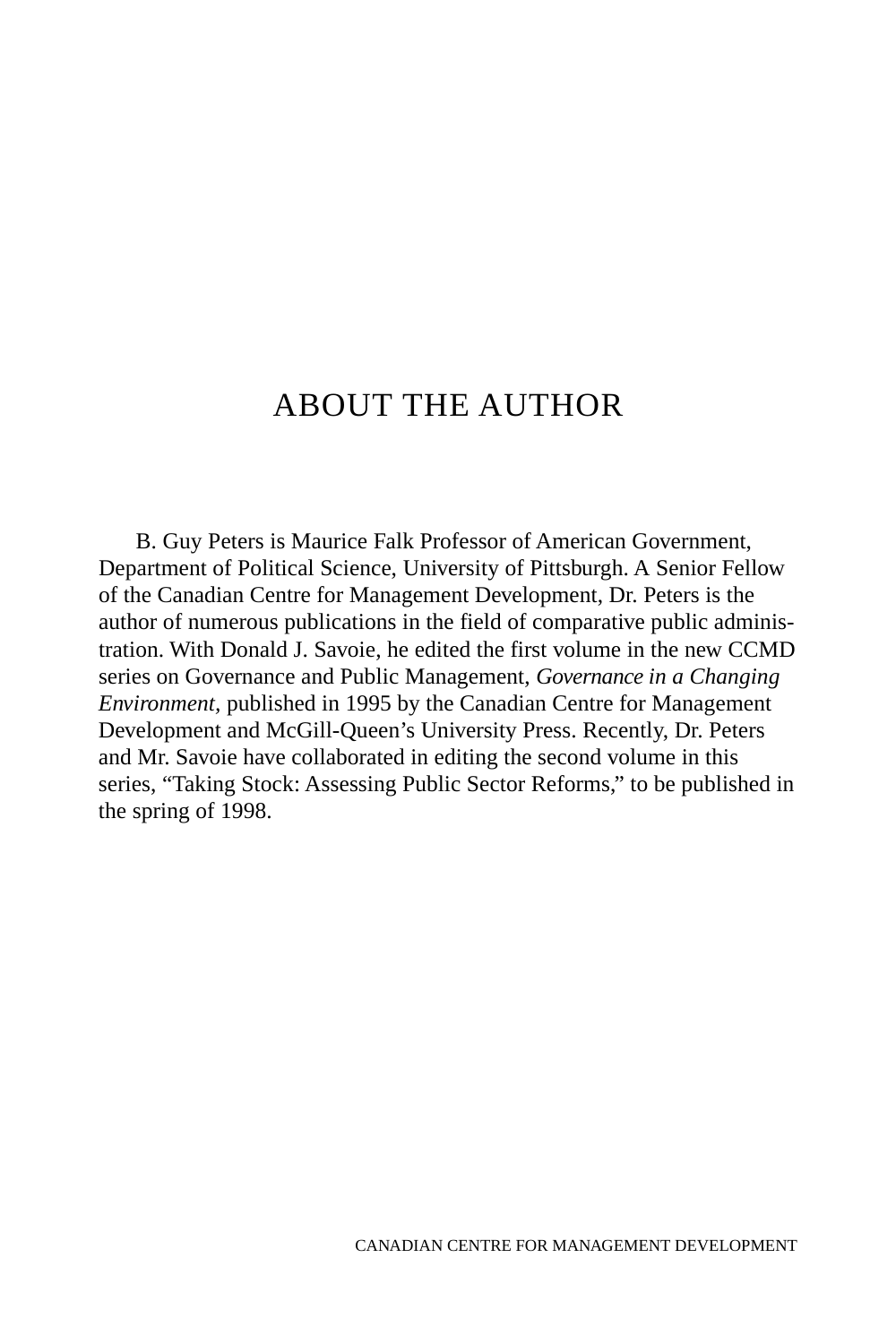# **YOUR VIEWS ARE IMPORTANT. . .**

CCMD is pleased that you have obtained a copy of this publication and we hope it has met your expectations. Your answers to the following questions and any other comments you may wish to make would help us assess the interest and usefulness of this document and would assist us in planning our future publication activities.

Indicate your reaction to the following statements by circling the appropriate numbers on the scales on the right.

| <b>Strongly Disagree</b>                                                                          | <b>Somewhat Disagree</b><br><i>Disagree</i> |  |  | 4<br>Somewhat Agree |                | Agree         |                | 6<br><b>Strongly Agree</b> |   |
|---------------------------------------------------------------------------------------------------|---------------------------------------------|--|--|---------------------|----------------|---------------|----------------|----------------------------|---|
| This publication has provided me with helpful information or insight.                             |                                             |  |  |                     |                | $\mathcal{R}$ |                |                            | h |
| The length and format of the publication are appropriate.                                         |                                             |  |  | $\mathcal{R}$       | $\overline{4}$ |               |                |                            |   |
| <i>This publication</i>                                                                           |                                             |  |  |                     |                |               |                |                            |   |
| provides me with useful new perspectives on the nature and context<br>of contemporary government. |                                             |  |  |                     |                | $\frac{3}{2}$ | $\overline{4}$ |                            |   |
| helps me to understand the current and potential future challenges<br>of public service.          |                                             |  |  |                     | $\mathcal{R}$  | 4             |                |                            |   |
| will influence my managerial/leadership behaviour or practices.                                   |                                             |  |  |                     |                | $\mathcal{R}$ |                |                            |   |

*Other Comments (You may use the other side of this page for additional comments.)*

**Personal Data:** We ask the following questions only to make our database more complete. Please supply/check off the appropriate information.

| 1. Age                                                                                       | 2. Years in the Public Service     | 3. Your Group                                         | 4. Non Federal Government                       | 5. Sex                       |
|----------------------------------------------------------------------------------------------|------------------------------------|-------------------------------------------------------|-------------------------------------------------|------------------------------|
| 25-30<br>$1 \quad \qquad$<br>31-35<br>$2 \left( \frac{1}{2} \right)$<br>$3^{\circ}$<br>36-40 | 1 $0-5$<br>2 $6-10$<br>$3 \t11-15$ | DM/Assoc. DM<br>2 ADM (EX 4 and 5)<br>$3$ EX (1 to 3) | Other government<br>2 University/College<br>NGO | Male<br>Female<br>$2 \equiv$ |
| $41-45$<br>$4\qquad$<br>5 46-50                                                              | $16-20$<br>21-25                   | 4 EX Equivalent<br>5 EX minus 1                       | Other<br>Other Country                          |                              |
| 51-55<br>$6\degree$<br>56-60<br>7<br>8<br>61-65                                              | 26-30<br>$7 \t31-35$               | 6 EX minus 2<br>Other                                 |                                                 |                              |

| Are you a regular reader                                                                                                                     | Did you personally request                                                                                  |
|----------------------------------------------------------------------------------------------------------------------------------------------|-------------------------------------------------------------------------------------------------------------|
| Yes                                                                                                                                          | Yes                                                                                                         |
| No                                                                                                                                           | No                                                                                                          |
| of CCMD publications?                                                                                                                        | a copy of this publication?                                                                                 |
| How did you find out about this publication?<br>$\Box$ from a colleague<br>$\Box$ from another CCMD publication<br>$\Box$ other (note below) | If there are other topics you would like to see included in<br>our publication list, please note them here. |

*To send your comments, please refer to the information on the reverse.*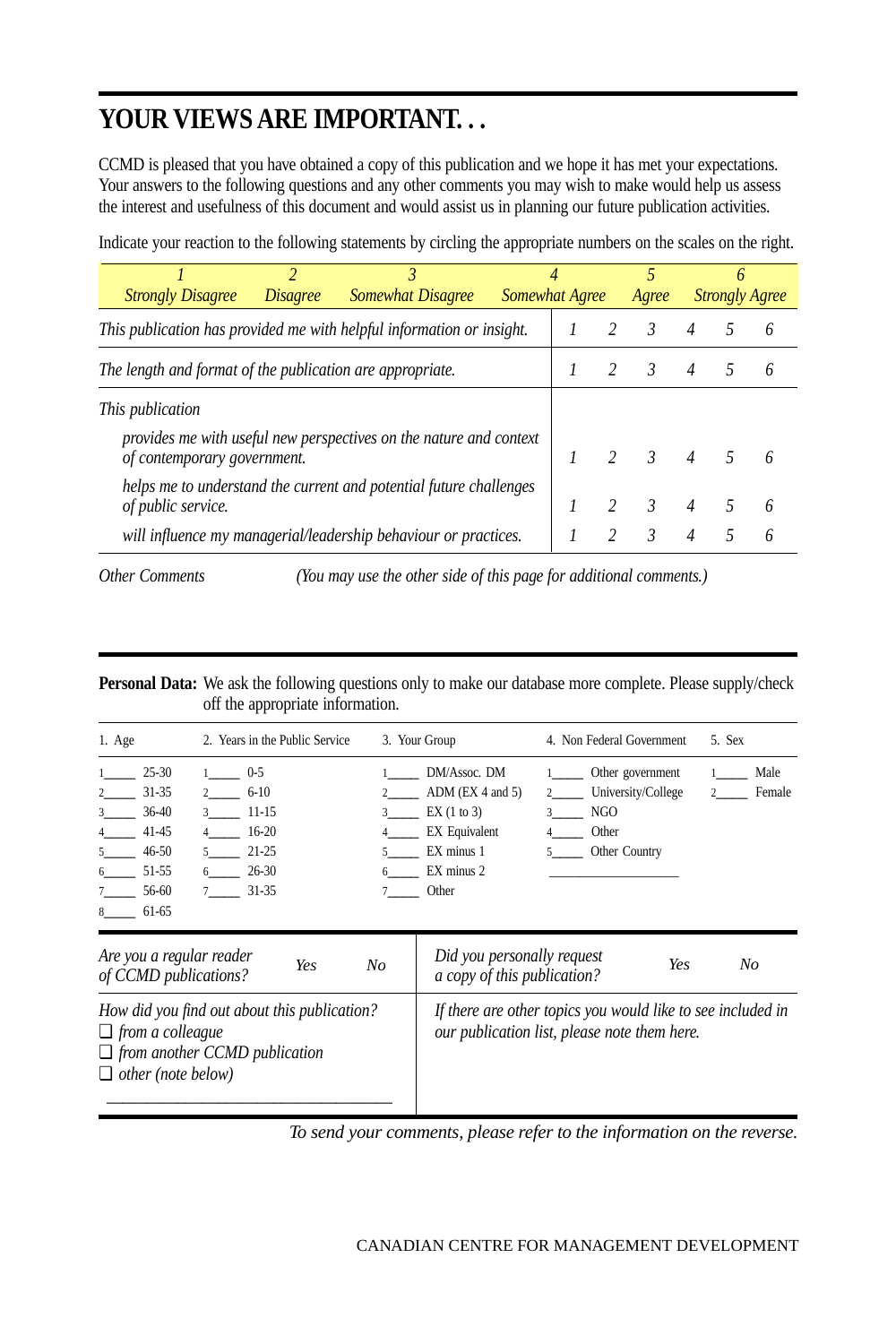Please send your comments to:

Research Group Canadian Centre for Management Development P.O. Box 420, Station "A" 373 Sussex Drive, 4th Floor **Block B, De La Salle Campus** Ottawa, Ontario **K1N 8V4** 

> Telephone: (613) 947-3682 Fax: (613) 995-0286

Other Comments (continued)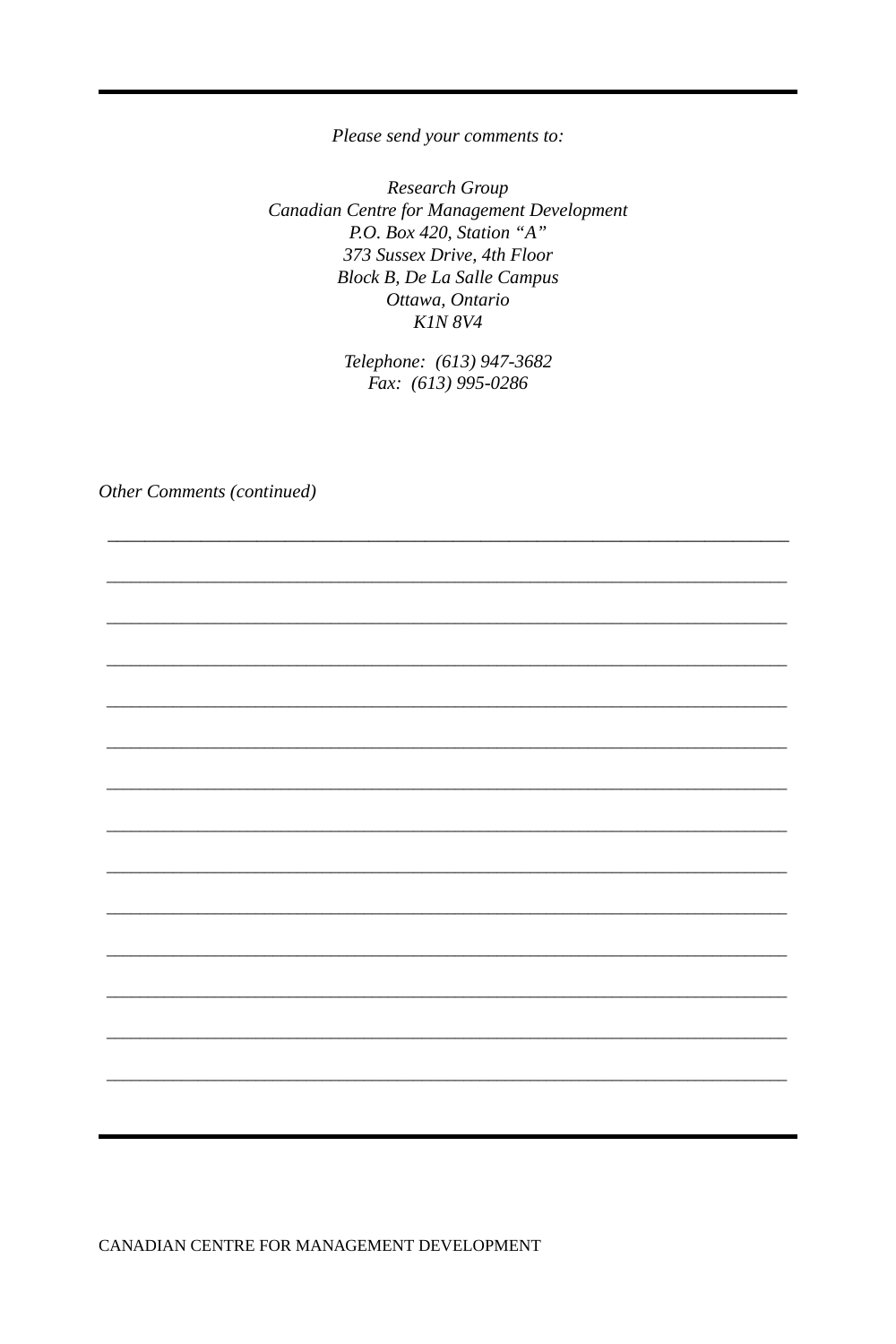# CCMD PUBLICATIONS ON PUBLIC MANAGEMENT / 65 **CCMD Publications on Public Management**

#### **List No.**

|                  | The John L. Manion Lectures                                                                                                                                                    |
|------------------|--------------------------------------------------------------------------------------------------------------------------------------------------------------------------------|
| P77E             | The 1997 John L. Manion Lecture<br>The Essence of Public Service, Peter Hennessy, 1997/09                                                                                      |
| P66E             | The 1996 John L. Manion Lecture<br>The Decline of Civil Society: How Come? So What? Robert D. Putman, 1996/09                                                                  |
| P56E             | The 1995 John L. Manion Lecture<br>Managing Change: Going Around in Circlesbut in the Right Direction,<br>Pierre De Celles, 1995/08                                            |
| P36E             | The 1994 John L. Manion Lecture<br>Globalization, Government and Competitiveness, Nancy J. Adler, 1994/08                                                                      |
| P20E             | The 1993 John L. Manion Lecture<br>Partners in the Management of Canada: The Changing Roles of Government and<br>the Public Service, Marcel Massé, 1993/04                     |
| P11E             | The 1992 John L. Manion Lecture<br>Post-Modern Government, Richard D. French, 1992/05                                                                                          |
| P <sub>2</sub> E | The 1991 John L. Manion Lecture<br>Public Management: Emblem of Reform for the Canadian Public Service,<br>J.E. Hodgetts, 1991/03                                              |
|                  | The Jean Edmonds Lectures: Women and Work                                                                                                                                      |
| P65E             | The 1996 Jean Edmonds Lecture<br>The Road to Gender Equality: Progress and Challenges, <i>Jocelyne Bourgon</i> , 1996/06                                                       |
| P50E             | The 1995 Jean Edmonds Lecture<br>"Now Comes the Turn of Women," Arthur Kroeger, 1995/05                                                                                        |
| <b>P41E</b>      | The 1994 Jean Edmonds Lecture<br>Equality, Human Rights and Women, Rosalie Silberman Abella, 1994/10                                                                           |
|                  | <b>Ethics and Values</b>                                                                                                                                                       |
| P63E             | The Ethics Era in Canadian Public Administration, Kenneth Kernaghan, 1996/06                                                                                                   |
| P49E             | Only Those Who Believe Can Stay the Course in Turbulent Times:<br>A Value-Based, Strategic Approach to the Management and Development of<br>Corrections, Ole Ingstrup, 1995/03 |
| P37E             | The Dewar Series: Perspectives on Public Management<br>Values in the Public Service, Canadian Centre for Management Development,<br>1994/06                                    |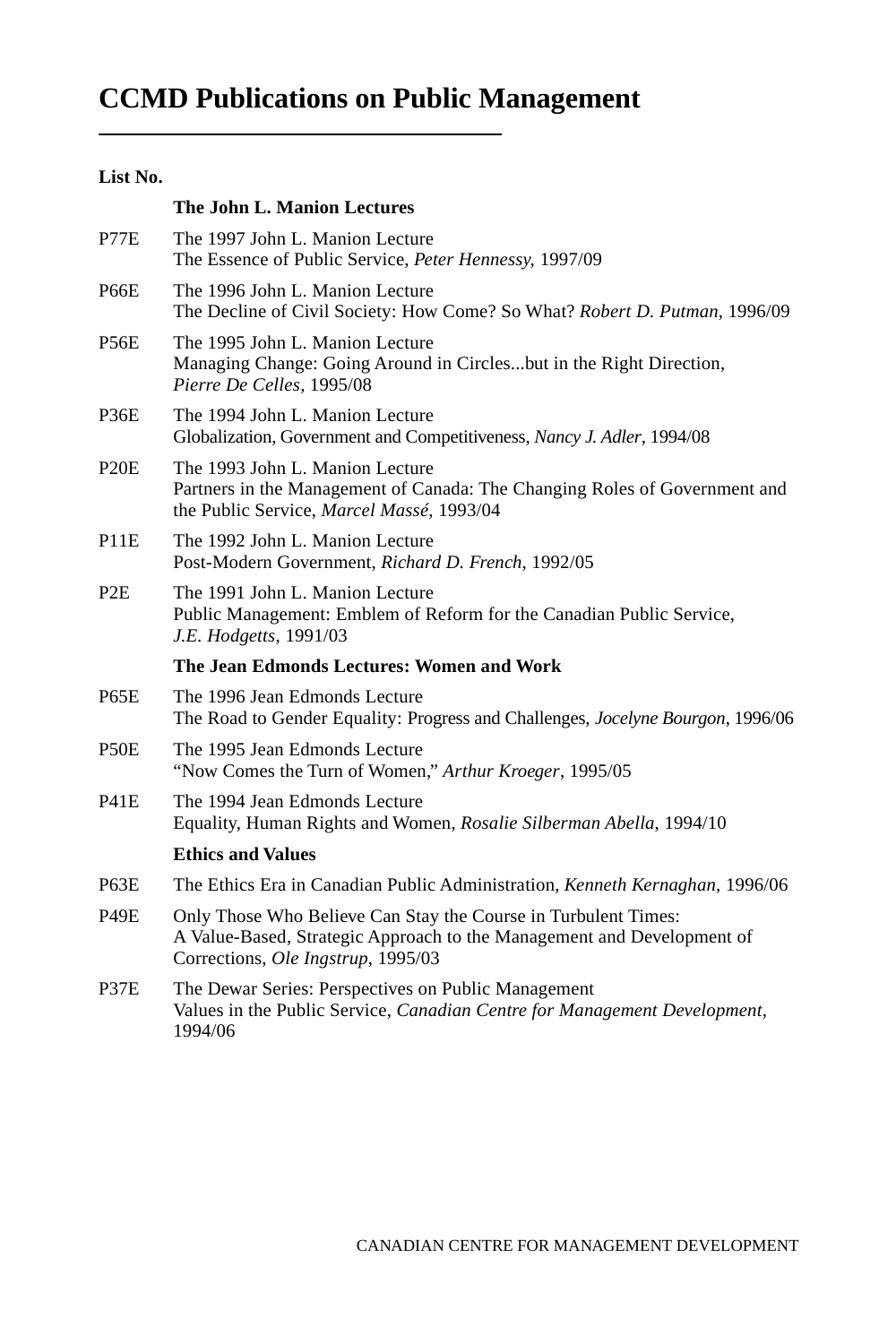#### **Equity and Diversity**

| P74E                     | Organizational Climate and Personal Projects: Gender Differences in the Public<br>Service, Susan D. Phillips, Brian R. Little, Laura A. Goodine, 1997/02 |  |  |  |
|--------------------------|----------------------------------------------------------------------------------------------------------------------------------------------------------|--|--|--|
|                          | Employed Mothers: Balancing Work and Family Life, Catherine Lee,<br>Linda Duxbury, Christopher Higgins, 1994/10                                          |  |  |  |
| P39E<br>P40E             | — Complete Version<br>— Summary                                                                                                                          |  |  |  |
|                          | <b>Negotiation and Conflict Management</b>                                                                                                               |  |  |  |
| P38E                     | Negotiation: Redefining Success, <i>Joseph Stanford</i> , 1994/06                                                                                        |  |  |  |
|                          | <b>Learning and Executive Development</b>                                                                                                                |  |  |  |
| P46E                     | The Strategic Revolution in Executive Development: What Does It Mean for You<br>and Your Organization? Ole Ingstrup, 1995/02                             |  |  |  |
|                          | Continuous Learning: A CCMD Report, 1994/05                                                                                                              |  |  |  |
| P34E<br>P35E             | — Complete Version<br>— Summary                                                                                                                          |  |  |  |
|                          | Leadership for a Changing World: Developing Executive Capability,<br>Peter Larson, Robert Mingie, 1992/10                                                |  |  |  |
| P24E<br>P <sub>17E</sub> | — Detailed Report<br>— Highlights                                                                                                                        |  |  |  |
| P6E                      | Learning in an Organizational Setting: The Public Service Context,<br>R. Bruce Dodge, 1991/06                                                            |  |  |  |

**Governance in a Changing Environment**

*Peters, B. Guy* and *Donald J. Savoie,* eds. Governance in a Changing Environment, Montreal: CCMD/McGill-Queen's University Press, 1995. (This co-published book can be ordered directly from the Press by phone at 1-800-565-9523, by Fax at 1-800- 221-9985 or (416) 667-7832, or be e-mail at utpbooks@gpu.utcc.utoronto.ca) Cloth: \$49.95; Paperback: \$22.95

| P78E | Managing Horizontal Government: The Politics of Coordination, B. Guy Peters,<br>1998/01                                                                                                                        |
|------|----------------------------------------------------------------------------------------------------------------------------------------------------------------------------------------------------------------|
| P67E | The Dewar Series: Perspectives on Public Management<br>Strategic Leadership for Public Service Renewal, <i>I.D. Clark</i> ,<br>O. Ingstrup, B. Dewar, L. Goulet, J. Davis, M. Keating, J. Côté-O'Hara, 1997/02 |
|      |                                                                                                                                                                                                                |

P64E Governing in the Millennium: How *Much* Less Government? *Arthur Kroeger,* 1996/05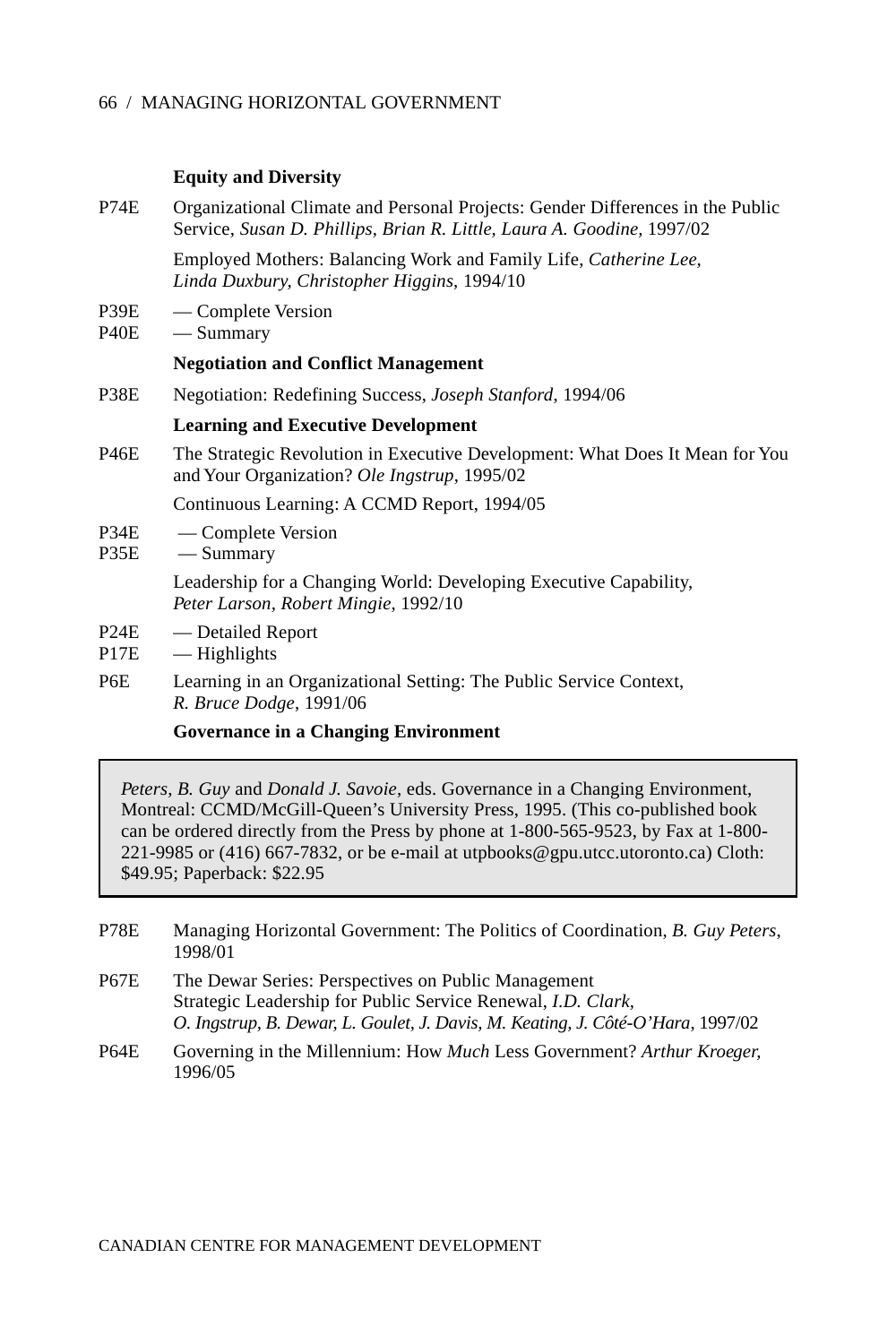Management Techniques for the Public Sector: Pulpit and Practice, *Christopher Pollitt*

- P53E Complete Version, 1995/07
- P59E Summary, 1995/10
- P52E Managing Incoherence: The Coordination and Empowerment Conundrum, *B. Guy Peters, Donald J. Savoie*, 1995/07
- P47E Public Service Renewal: From Means to Ends, *Ole Ingstrup*, 1995/03
- P45E The Dewar Series: Perspectives on Public Management Rethinking Government, *Canadian Centre for Management Development*, 1994/12
- P31E The Public Service, The Changing State and Governance, *B. Guy Peters*, 1993/12 (Reprinted 1995/03)

Globalization and Governance, *Donald J. Savoie*

- P30E Complete Version, 1993/12 (Reprinted 1995/02)
- P44E Summary, 1994/11
- P29E Reinventing Osborne and Gaebler: Lessons from the Gore Commission, *B. Guy Peters, Donald J. Savoie*, 1993/11

#### **Policy and Governance**

- P62E The Policy Capacity of Government, *B. Guy Peters*, 1996/06
- P60E Rethinking Policy: Strengthening Policy Capacity: Conference Proceedings, 1996/01
- P58E Rethinking Policy: Perspectives on Public Policy, *John C. Tait, Mel Cappe,* 1995/10 **Deputy Ministers and Strategic Management**
- P76E A Management Model, *John L. Manion*, 1989/03 (Reprinted 1997/06)
- P32E Ministerial Chiefs of Staff in 1990: Profiles, Recruitment, Duties and Relations with Senior Public Servants, *Micheline Plasse*, 1994/04
- P23E Strategic Management in the Public Service: The Changing Role of the Deputy Minister, *Frank Swift*, 1993/11
- P22E Strategic Planning in Government Administration: A Comparison Between Ottawa and Quebec, *Mohamed Charih, Michel Paquin*, 1993/11

What is Public Management? An Autobiographical View, *A.W. Johnson*

- P21E Complete Version, 1993/05 (Reprinted 1994/12)
- P28E Summary, 1993/05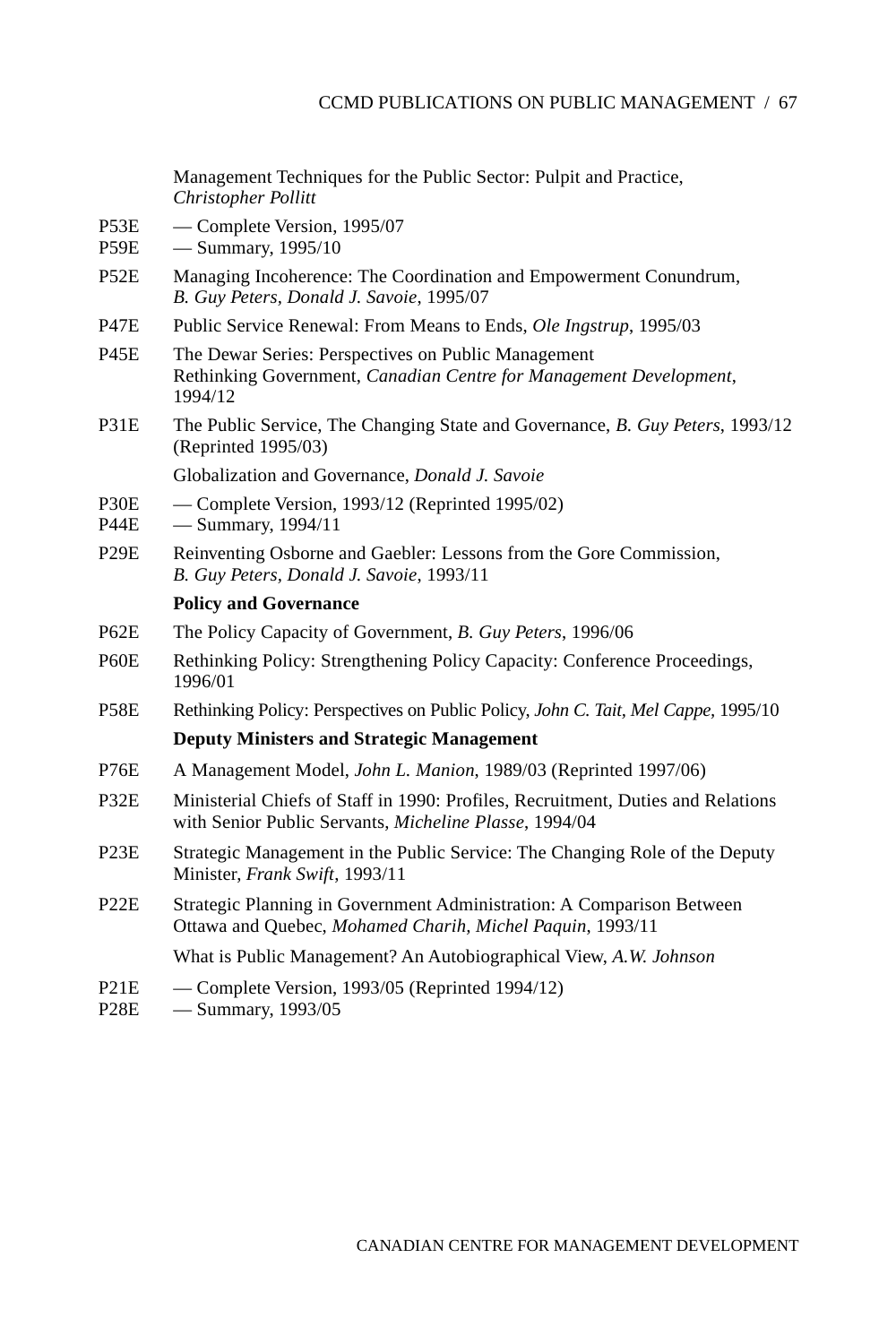How Should the Performance of Senior Officials be Appraised? The Response From Federal Deputy Ministers, *Jacques Bourgault, Stéphane Dion*, 1993/03

- P19E Complete Version
- P27E Summary
- P7E The Changing Profile of Federal Deputy Ministers, 1867 to 1988, *Jacques Bourgault, Stéphane Dion*, 1991/07

#### **The Consultation Process**

- P75E Public Consultation Guide: Changing the Relationship between Government and Canadians, *Peter Sterne, Sandra Zagon,* 1997/05
- P42E Managing a Royal Commission: A Planning and Organizational Model Derived from the Experience of the Royal Commission on National Passenger Transportation, *Janet R. Smith, R. Anne Patterson*, 1994/10
- P15E The Constitutional Conferences Secretariat: A Unique Response to a Public Management Challenge, *Peter Harrison*, 1992/06
- P14E Consultation: When the Goal is Good Decisions, *R. Anne Patterson, Rod A. Lohin, D. Scott Ferguson*, 1992/06
- P10E Citizen's Forum on Canada's Future: Report on the Consultative Process, *Wendy Porteous*, 1992/03

A Case Study in Multi-Stakeholder Consultation: The Corporate History of the Federal Pesticide Registration Review, or How We Got From There to Here, *Hajo Versteeg*, 1992/03

- P9E1 Volume 1. General Principles for Decision Makers
- P9E2 Volume 2. Practical Considerations for Process Managers and Participants
- P8E Public Managers and Policy Communities: Learning to Meet New Challenges, *Evert A. Lindquist*, 1991/09

#### **Service and Quality**

P25E From Policy to Performance: Implementing Service Quality Improvements in Public Sector Organizations, *Tim Plumptre, Donald Hall*, 1993/10

Implementing the U.K. Citizen's Charter, *G. Bruce Doern*, 1992/12

- P18E Complete Version
- P<sub>26</sub>E Summary

#### **Restructuring and Process Improvements**

P51E Reengineering in the Public Service: Promise or Peril? *Ole Ingstrup*, 1995/04

#### **Managing People**

P43E Upward Feedback in the Public Service, *Sharon Varette, Eric Phillips-Beaudan*, 1994/11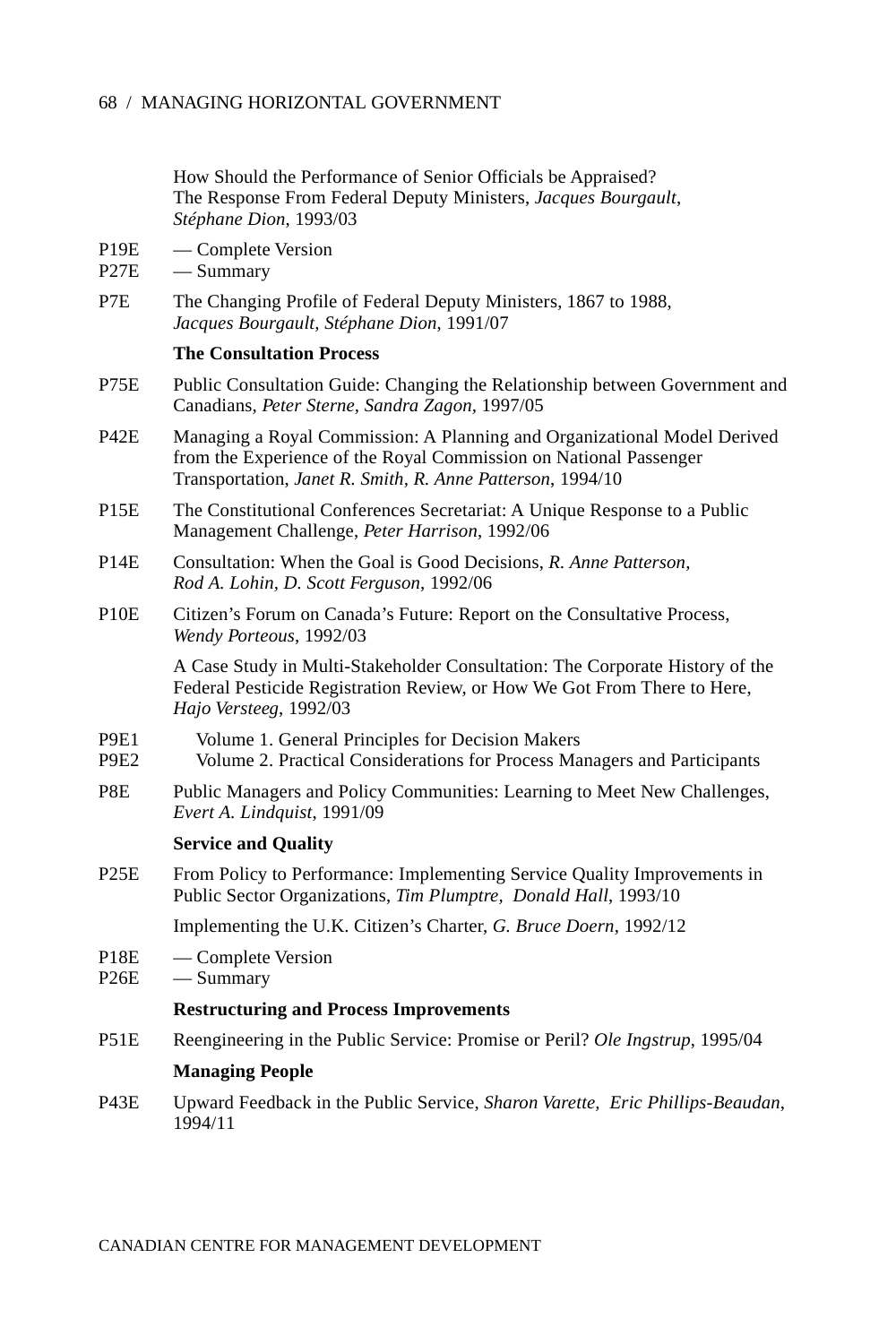## **Managing Organizational Change**

| P <sub>48</sub> E                | Meeting the Challenge: Managing Change in the Nineties, <i>David Shepherdson</i> ,<br>1995/04                                                   |
|----------------------------------|-------------------------------------------------------------------------------------------------------------------------------------------------|
| P <sub>16</sub> E                | Managing Public Sector Divestment, Taïeb Hafsi, Jan J. Jörgensen, 1992/06                                                                       |
| P <sub>13</sub> E                | The Clean Launch: How Revenue Canada, Customs and Excise, Implemented the<br>GST, Mike Smith, 1992                                              |
| P <sub>5</sub> E                 | Our Story: Organizational Renewal in Federal Corrections<br>A Book Written by the Staff and Inmates of the Correctional Service of Canada, 1991 |
| P4E                              | Innovation in the Public Service, James Iain Gow, 1991/03                                                                                       |
|                                  | <b>Special Operating Agencies</b>                                                                                                               |
| P73E                             | Management Advisory Boards, Jane Newcombe, 1996/10                                                                                              |
| P72E                             | Audit and Evaluation, Michael Thomas, 1996/10                                                                                                   |
| P71E                             | Marketing, John Dingwall, 1997/06                                                                                                               |
| P70E                             | Human Resources Management Issues, <i>Betty Rogers</i> , 1996/10                                                                                |
| P69E                             | Financial Issues, John Dingwall, 1996/10                                                                                                        |
| <b>P68E</b>                      | Business Plans and Annual Reports, Doreen Wilson, 1996/10                                                                                       |
| <b>P61E</b>                      | Issues for Parent Departments and Central Agencies, Alti Rodal, 1996/04                                                                         |
| P <sub>57</sub> E                | Autonomy, Accountability and Performance Measurement, J. David Wright,<br>1995/10                                                               |
|                                  | Overview of the Special Operating Agency Initiative, J. David Wright,<br>Graeme Waymark, 1995/08                                                |
| <b>P54E</b><br>P <sub>55</sub> E | — Complete Version<br>— Summary                                                                                                                 |
|                                  | <b>Corporate Histories</b>                                                                                                                      |
| P33E                             | The Canadian Centre for Management Development: The Early Years,<br>John Hunter, 1994/05                                                        |
| P <sub>3</sub> E                 | A History of the Patented Medicines Prices Review Board: The Early Years,<br>Eric A. Milligan, 1991/03                                          |
|                                  | <b>Other Publications</b>                                                                                                                       |
| P12E                             | The Accountability of Mixed Corporations, Asit K. Sarkar, Jack G. Vicq, 1992/05                                                                 |

P1E How to Create Superior Briefings, *Roderick G. Quiney*, 1991/02